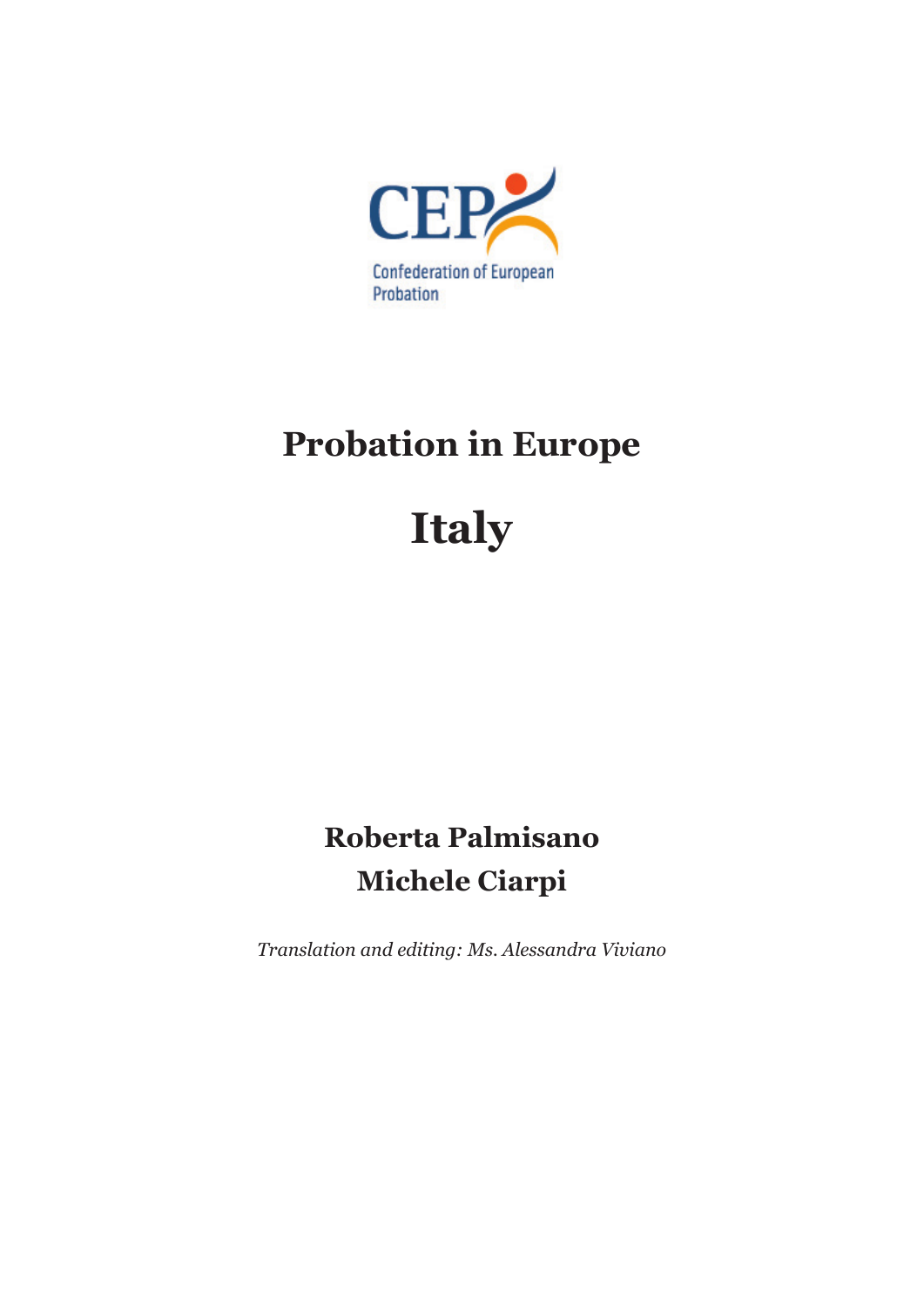

## **Probation in Europe**

Italy

**Roberta Palmisano** Dipartimento d'Amministrazione Penetenziaria Università degli Studi Rome Roberta.Palmisano@giustizia.it

**Michele Ciarpi** Rome Michele.Ciarpi@giustizia.it

March 2016

Edited by: **Anton van Kalmthout Ioan Durnescu**

ISBN/EAN: 978-90-820804-0-7

This publication was funded by the Ministry of Justice and Safety of the Netherlands and the Dutch foundation *Stichting Nationale Reclasseringsactie*

Published by:

CEP, Confederation of European Probation P.O. Box 8215 3503 RE Utrecht The Netherlands www.cep-probation.org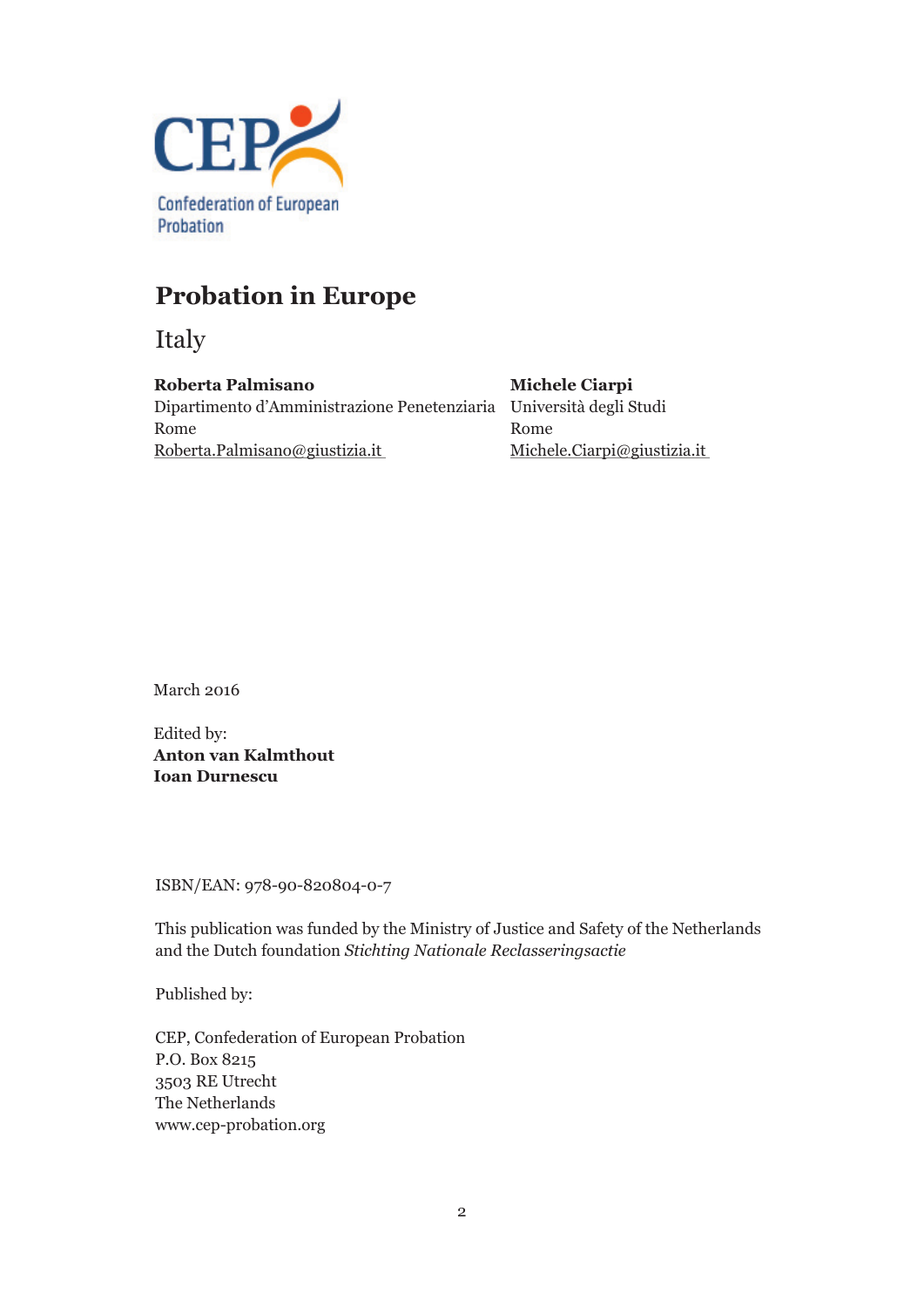## **Table of contents**

| 1. Introduction                                                         | $\overline{4}$ |
|-------------------------------------------------------------------------|----------------|
| 2. Historical Development of the Probation System                       | 6              |
| 3. Legislative Basis of the Probation System                            | 9              |
| 4. The Organization of Probation Services                               | 16             |
| 5. Different Stages of the Criminal Justice Process                     | 24             |
| 6. Probation Methodology                                                | 38             |
| 7. Finances, Accounting, Registration Systems and Evaluation Procedures | 45             |
| 8. Societal Support and Clients' Views                                  | 48             |
| 9. Probation Clients Rights                                             | 50             |
| 10. Developments to be expected                                         | 52             |
| 11. Important Publications                                              | 53             |
| Annex 1                                                                 | 54             |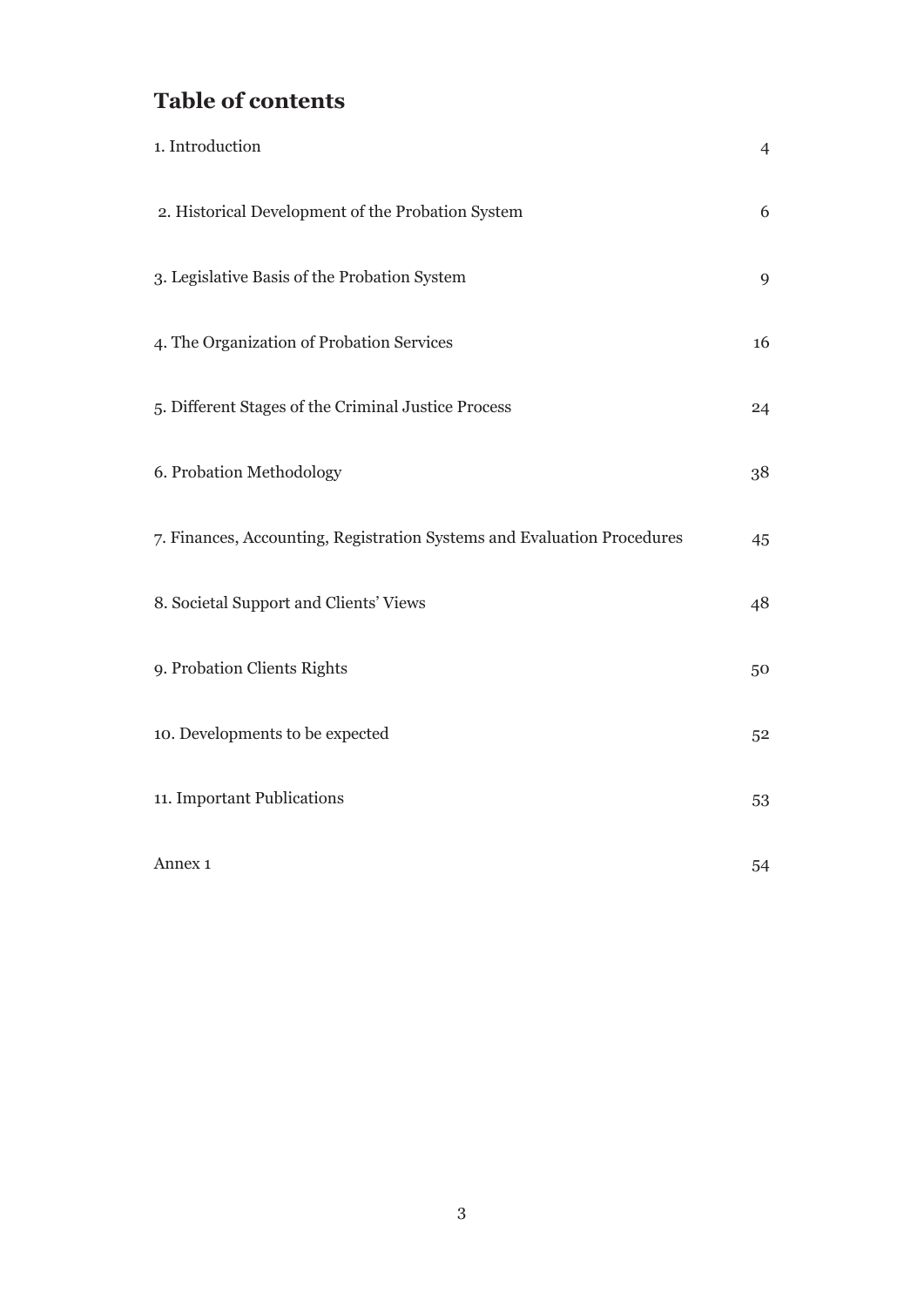## **1. Introduction**

#### **1.1 Probation organisation**

The National Probation Service<sup>1</sup> for adults in Italy is a public service within the Department of Juvenile and Community Justice, which in turn falls within the Ministry of Justice. This department has a General Directorate, called General Directorate for the execution of sentences in the community and probation during the proceedings (*Direzione Generale Esecuzione Penale Esterna: DGEPE*). This Directorate has the task to establish the guidelines for the local probation offices (*UEPE- Uffici di Esecuzione Penale Esterna*), that are operating in towns where the offices of the Supervisory Judge are located. These offices (in this text further called "the probation offices") have the following characteristics:

- are part of the civil service (Ministry of Justice);
- are independent from prisons system but work together with them;
- employ salaried staff professionally qualified as social workers and psychologists in order to perform institutional duties;
- may avail themselves of the professional assistance of experts in psychology, social work, pedagogy, psychiatry and clinical criminology, who will receive a fee in proportion to the service provided;
- may be assisted by volunteers or voluntary organisations in performing some of their duties;
- have as their general role to create and encourage links between prisons and communities, while their specific role is to provide a combination of both assistance and supervision to offenders placed on probation.

The probation offices take care of adults and are called upon to carry out activities that are generally related to specific requests of the supervising judge or the Supervisory Courts or to requests from the Directorate of penal institutions. Their institutional tasks involve interviews, observation and treatment interventions for the application and execution of measures or alternative sanctions to imprisonment or community and security measures.

The probation offices coordinate institutions, social services and public and private healthcare services, social cooperatives, associations and voluntary organizations active in the area, in an integrated perspective of intervention.

#### **1.2. Probation activities in a nutshell**

The responsibilities and duties of the probation offices are defined as follows:

- to carry out inquiries into offenders' social and family backgrounds in order to outline rehabilitation programmes for convicted persons and for internees;
- to carry out social and family inquiries on convicted offenders for the enforcement of community measures;
- to propose to the judicial authority the treatment programme to be provided to prisoners who have applied to be assigned to the probation service and to be granted home detention;
- to supervise the enforcement of the programmes by those persons who have been granted community measures; they report to the judicial authorities, proposing possible interventions of modification or revocation;

<sup>1</sup> The term "Probation Service" is not used in Italy, but it is used here for convenience.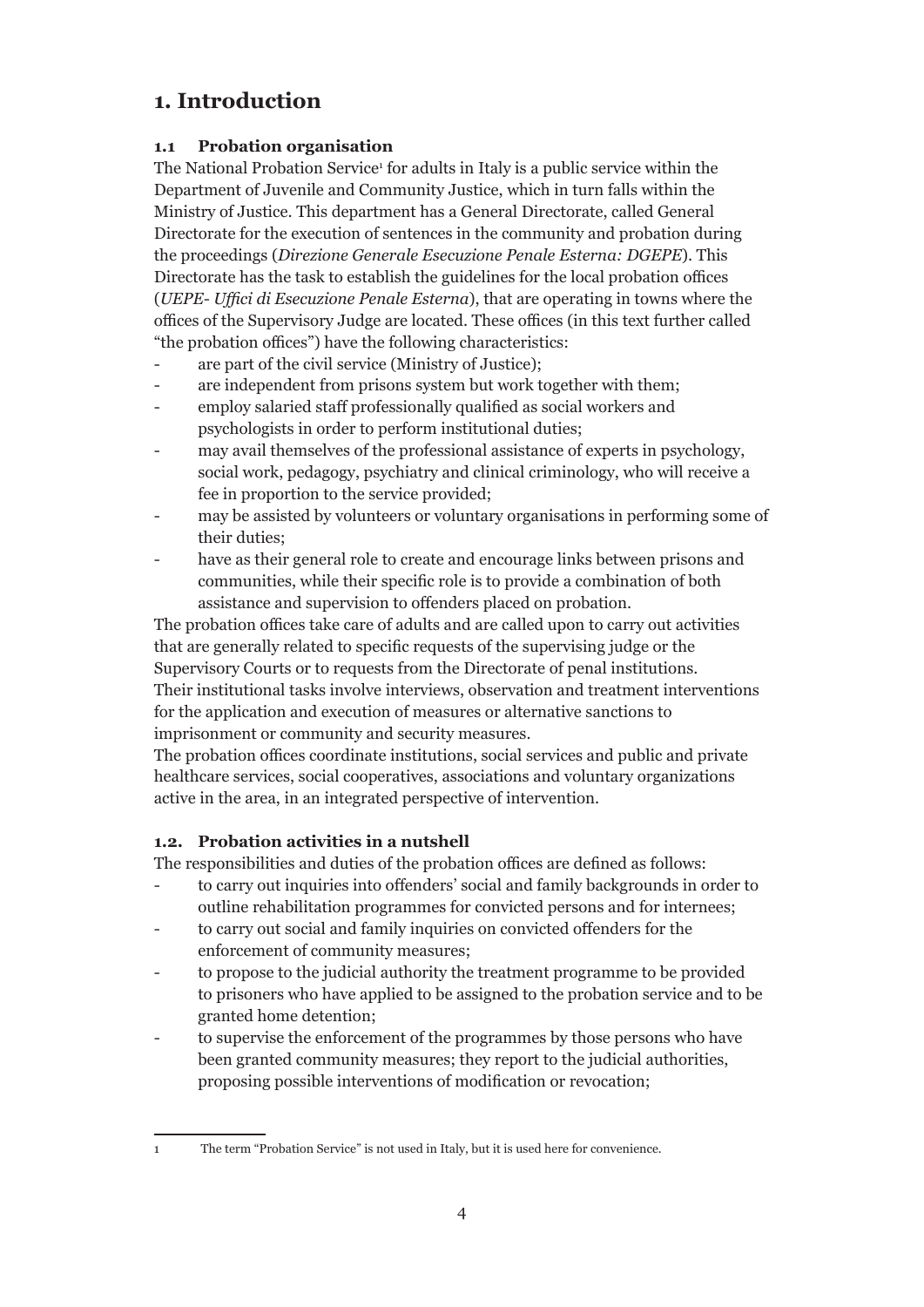- to supervise and assist offenders assigned to the Probation Service;
- to support offenders who have been granted home detention;
- to provide supervision and assistance to offenders who have been granted semi-liberty;
- to provide advice regarding rehabilitation programmes for offenders at the request of the Directorate of a penal institution;
- to assist offenders who are allowed to work outside prison:
- to give assistance (in collaboration with public and private social care organizations) to offenders' families, in order to maintain and improve offenders' relationships with them and to eliminate difficulties which can obstruct social reintegration;
- to support offenders when they are released on completion of their sentence and help families in the period leading up to their return home;
- to carry out any other activity provided by law and/or by regulation: *e.g.,* participating in the multi-professional working committees such as the one for drafting internal regulations, or for library activity and for cultural, recreational and sport initiatives.

The specific task of the probation offices is to ensure a concrete and "inclusive" approach in order to keep the offender in his or her community and reduce the possibility that he or she re-enters or returns to prison. To this purpose, the probation offices interface with the judiciary and other social "actors" who are involved in protecting the safety of society.

#### **1.3. General remarks about the implementation of probation rules**

European Probation Rules contain a series of rules widely shared by the Italian System of Execution of Sentences in the Community.

The Administration is doing its best to encourage the immediate knowledge of the European Probation Rules R 1(2010) among probation officers. The Office for Research Studies Legislation and International Relations of the Department of Penitentiary Administration has even translated the Rules into Italian and disseminated them to local and central probation offices. Recently a comment to said Rules was published, drafted by the executives of the Department of Penitentiary Administration and addressed in particular to the training of University students and to the continuous training of experts working at the probation offices<sup>2</sup>.

<sup>2</sup> M. Ciarpi, R. Turrini Vita, Le Trasformazioni del Probation in Europa, Laurus Robuffo Editore, Roma, 2015.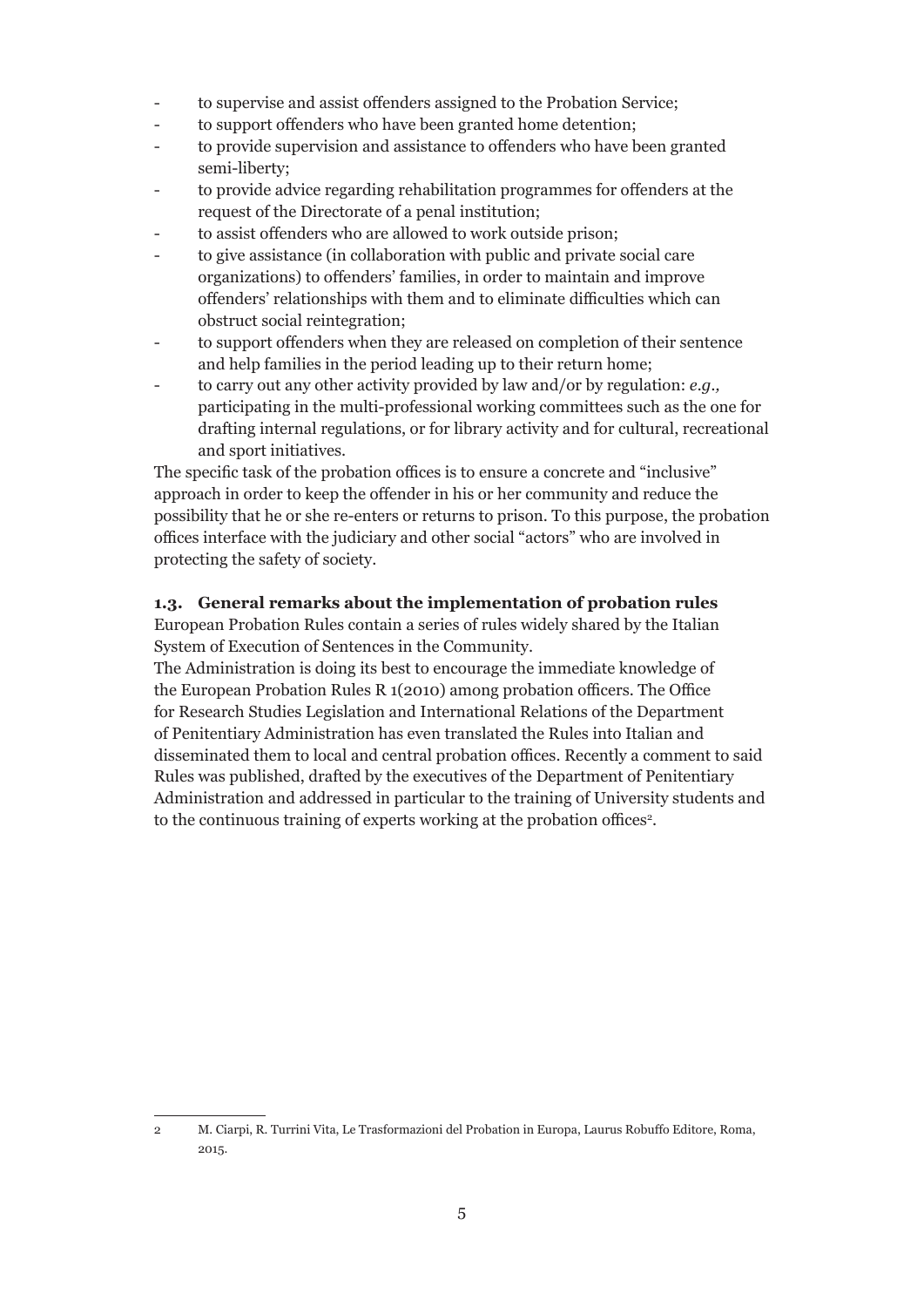## **2. Historical Development of the Probation System**

#### **2.1 History from the origins to 2008**

The Probation Service for adults was set up in Italy by Penitentiary Act  $N^{\circ}$  354, 26 July 1975 "*Provisions on the Penitentiary Act and on measures entailing restrictions on and deprivation of, personal liberty*". Law nr. 354 transformed the existing Centers for Social Services for Adults in probation offices, reformulating their tasks.

As per Law nr. 354, alternative measures to detention in prison were introduced into the penal legislation, and rules were responsible for not making the stay in prison a mere "exclusion" of the subject from civil society, but a phase of life during which the convicted person could take advantage of various opportunities enabling him/her to return to society as a more responsible and aware man. The Penitentiary reform as a whole has affirmed, then, the idea of prison as a place of opportunity, providing useful services for a project of social rehabilitation to be achieved with the active involvement and solidarity of healthy forces within society.

The important innovations, forming the new backbone of the prison system, in addition to the evolution of this body and the skills of the supervising judge, were the introduction of the new professional educator, in line with the new paradigm of punishment conceived in its re-socializing purposes, and the establishment of Social Services Centers for Convicted Adults (CSSA), within which social workers operate.

The introduction of Social Services for Adults in the Penitentiary system represents a completely new and extremely important approach. Indeed, in addition to recognizing the professionalism of the social worker, an innovation of such scope represents, above all, the acknowledged importance of the study of the social and environmental influence under which the personality of the deviant has developed. Within each institution a special committee has been established, composed of the prison governor, educators, social workers and representatives of the prisoners and internees, in order to manage the organization of such activities and to maintain contact with the external community, so useful to social reintegration. The Legislator has also provided that the purpose of social reintegration of prisoners and internees must be pursued also through solicitation and an organization of private individuals, of both institutions and associations (public and/or private).

The so-called Gozzini Law nr. 663, 10 October 1986 established rules which were designed to expand opportunities for social reintegration also through the widening of "substitute" alternative measures and through the introduction of special leaves and other mechanisms to encourage participation and active cooperation of the prisoner in the treatment plan.

The regulations implementing the law on the penitentiary system (230/2000) specifies that individualized treatment of prisoners and internees (according to specific individual needs) is to offer direct interventions to support their human, cultural and professional interests (through education, work, cultural activities and recreational sports), and aims to promote constructive social participation. By Decree of the President of the Republic nr. 55 of 2001, it was established the Directorate General to deal with the enforcement of sentences in the community.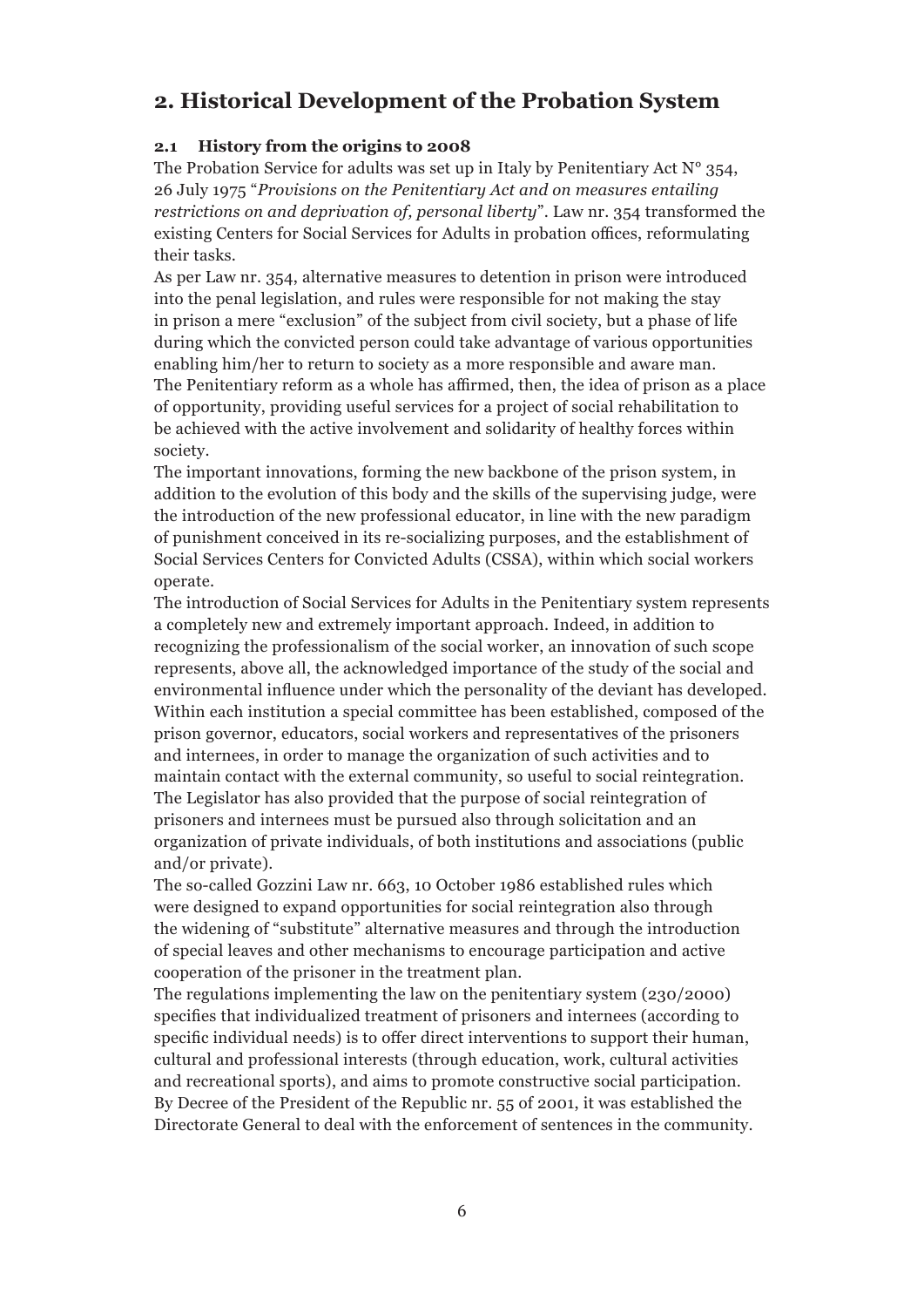#### **2.2 Recent history from 2008 to 2011**

In Italy, the traditional cooperation of the probation offices with the public and private agencies in the community has encouraged the legislator to identify new typologies of measures or sanctions other than detention, among them community work<sup>3</sup>.

Over time, there has been a rapid and important increase in the number of sanctions managed by the probation offices and working groups have been established between such Offices and criminal courts, also aimed at drawing up agreements with entities for use in community works of indicted persons.

Recently, measures have been adopted focusing on the access to alternative measures (widening access to these opportunities, removing some of the obstacles that in recent years have precluded the possibility of access by repeat offenders, even for minor offences), mainly in order to reduce overcrowding and make the penitentiary system more efficient as indicated by article 3 of the European Convention on Human Rights<sup>4</sup> . Following the plot judgment *Torreggiani and others v/ Italy* the Italian Government fielded legislative actions aimed at reducing prison entry flows and improving the access to community sanctions and measures.

Because of the lack of indoor living space in prison, the following measures aiming at relieving the prison system and at safeguarding prisoners' human dignity have been approved.

**-** *Legislative Decree dated 28 August 2000, nr. 274* provided that the justice of the peace, for the crimes falling under his/her competence, can apply , upon request of the accused person, the home detention measure or the community work. The penitentiary Administration does not participate in the execution and control of such sentences.

**-** *Law 21 February 2006, nr. 49* provided that the ordinary judge, for those consuming drugs or psychotropic substances, can apply by the conviction sentence the measure of community work instead of detention or pecuniary penalties, by giving the probation offices the task to verify that such work is effectively being carried out.

In this case, the rule does not provide that the sentenced person follows therapeutic programmes. In July 2010, law 29 July 2010, nr. 120 provided that even the examining judge can inflict the community work sanction to those subjects caught driving in a state of drunkenness.

In such a case, the control is carried out by the probation offices, or by the bodies as per article 59 of the legislative Decree nr. 274 of 2000.

*- Law 26 November 2010, nr. 199, reformed by law nr. 211, 22 December 2011* introduced the completion of shorter prison sentences or remaining sentences (where the sentence does not exceed eighteen months) outside the prison (home of the offender or other public or private care, assistance and support).

*-Legislative Decree 1 July 2013, nr. 78, (converted into Law nr. 94 09/08/2013)* eliminated the absolute bar of the Supervisory Judge's evaluation on eligibility for alternative measures, and expanded the possibility of suspending the completion of the sentence to provide access to alternative measures directly from

<sup>3</sup> Community Service was imposed during the execution of the sentence as an alternative measure for minor crimes (Art. 105 Law nr. 689, 24 November 1981) and as an accessory penalty for certain offences relating to race, ethnicity and/or religion (Art. 1 Law nr. 205, 25 June 1993) was introduced as alternative sanction only for driving offences or minor drug crimes (Art. 73, para 5b dpr 309/90 and Artt. 52, 54 and 55 legislative decree 274/2000).

<sup>4 &</sup>quot;No one shall be subjected to torture or to inhuman or degrading treatment or punishment".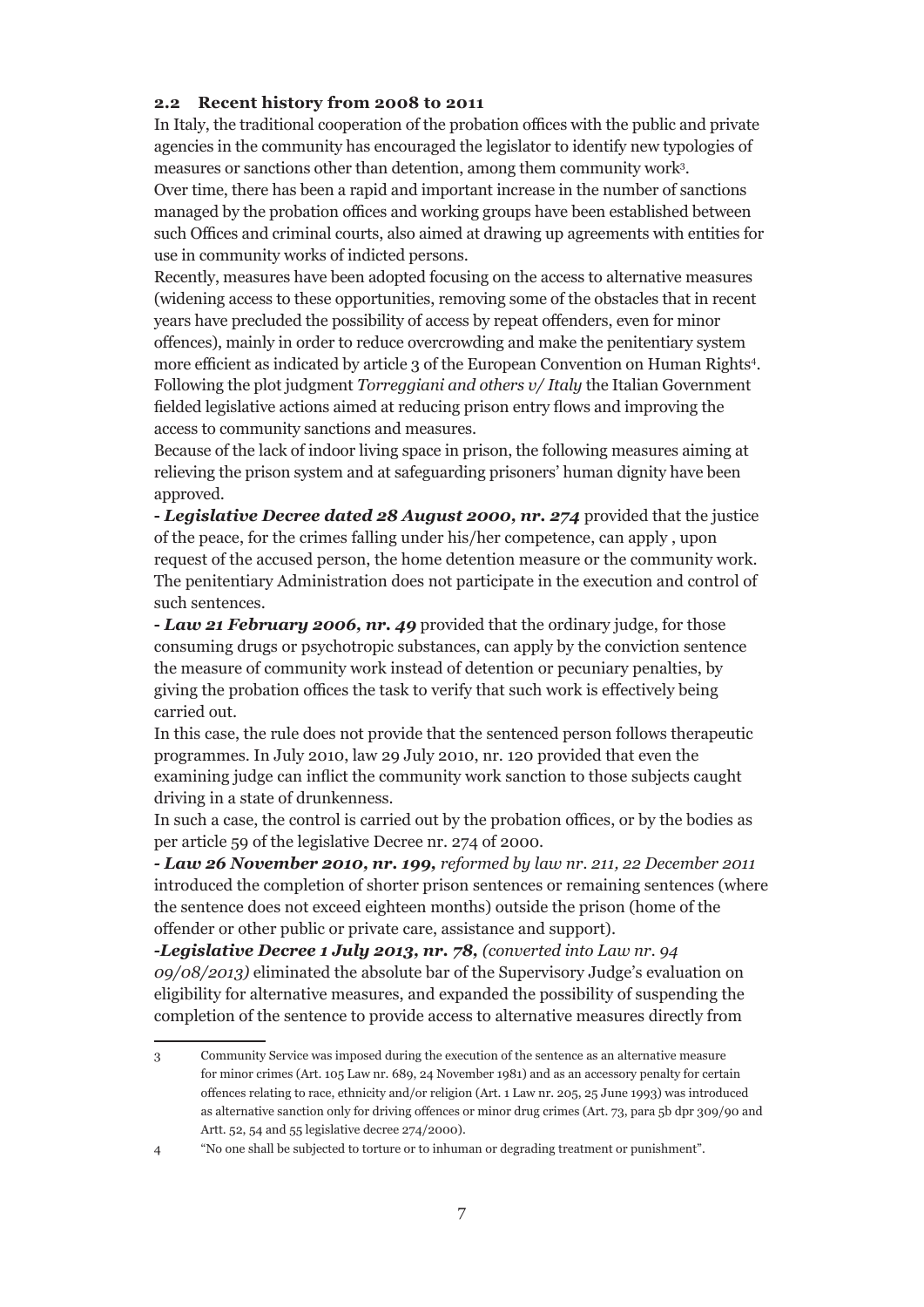liberty (previously not allowed for repeat offenders). The Law focuses on home detention, which permits serving the final part (currently two years) of the sentence in a place other than prison. Previously, this opportunity was precluded to a number of convicts, often restricted for minor offenses, who were repeat offenders. This Law also expands the use of community service as an alternative to imprisonment for minor offences. So, through restorative behaviour and employing prisoners in socially useful activities, the risk of recidivism will be reduced and social reintegration will be easier.

*-Legislative Decree 23 December 2013, nr. 146,* (converted into Law nr. 10/2014) provides for the following:

- Home detention (execution of the sentence at one's domicile): provision by which sentences up to 18 months of imprisonment may be served at home, introduced in 2010 as a temporary measure, has been confirmed and has become a permanent measure;
- Probation: supervisory judges may order probation for detainees who have to serve up to 4 years of imprisonment (the limit used to be 3 years before the new decree), if these judges believe that the measure can serve to re-educate the person and prevent the risk that he will commit new crimes;
- Special early release: temporary provision which allows deducting from the sentence a total of 75 days for every 6 months that the detainee spends in prison, for good behaviour;
- Special probation: detainees with a sentence up to three years who are addicted to drugs or alcohol may be granted therapeutic probation (where the probationary period is to be spent in a rehabilitation centre) several times; the previously existing rule, by which such probation could only be granted twice, has been revoked;
- Expulsion as an alternative to detention for third world nationals: the requirements for this measure, which applies to third world nationals sentenced to up to 2 years' imprisonment, has become less strict; moreover, such persons are to be identified during their imprisonment, so as to reduce the need to keep them in pre-return detention once released.
- Electronic surveillance devices: home arrest and home detention of suspects and convicted persons is always to be ordered together with electronic surveillance, unless this is considered unnecessary, provided that the relevant devices are available;
- a new, mitigated crime for minor cases, for which the maximum penalty is 5 years of imprisonment. This provision thus also allows for the imposition of reduced penalties for drug-related crimes (art. 131-bis CCP introduced by law nr. 28/2015).
- On **25 February 2014, the Italian Constitutional Court adopted Judgment nr. 32,** which amended the national law on drugs (DPR 309/1990) clarifying the punishments for offences concerning "soft" and "hard" drugs. This constitutional judgment reintroduced a distinction between crimes (such as producing, selling or receiving) concerning "hard" drugs, now punishable by imprisonment from 8 to 20 years, and "soft" drugs, now punishable from 2 to 6 years imprisonment. Previously, all cases led to imprisonment from 6 to 20 years. The gap in Regulations was filled by Law nr. 36, 20 March 2014, converted by Law nr. 79, 16 May 2014.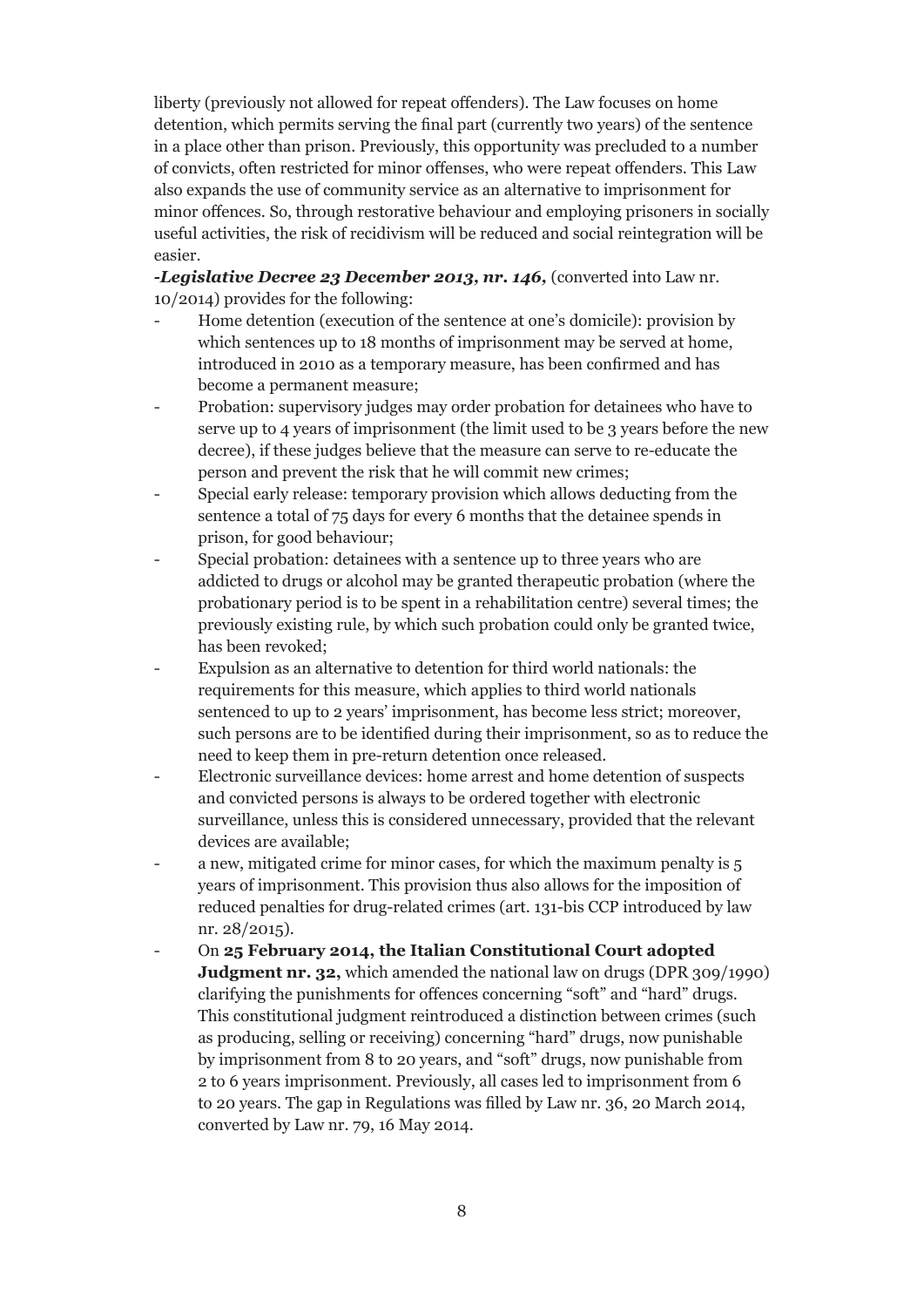- The *law by decree of 20<sup>th</sup> March 2014, nr. 36* re-established the discipline relevant to the alternative sanction of community service, which was provided for by the article which the Constitutional court judged illegitimate (judgment of the Constitutional Court nr. 32/2014, 12 February 2014). In case of conviction for misdemeanours (73-5), for addicts or users, the judge may order, no more than twice, a community service (work) which can include treatment, instead of a sentence to imprisonment and to a fine, upon the request of the person concerned and having heard the advice of the public prosecutor, for a duration equal to the correspondent sentence term to imprisonment. The community service can also apply in case of a crime different from the crimes indicated by article 73, paragraph 5, perpetrated, just once, by a drug addicted person and for which the judge can inflict a sentence up to one year of imprisonment, except when it is a crime against persons. (article 73, paragraph 5-b, 5-c DPR 309/90)
- *Law 28 April 2014, nr. 67***,** containing "*Proxy to the Government in matters of non-incarceration prison sentences and reform of the prison system. Provisions concerning stay of proceedings with probation and in comparison of those not to be found.*" A new, long-awaited and of great importance, law provides for alternative sanctions such as home detention and community service, for limited crimes and a form of probation for adults modelled on the one successfully tested over time in the juvenile justice system, and traditionally in use in many European countries.
- *Law 26 June 2014, nr. 92,* converted into Law nr. 117, 11 August 2014, which has limited the possibility of remand in custody and *concerns urgent provisions relating to compensatory remedies in favour of prisoners and internees who have undergone treatment in violation of Article 3 of the European Convention for the Protection of Human Rights and Fundamental Freedoms.*

Such regulatory requirements (and before that political ones), provided the basis for the development of a modern system of alternative measures or "community sanctions" which cannot leave aside the implementation of the principle of subsidiarity, with the growing importance of the role covered by the community and, in particular by local bodies and public and private agencies in the territory, for the management of measures alternative to detention, such as to offer more and more quality services for the support, social rehabilitation of prisoners and for the valorization of the role of the victim of crime in the proceedings.

## **3. Legislative Basis of the Probation System**

#### **3.1. Legislative Basis**

The Probation Service was introduced first for juveniles and subsequently for adults. The Probation Service for Juveniles, which developed from the setting up of Juvenile Courts (Decree dated 20 April 1934 and subsequent amendments, including the Act dated 25 July 1956), is regulated by an Act dated 16 July 1962. The Probation Service for Adults, which came into being with the Penitentiary Act and the establishment of community measures as an alternative to imprisonment, is governed by Act  $N^{\circ}$  354 dated 26 July 1975.

Both Services, however, had already been operating experimentally for at least 10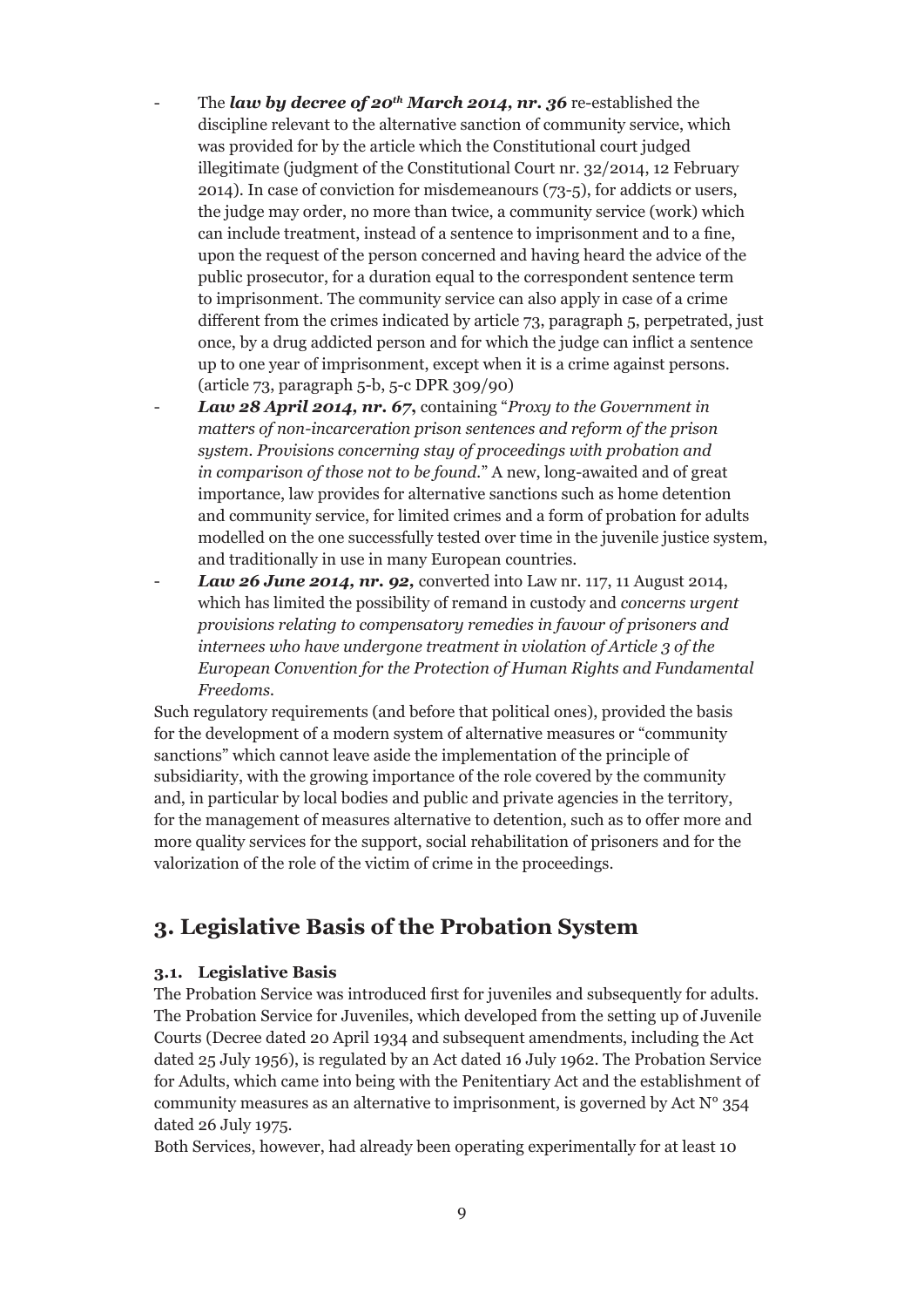years prior to these laws being passed. They both fall within the responsibility of national public powers, and make sure that the judgments are executed, cooperate with public and private organizations to facilitate the reduction of crime and the social reintegration of the offender. The supervision activity carried out by the probation offices includes either the support activity and the control activity of the offender. In compliance with Rule 12, controls and motivation are promoted in cooperation with local social-health services (healthcare, employment, accommodation, etc) and volunteers.

The responsibilities of the social workers employed in the Penitentiary Department are currently limited to the penal sphere alone.

The recent legislative interventions mentioned in paragraph 2.2 have widened the competences of the offices for the execution of sentences in the community and mainly the recent *Law 28 April 2014, nr. 67* containing *"Proxies to the Government in matter of non custodial sentences and reform of the sanctioning system. Provisions in matter of suspension of the proceedings with probation during the trial".* The 2014 Decree of the President of the Council of Ministers concerning "*Regulation on the organization of the Ministry of Justice and reduction in directorates–general and staff*", established the Department of Juvenile and Community Justice (it. *Dipartimento di giustizia minorile e di comunità*). Such Regulation, besides providing measures for the reorganization and rationalization of the offices of the Ministry of Justice, establishes the new department for juvenile and community justice with the purpose to bring together the juvenile world, which from several aspects of the management of the execution of sentences in the community has had a leading role, and the adults' world.

The unification of the two systems aims at strengthening the execution of sentences in the community for adults especially from the point of view of the construction of a network to take in charge the offender and prevent the risk of recidivism. Probation offices, in compliance with what is provided for in Rule 1 strategically aim at reducing recidivism through the establishment of positive relationships with offenders, to control, orientate and assist them better in their social reintegration.

The Probation system in Italy, has in fact the aim to deter the repetition of the offences, through a dialogue, and confidence with the offender. The methodologies used to this purpose cannot disregard the fundamental rights of offenders: each intervention takes into account the dignity, the health, the security and the welfare of convicts (Rule 2); in order to deal each case with justice and equity probation interventions are carried out in full compliance with the individual needs of the offenders, without discrimination on the basis of race, colour, sex, language, religion, etc.

To ensure the compliance with the community measure or sanction, the supervision (support and control) takes into account the peculiarities and needs of offenders (Rule 54); the supervision is not limited to a mere control of the offender but also includes important support and guiding actions of social workers and psychologists taking care of the offender. If necessary, it provides for other interventions directly carried out by the probation service, or by other organizations, for the training, the professionalization, working integration and care of the offender.

Each single person is carefully assessed by probation offices, since the treatment programme, especially in the case of community measures and sanctions, is as more effective as it manages to take into account the characteristics of each offender in order to ensure that each case is dealt with justice and equity (Rule 4). The full compliance of the probation offices with the *principle of minimum*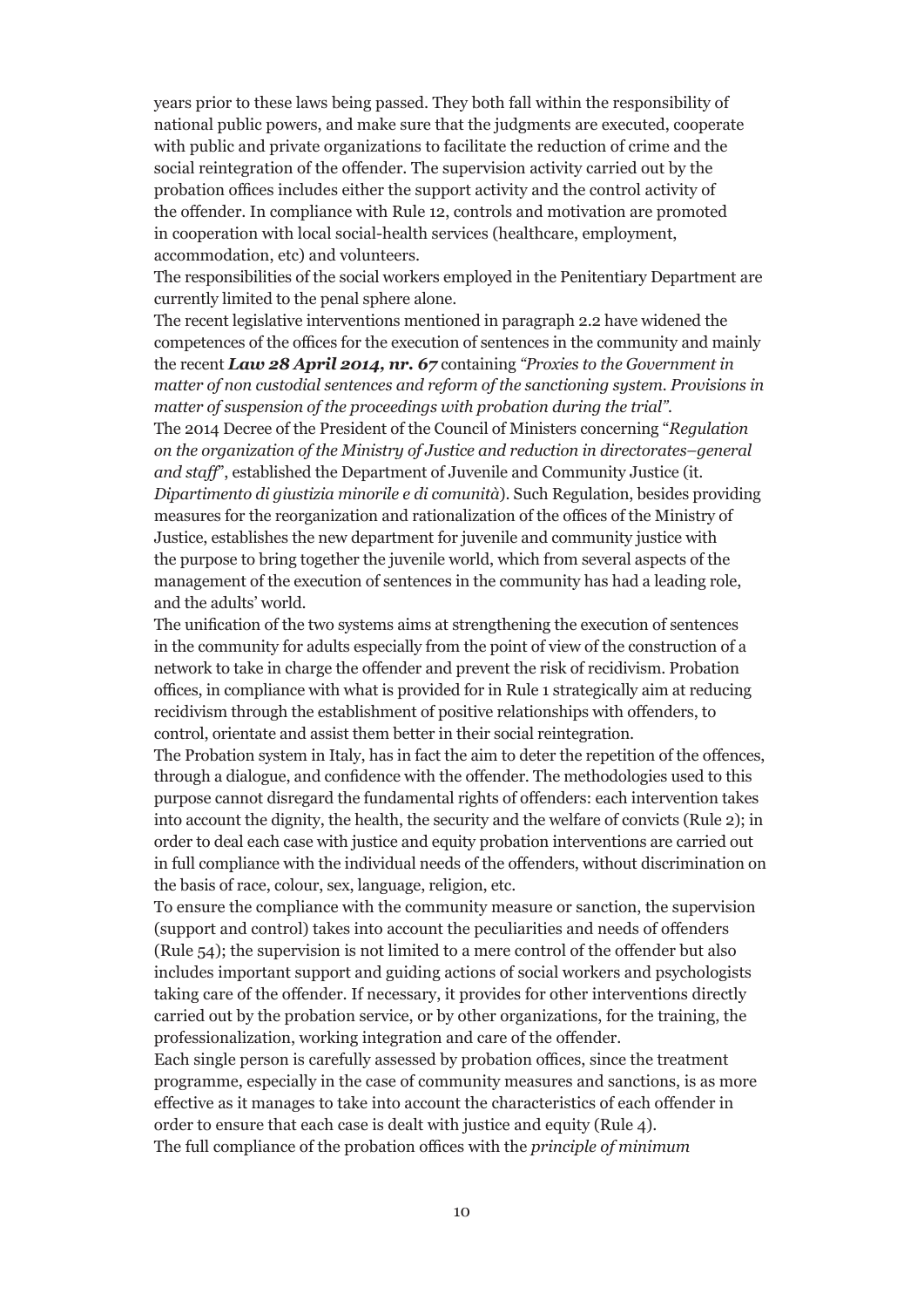*intervention* is a fundamental requirement in the handling and execution of community sanctions (Rule  $5$ ), and enables to avoid the excessive and unjustified tightening of prescriptions, mainly with respect to the seriousness, the nature of the crime, the real risk level of recidivism and aggressiveness of the offender. It's for these reasons that the Directorate General for the execution of sentences in the community and probation during the proceedings is defining an instrument of assessment of recidivism risk level (according to what is provided for by Rec (2014)3 on Dangerous offenders) which can be employed, even jointly, by social workers, psychologists, criminologists, professional educators and legal experts properly

trained and continuously trained.

The improvement of the management of risk levels in the people who ask or find themselves to benefit from a community measure or sanction, from the state of liberty or detention, can then be better ensured even by probation offices in Italy, through the definition and improvement of the tool.

In Italy some Universities have carried out studies on recidivism but, presently, notwithstanding numerous efforts, the Administration is not yet able to intervene in a targeted manner to increase and ensure a national standard of risk assessment by probation offices either to limit the risks for the collectivity, or to provide the judiciary homogeneous criteria to grant community measures and sanctions.

The considerable development even in our country of probation work, besides requesting the definition and scientific validation of new tools, such as those to employ for the assessment and management of risk levels of the offender, will need a concrete compliance of the probation officers with the new typologies of persons assigned or who request to be assigned to community measures or sanctions, as provided for by Rule 77.

The development of penalties and sanctions executed in the community, in the course of last years was carried out through initiatives aiming at encouraging the replacing of mono professional "social work" with multi-disciplinary work as it is provided for by European Prison Rules (92)16 and 2010 (1).

In order to increase the qualitative standards of taking care of the offender under a community sanction or measure, the Department of Penitentiary Administration in 2004 introduced a national standard for the social investigation providing for the use by probation offices of an appropriate "model of evaluation" in the report which shall be sent to the Supervisory Court.

Important initiatives have been carried out, either at national and local level, mainly aiming at enhancing the role of volunteers in probation work, according to what is provided for in Rule 34.

The Penitentiary Act, since its approval, has given the volunteers a role of great importance in the implementation of the re-education purpose of the penalty, executed either in prison, either under alternative measures in the community. As per art. 78 of the Penitentiary Act, voluntary workers may cooperate with the probation service centres in relation to the assignment to the probation service, semiliberty and providing assistance to released prisoners and their families*.* 

The Italian Penitentiary Administration in order to encourage and enhance the activity of support of volunteers in the execution of alternative measures to detention, recently spread directions to territorial structures with which the will to enhance and further qualify the presence of volunteers at the probation offices is confirmed. As it has happened for a long time in many European countries, volunteers can play also in Italy a strategic role in carrying out rehabilitative programmes and activities in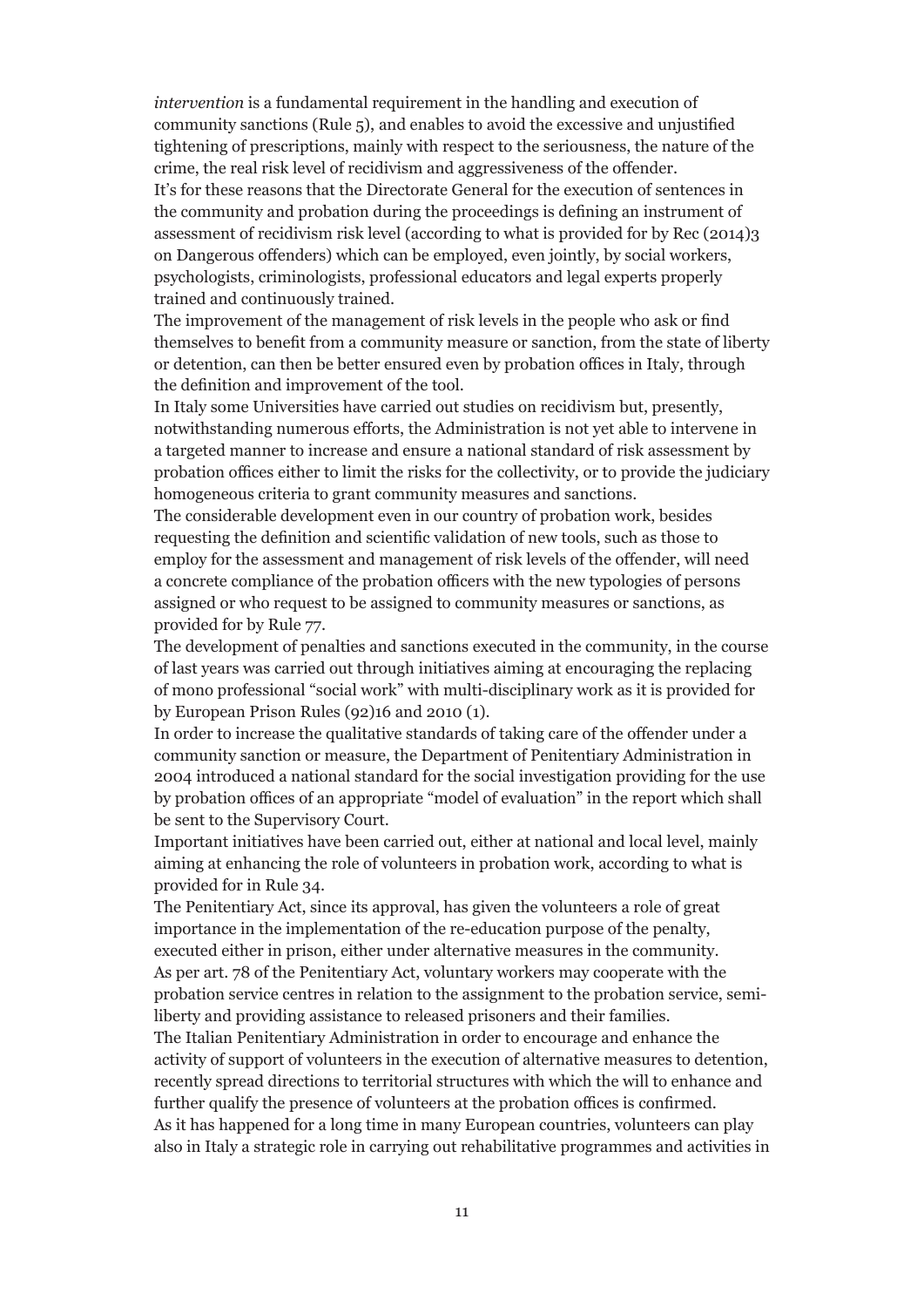favour of persons under community measures and sanctions, mainly of those who have a low risk level.

The cooperation between volunteer organisations and probation offices has provided proof even of the taking care of the persons submitted to the new community measures and sanctions among which *the suspension of the proceedings with probation during the trial* and *community works*, even taking full account of the needs of the victims of crime, in line with what is provided for by Recommendation (2010)1 (from Rule 93 to 98).

The victim, in fact, is informed by the probation offices (where there are workers with a particular professional expertise) on the majority of decisions concerning the offender which have been adopted by the judicial authority in the course of the execution of the community measure or sanction (Rule 95).

The offices are completely aware of the importance of rehabilitation of the offender, of his responsibility, and consequently of the awareness of the damage caused to the victim of the crime.

In line with what is provided for by Rule 97 of the Recommendation, in the last years the probation offices have taken particular care of the interventions of restorative justice, with an increasing involvement of the offender, the victim and, mainly of the community.

In the Italian System of execution of sentences in the community, both "networking" and "the Community" have a strategic role in taking charge of the offender under a community measure or sanction, because the complex offender's needs require the joint action of several agencies and organizations and multidisciplinary interventions. This results from the assessment that both the offender's needs and public security needs require strict cooperation and contribution from different public agencies present in the community, as far as the partnership with other public or private organisations and communities is concerned. Such an approach is traditionally present and rooted in Italy, in keeping with the basic principles of European rules to promote the social inclusion of offenders. The work of the probation offices is co-ordinated and complementary with that of the institutions, the social services operating within the territory (Rule 12). The involvement of several agencies and professionalism in the definition and

management of the tailored treatment programme certainly encourage the good progress of community measures or sanctions.

The operational agreement with the services provided by agencies is defined through a global vision of social dynamics, investing in prisoners' personal and familiar affairs with an integrated perspective of intervention. This coordination is carried out according to the general guidelines of the Directorate General for the Execution of Sentences in the Community and probation during the proceedings within the Department of Juvenile and community justice. Mainly following the approval of Law nr. 328, 8 November 2000, which has significantly improved social planning, there has been a progressive widening of the network of public and private subjects taking part in the planning of social policies. Also, the participation of the probation offices in the drafting of plans has significantly increased.

Multi-disciplinary teams are one of the characteristics of the probation offices according to European Probation Rule 12. This Rule provides that coordinated and complementary work among the services and/or different subjects is necessary to satisfy the complex offender's needs and to strengthen public security. From the point of view of administrative action, the Penitentiary Administration has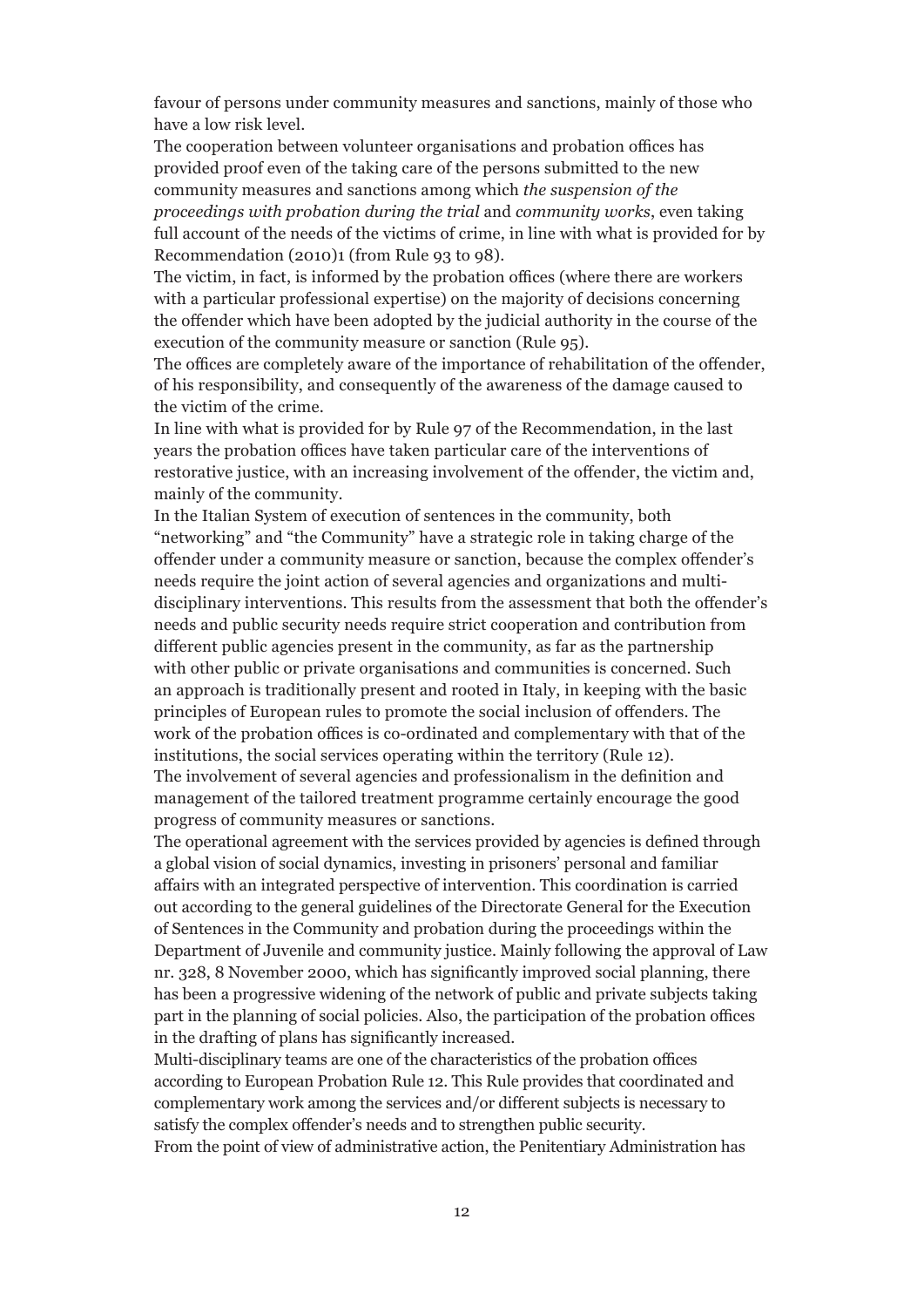proposed, including via funding of the European Commission and the Fines Fund, to revise the current organizational structure in a manner so as to supplement current staff with other professionals. This encourages multi-professionalism, giving rise to the concrete action of supporting and managing offenders, and taking charge of them. As for European Rules concerning organization and staffing**,** experimentation has been completed on a new modality to carry out training in the territory, which pays more attention to the different and specific needs of the realities where it is actually done. As for European Rules concerning the process of evaluation of the need and risk level of the offender who asks to be assigned to a community measure or sanction, the Penitentiary Administration created an instrument evaluating the risk and need level of prisoners asking to be assigned to a community measure or sanction and for those coming from liberty.

#### **3.2. Mission and mission statement**

The probation offices guarantee a service characterized by the respect of the dignity and uniqueness of the person, addressed to the development of his/her potentialities and to the taking on autonomous and responsible choices.

The persons having access to the probation offices are therefore ensured particular respect for the person, equality and impartiality, self-determination and focus on the importance of the person, participation, no judgment, welcome, accessibility, confidentiality of information, professionalism, transparency of decisions, timeliness, continuity, an integrated service in the community at local level.

The functions of the probation offices combine social security issues, requests of "making penalty human", of "social defense" and of "socio-educational treatment" of persons submitted to measures restricting liberty and involve either the community dimension and the prison dimension.

Such offices in their official duties strictly cooperate with the Supervisory Court, a jurisdictional body which supervises the enforcement of the sentence in compliance with the law, ensures that the law is respected and has the power to adopt measures to eliminate violations of rights, is responsible for the adoption of measures alternative to detention. In particular, the probation offices submit to the judicial authority the treatment program to apply to sentenced persons asking for alternative measures or for the probation during the proceedings. Such offices, in particular carry out the socio- family investigations, visiting the sentenced person's house to ascertain the existence of life and relationship conditions necessary for the adequate execution of alternative measure and probation, at the community or public service for drug addicts where he/she intends to carry out the therapeutic programme.

Such investigations are carried out at the sentenced person's workplace to ascertain the existence of the necessary requirements to carry out the working activity on a regular basis, at the public, private and volunteer agencies, present on the territory in order to identify possible working activities not remunerated which the sentenced or the accused person might carry out under alternative measures or probation; they check the execution of programmes by those persons assigned to measures alternative to detention or to the probation through assistance and control interventions and report to the judge proposing possible modifications or revocations. They carry out the investigations useful for the application, modification and revocation of security measures. In applying the new provisions on probation they also cooperate with the criminal Court and in particular with the judge for preliminary investigations in order to finalize the treatment programme.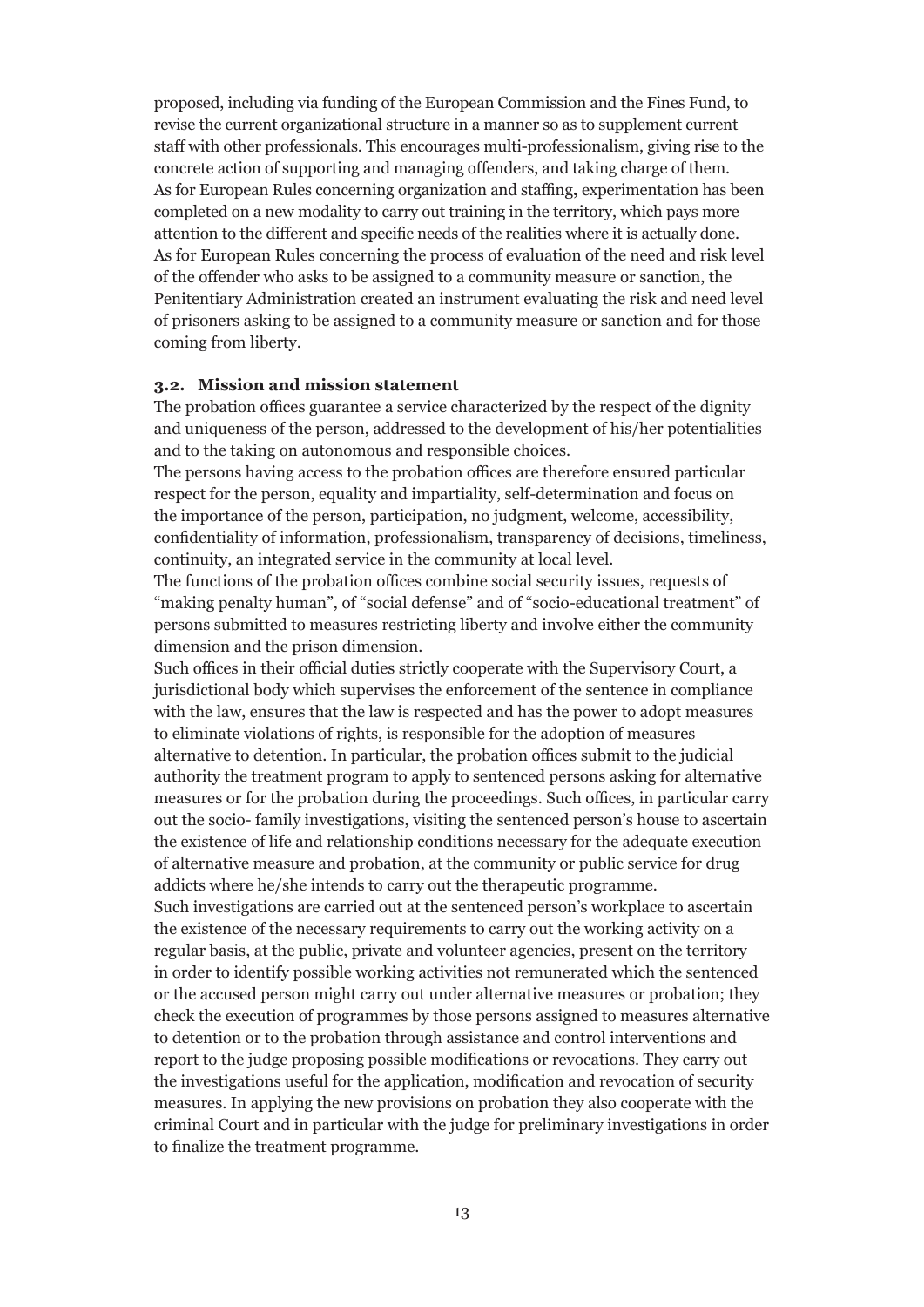From the community perspective, the community local probation offices provide for family and post-release assistance; they promote and participate in social policies, participate in the planning process in favour of social inclusion with the different social actors and make remarks and assessments in close cooperation with universities. They also cooperate with territorial Social Services, Therapeutic Communities, socio-Healthcare Services, Social Cooperatives, law enforcement Agencies, bodies, Enterprises, Lawyer's offices, trade offices, Universities and Volunteer organizations. From an inside prison perspective, the probation offices carry out socio-family investigations on prisoners and look for structural, instrumental and human resources necessary for their social reintegration. Social workers of the probation offices work in team with the governor, the educator, the psychologist and possible volunteers and, on the basis of the results of the observation, draft the educational tailored treatment programme by taking care of its implementation and of its periodic updating. This is designed to promote the process of changing their personal conditions and personal attitudes, and of improving their family and social relationships enabling them to reintegrate constructively into society (art. 1 of Decree of the President of the Republic 30 June 2000, nr. 230). They also participate in the working of multi-disciplinary commissions as that for the drafting of internal regulations, that for library activities and for cultural, recreational and sports initiatives.

#### **3.3. Crime Prevention**

Although it is true that the Probation Service does not have an organized role in general in crime prevention programmes, it is also true that by working not only with offenders and their families but also side by side with Social Services, voluntary associations, the community and (albeit sporadically) the police for the social reintegration of offenders, the probation offices build and increase the value of significant social networks supporting sentenced persons and their families on the territory and promote prevention actions and actions for the respect of legality on the territory such as to contribute to the security of collectivity and the prevention of recidivism.

#### **3.4. Victim assistance**

In the Italian system, the victim is defined as the owner of the interest protected by penal law, the damage represents the essence of the crime.

The criminal procedure code of 1989 has included the victim among the legal subjects giving her/him the ownership of powers and rights to exercise in the trial and then trying to give the victim something more than the role of mere claimant she/he had in the previous code.

Legislative Decree nr. 274, 28 August 2000 underlines the importance of the victim's role, through the innovation of the direct victim summons via the immediate appeal for the crimes which can be punishable by *ex parte* application (art. 21 *et seq*.). In the proceedings for less serious offences which may be prosecuted if the injured party brings an action, the accused person can be sued before the justice of the peace by such party. Previously, following the submission of the action the public prosecutor could decide to seek trial and could choose not to proceed by asking the closing of the case.

Notwithstanding this important innovation, the role of the victim recognized in the Italian criminal trial is completely secondary, even in the system of Execution of Sentences in the Community, mainly if compared to the present situation in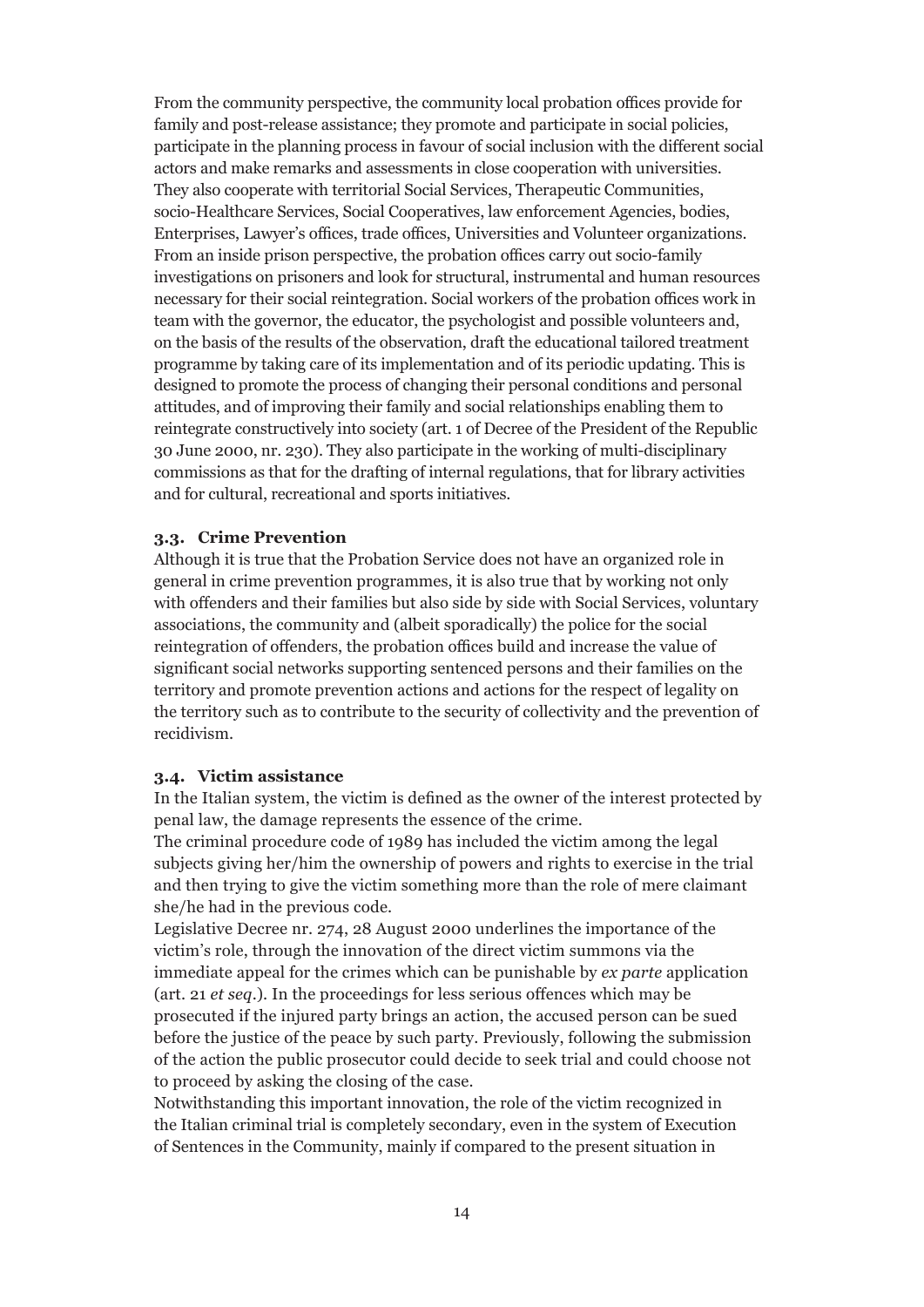the other European Countries. The amendment of art. 111 of the Constitution, with the introduction of the so-called "fair trial", does not seem to have taken into consideration the necessity of mainly protecting the victims' rights. A number of laws provides protection for some specific categories of victims such as: victims of terrorism and mafia crimes, usury, sexual abuse, trafficking of human beings or exploitation of prostitutes. Even if there is neither any organic norms nor a dedicated service, victims have never been neglected in the Italian Penitentiary law. It provides that, since the very beginning of the enforcement of the sentence, during the observation of the personality that will end with a tailored rehabilitation plan, all those who work in prison should demand the convicted person or the internee to reflect upon motivations and consequences of the committed crime, together with the possible actions to make reparation and to compensate the victim for damages. In this connection, one of the most interesting obligations the offender assigned to the Probation Service needs to fulfil, states that he or she has to make concrete actions in favour of the victim of his or her crime. Different experiences of restorative justice have made at least the convicted person's will of repairing visible, by adhering to the programmes that adopt community service or unpaid work in the public interest. The Penitentiary Administration has promoted some important initiatives, one of them being the establishment of a Committee of study on restorative justice and penal mediation at the Directorate general for the Execution of sentences in the Community and probation during the proceedings, together with the carrying out of a project on penal mediation to be funded by the European Commission.

The recent Bill nr. 2798/2014 art. 1 enables the Government to propose the introduction of a completion of the proceedings to ensure the elimination of the social disvalue of the conduct with alternative modalities to penal sanctions according to the "restorative justice" rules and provides that the judge, for the offences prosecutable on the action of the injured party, declares the offence extinguished when the accused person has sought compensation for the damage caused and has eliminated its harmful or dangerous consequences.

#### **3.5. Volunteers' involvement**

In Italy since the end of the Second World War, volunteer organizations represented an important resource in order to connect prisons and community, and in recent years, such role is turned out to be even more significant due to the strong economic and social crisis: volunteers are supported by probation officers and the other penitentiary workers in supporting and assisting sentenced and accused persons. At the beginning, the work of volunteers in the Italian penitentiary system mainly consisted in visiting prisoners and supplying them with first necessity goods. The purpose was that of "redeeming" sentenced persons through education and religious faith. The presence of religious volunteer organizations has always been very strong and well rooted in the Italian penitentiary system, and the first social workers have been employed late with respect to other important European countries. Even today, Catholic volunteers, together with other operators of services and of public and private agencies on the territory, support social workers of the probation offices and prison social workers in taking in charge the sentenced persons under alternative measures or in prison. Their presence and their commitment often turn out to be very important in favouring the social reintegration of sentenced persons and in containing risk level. In some probation offices, to make some examples, voluntary lawyers freely offer legal advice, other lawyers constitute an important connection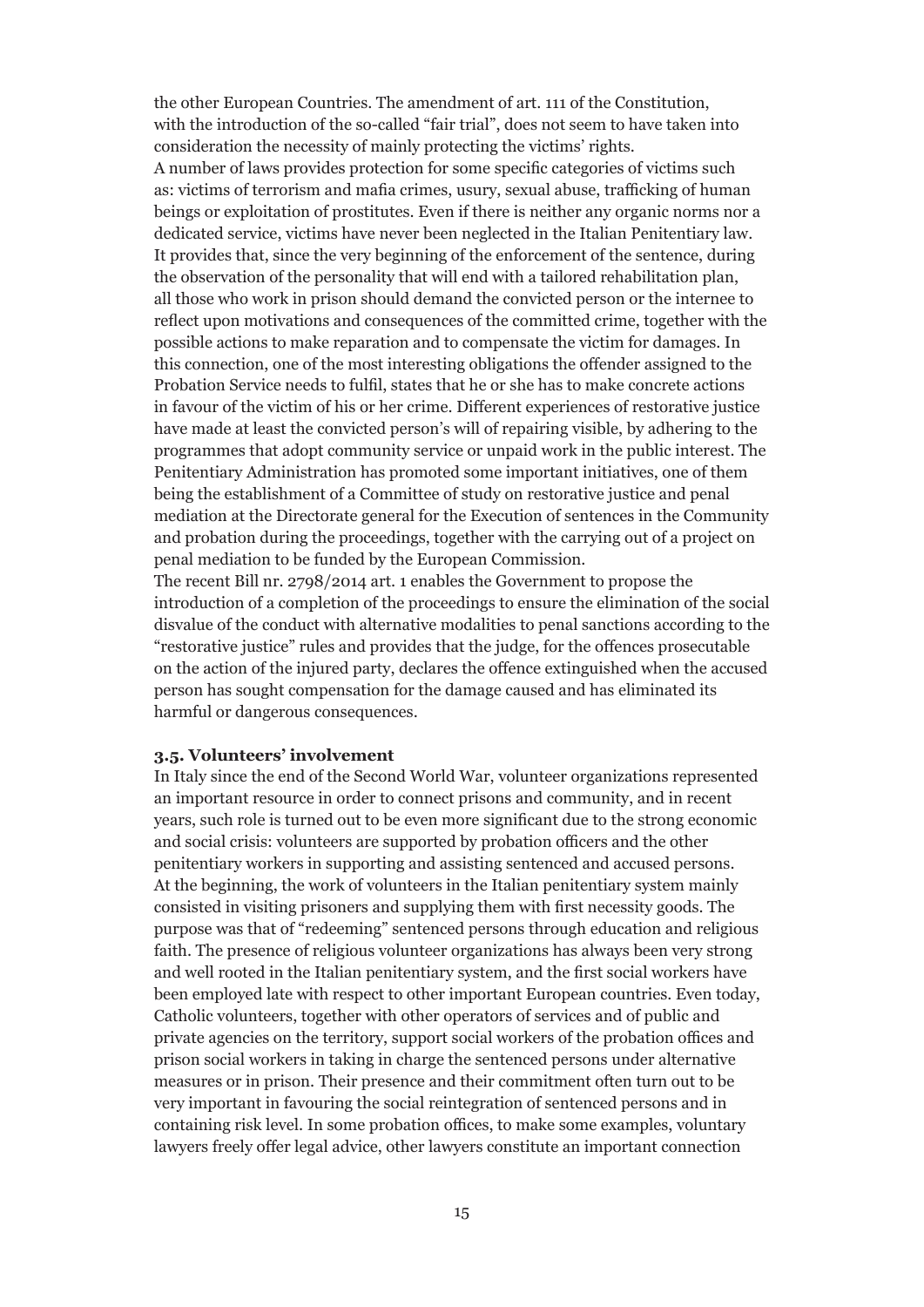with support and admission structures present on the territory. The number of volunteers operating in the Italian penitentiary system has significantly increased since the approval of the Penitentiary Act by Law 354/75 until today, either in prison and in the probation offices. The increase in volunteers, however, is turned out to be stronger and clear in the Probation Service, mainly in the last years, thanks to a greater attention to this phenomenon by the Directorate General for the execution of sentences in the community and probation during the proceedings which has facilitated a more homogeneous presence of volunteers in the country with respect to the past, in line with what is provided for in matter of European rules on Probation and has issued specific circulars in order to implement the role of volunteers at the probation offices (Circular Letter 28/08/2006, nr. 0277508 "Law *6 March 2001, nr. 64 "Measures applying the convention for the voluntary civil service";* Circular Letter 21 March 2011, n° 0115073 "Voluntary Assistants as per article *78 law 354/75 at the local offices for the execution of sentences in the community"*). In order to make the action of volunteer Associations towards those who have been admitted in the penal circuit and to identify the cooperation fields, an Agreement with the National Conference Justice Volunteers has been signed. In this context intervention programmes are defined and the activities jointly carried out are planned and joint training processes are expressly provided for. The Italian regions with the majority of volunteers are those in the Centre – north and in particular Liguria, Toscana, Lombardia and Triveneto, but important increases have been registered in the central- southern regions and, in particular in Sardegna, Abruzzo and Molise. At 17 December 2015 the volunteers present at the probation offices were 135. The volunteers are not paid but are motivated by their own beliefs and values.

#### **4. The Organization of Probation Services**

For some years, the Directorate General for the Execution of sentences in the community, in order to comply with the European standards (Rule 22), has recruited and selected probation officers through the "Master" project and psychologists with "Mare Aperto" project, such as to encourage a more effective multi-disciplinary professionals and a greater enhancement of experiences and previous professional skills.

As for MASTER Project "*Maintenance and Increasing Treatment and Reintegration Standards*" was born to facilitate the increase in the quality and number of tailored programmes of social, working and restorative justice reintegration drafted and carried out by the probation offices in favour of persons under community measures. It provides for the drawing up of free lance conventions with Free Lance Social Workers. Because of competition for scarce places, many candidates possess Social Work Degree and further qualifications such as a master's degree or postgraduate professional degree.

The MARE APERTO Project "*Improving the reintegration activities of persons assigned to Probation to convey opportunities*". This Project was born from the need to strengthen the number of employees of local offices, finalizing the action thereof more directly either for the reduction of recidivism and for rehabilitation purposes. It provides the drawing up of free lance conventions with expert psychologists mainly carrying out studying in detail and observation of personality and treatment activities so as to carry out investigations and more complete tailored treatment programmes, mainly aiming at the needs of sentenced persons and accused meeting the requests of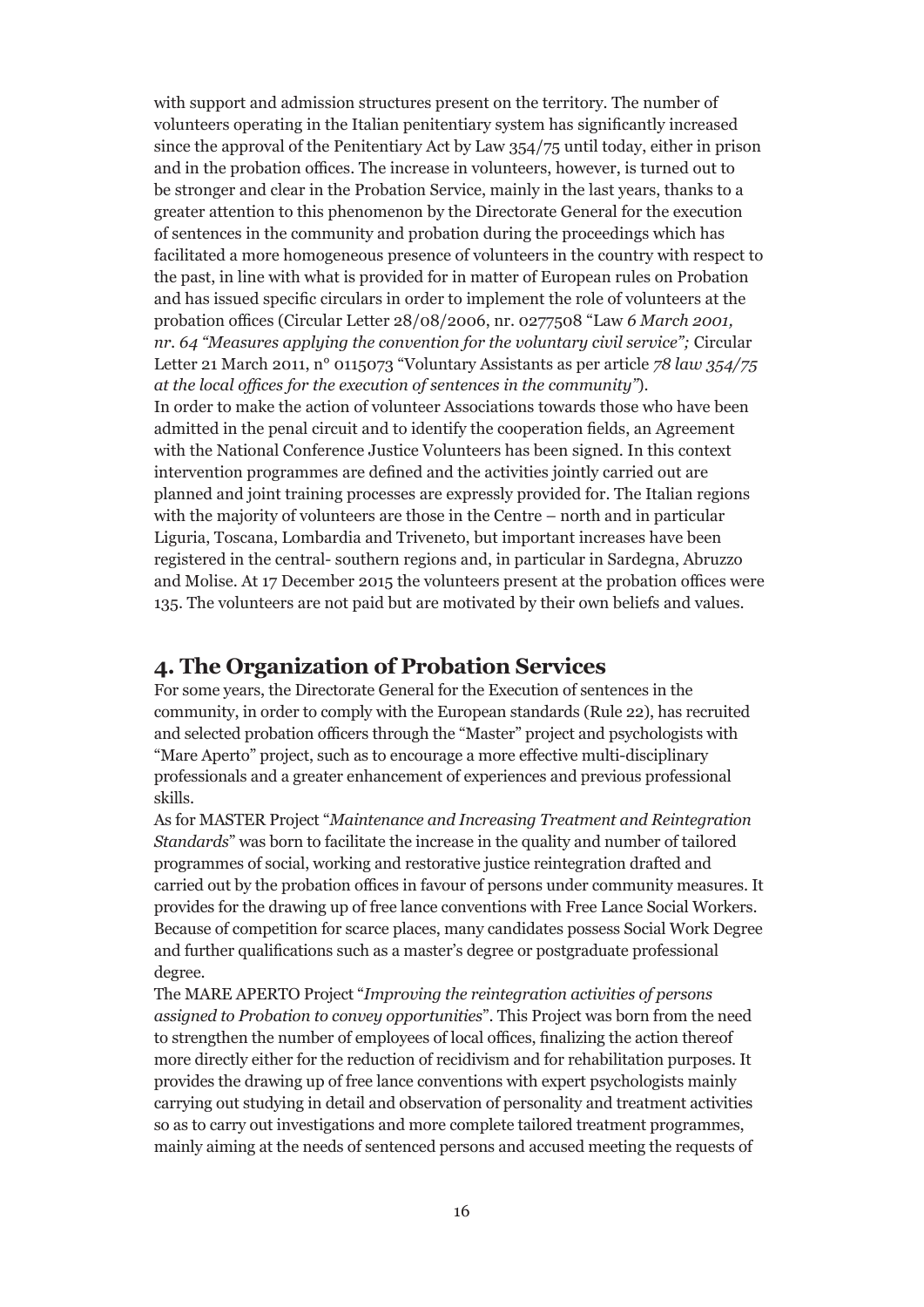supervisory Judge besides favouring the experimentation of innovation practices such as the multi-disciplinary work, the group activity and the submission of projective and diagnostic tests.

To ensure an effective operational coordination and support, the project is carried out by an action involving all the three organizational levels: local, regional and departmental. The penitentiary administration, besides, in compliance with what is provided for by European rules (from Rule 23 to Rule 28), recognizes a strategic role to training and continuous training of all the staff working at probation offices by availing of experts belonging to training or scientific research centres, and of scientific systems of evaluation of acquired skills.

The access to training and continuous training, combining practical and theoretical aspects to all the staff belonging to each rank and career stage, to improve the quality of the service and of the service offered and ensure the professional growth through the study of applicable legislation, of national and local programmes, of the methodology, the social and penal policy but also through the knowledge and exchange with the staff working there, such as to develop the feeling of belonging to the administration. The selection and recruitment of the staff of the probation offices is carried out in a rigorous and fair manner.

In compliance with what is provided for by European rules, the penitentiary administration is concerned to ensure probation officers working with specific categories of offenders, such as drug-addicted, alcohol addicted or persons with psychiatric troubles, a specialistic training, even at the single probation offices through cooperation relationships with experts and external training agencies.

In compliance with Rules 23 e 27, the training offered by the Administration aims at increasing the awareness of probation staff about the importance of the respect of diversities and at developing the necessary skills to adapt the professional intervention to the specific needs of probationers.

Probation offices manage to work effectively and efficiently, notwithstanding the decrease in probation staff.

The workload of each probation officer in fact takes into account not only the number of proceedings in course but also the characteristics and needs of the single probationers. When workload is excessive, the directors of the probation offices, upon disposal of the Directorate General, can identify the priorities to satisfy.

Probation offices, in order to take care of the probationers having more troubles, look for the cooperation of public and private agencies in the community.

A significant role is carried out by agencies specialized in the treatment of particular typologies of deviant people, such as the perpetrators of sexual offences, and addicted persons.

The exchange and sharing of information (in full compliance with the legislation on privacy) between the probation service and the public and private organizations contribute to improve and strengthen the handling of community sanctions and practices and policies.

Probation offices not only urge but also support and direct such organizations in the activity of care of the offender even concluding agreements or conventions.

In the last years, for a series of reasons mainly of social, economic and political nature, there was a significant increase in EU foreigners under community measures and sanctions; vulnerable people with very peculiar troubles in relation to whom probation offices ensure an adequate and not discriminating treatment, even if not all offices can count on the professional contribution of linguistic or cultural mediators.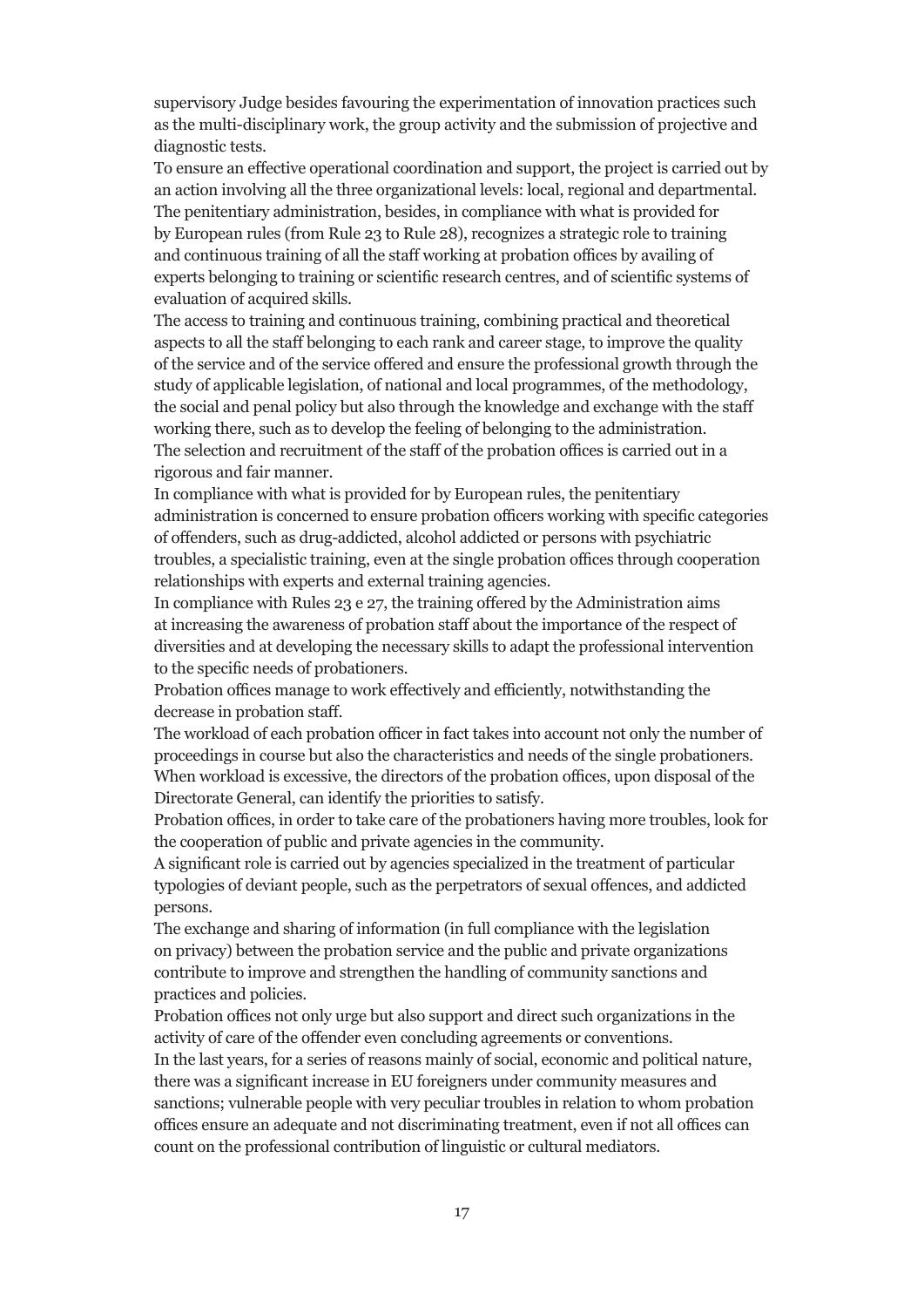#### **4.1. Main characteristics**

The National Probation Service for Adults in Italy is a public structure under the authority of the Ministry of Justice and is located at *national*, *regional* and level. The new Regulation of organization of the Ministry of Justice, definitively approved by the Council of Ministers on 18th May 2015, confers the competence in matter of execution of sentences in the community to the new Directorate General for the execution of sentences in the community and probation during the proceedings being established at the Department for Juvenile Justice acquiring the new denomination of Department of Juvenile and community justice.

This shall entail the subsequent suppression of the Directorate General for the execution of sentences in the community and probation during the proceedings (DGEPE) currently existing at the Department of Penitentiary Administration.

The latter is one of the four Departments of the Ministry of Justice, together with the Department of Justice Affairs, the Department of Judicial Organization, of Staff and Services and the Department of Penitentiary Administration. It is composed by a central structure drawing up guidelines, carrying out controls on the results achieved and coordinating the interventions on the National territory, and some local services. The local services of the Department of Juvenile and community justice are the probation offices (UEPE), the Social Service Offices for Juvenile (USSM), the Juvenile Prisons, the first reception Centre and the education Centre.

A new Directorate General for Staff Training at the Department of Penitentiary Administration, including all training activities, shall have the task to link up with the Department of Juvenile and community justice to ensure a common training path for the intramural treatment areas and the areas of the execution of sentences in the community and of the probation during the proceedings.

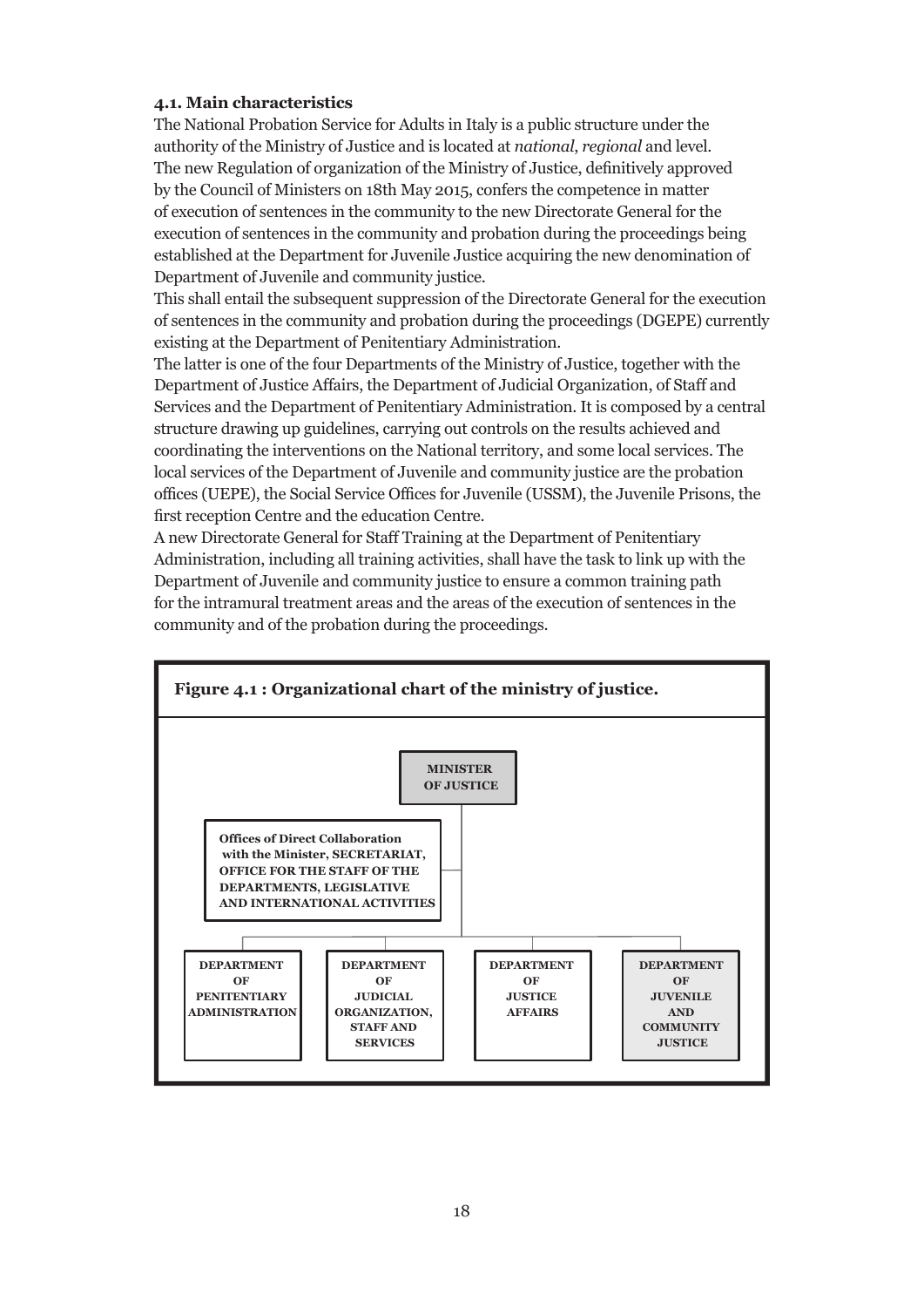

By Decree of the President of the Republic nr. 55 dated 6 March 2001 the Directorate General for the Execution of sentences in the community was established at the Department of Penitentiary Administration (of which it was part till the new organization of the Ministry of Justice, provided for, as it has been already said, by the Regulation on such organization approved on  $18<sup>th</sup>$  May 2015), having guiding tasks and carrying out and coordinating activities of the competent offices in matter of execution of sentences in the community. At national level, it takes care of the relationships between the Supervisory Court, Public bodies, social private bodies, volunteer, work and enterprise organizations, aiming at the treatment of persons executing sentences in the community. The Directorate General is constituted by the Office for the analysis, planning, guiding and control and by the Office for the implementation of justice measures:

*The Office for studies, analysis and planning,* which is divided into the sectors "*Observatory of alternative measures*", "*Guiding principles and general objectives*", "*Planning and management of financial resources*", has the following tasks:

- drafting of the annual and multi-annual programmatic document containing the guiding principles and objectives at national level relating to the execution of sentences in the community;
- examination of the programmatic documents of regional directorates;
- planning, management of financial resources allocated by the budget law for the functioning of and central offices of the Directorate General;

management of financial resources allocated to the Directorate General. The Office for the implementation of justice measures is divided into units "Organizational Development", "Intramural Observation and treatment", "Development of the relationships with the networks", "Methodological Development of the execution of sentences in the community" and carries out coordination activities and operation technical support for the probation offices and for the regional offices at the regional Directorates. It takes care of the coordination of the research on the intervention methodologies, the development of operational protocols, the monitoring of modalities and standards of interventions of offices, even in relation to institutional relationships with prisons, the supervisory Court,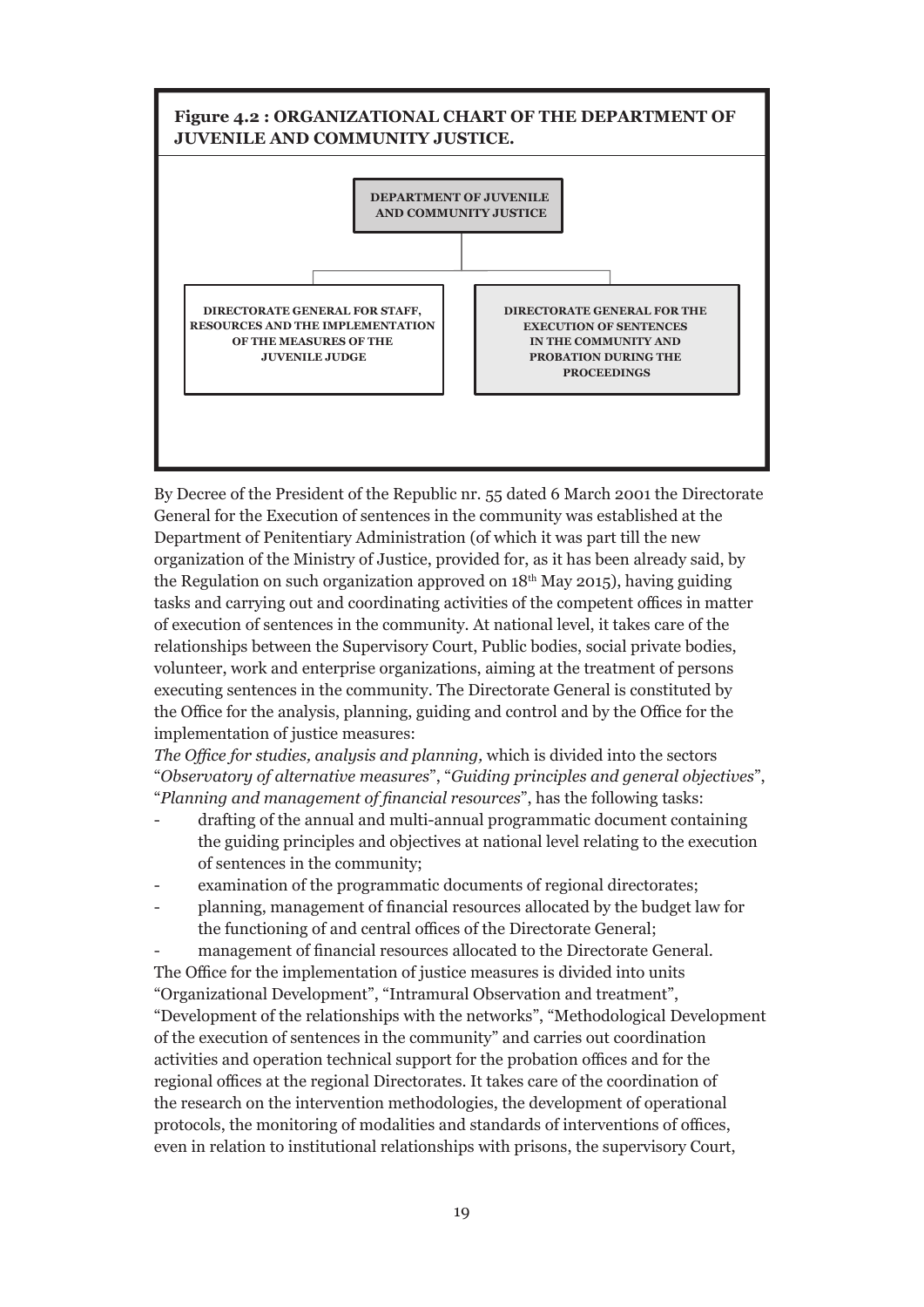the law enforcement agencies, the private and public bodies cooperating with the management and planning of interventions of social inclusion of sentenced persons. It participates, besides, in agreement with the Office for studies, analysis and planning of the Directorate General, in scientific research projects, even under a comparative form with other countries and in agreement with universities, research centres and international bodies, collecting and spreading documentation on good practices in matter of measures alternative to detention in Italy and abroad.

Currently at regional level there are the Regional Directorates carrying out, as per Decree of the Minister of Justice 22 January 2002, the tasks connected with affairs at district level, according to the programmes, guiding principles and directives ordered by the Department of Penitentiary Administration, even to the purpose of ensuring the uniformity of penitentiary action on the national territory. In the Regional Directorates of Penitentiary Administration the Offices for the

execution of sentences in the community are established and at local level the Offices for the execution of sentences in the community (probation offices) are provided for, by law 27 July 1975, nr. 154 amending art.72 of law 26 July 1975, nr. 354 establishing the Social Service Centres for Adults of the Penitentiary Administration.

The decrees implementing the new Regulation of organization, not yet issued, shall provide for a new regional organization to link up the activity of the probation offices (UEPE) with the new Directorate General for the execution of sentences in the community and probation during the proceedings in order to ensure the coordination tasks currently carried out by regional Directorates of penitentiary Administration which have to identify treatment models adequate to the institutional and social reality of the district, the control on the execution of directives issued by the Department or the Regional Directorate, the guiding principles and the control of results and activities and the connection with the Supervisory Court in particular difficult cases.

#### **4.2. Internal organization**

At the 58 probation offices present on the Italian National territory, the staff belonging to social work and other professional sectors such as the officers of organization and relationships, accountants, psychologists, and free-lance and experts in psychology and social work is employed.

The internal organizational of the probation offices has provided for the subdivision of the functions in the following areas:

- social work area:
- secretarial area:
- administrative-accountancy area.

Each of these areas works in specific sectors belonging to the general activity of such Office.

Social workers working in these probation offices carry out supervisory and/or assistance tasks for the persons assigned to measures alternative to detention as well as support and assistance tasks for the persons assigned to supervised liberty. Social workers' tasks are better described in article 72 of the Penitentiary Act.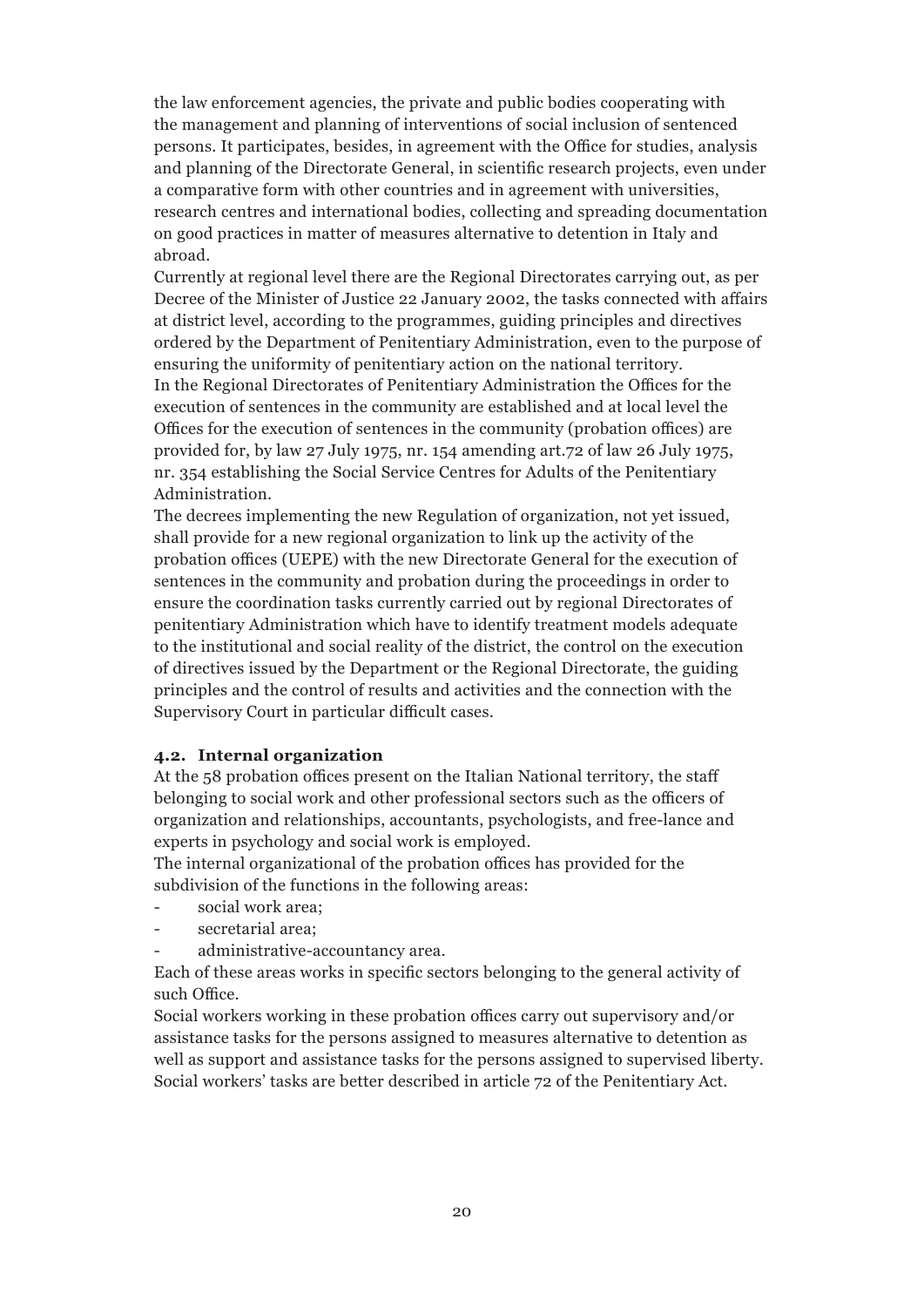#### **4.2.1. Probation workers**

*Table 1. The staff structure.*

| At 31 December 2014                                                             | <b>Numbers</b>                                                                                                                                          |
|---------------------------------------------------------------------------------|---------------------------------------------------------------------------------------------------------------------------------------------------------|
| Total staff number                                                              | 2.048                                                                                                                                                   |
| Out of which:                                                                   |                                                                                                                                                         |
| Executives at the National Central<br>Directorate                               | 3                                                                                                                                                       |
| Executive at the Regional Directorates                                          | 13                                                                                                                                                      |
| Probation Directors (Units Heads)                                               | 69                                                                                                                                                      |
| Probation Officers (social workers)                                             | 948                                                                                                                                                     |
| Contracted employees                                                            | 199 (75 free lance social workers MASTER <sup>5</sup><br>Project +124 Expert psychologists MARE<br>APERTO <sup>6</sup> Project, Experts as per art. 80) |
| Probation service workers<br>(administrative and penitentiary police)<br>staff) | $577$ (401 Administrative + Penit. Police $7176$                                                                                                        |
| Volunteers                                                                      | 105                                                                                                                                                     |
| Other staff (to specify)                                                        | 134 (trainees)                                                                                                                                          |

5 MASTER Project "Maintenance and Increasing Treatment and Reintegration Standards" was born to facilitate the increase in the quality and number of tailored programmes of social, working and restorative justice reintegration drafted and carried out by the probation offices in favour of persons under community measures. It provides for the drawing up of free lance conventions with Free Lance Social Workers. Because of competition for scarce places, many candidates possess Social Work Degree and further qualifications such as a master's degree or postgraduate professional degree.

- 6 MARE APERTO Project "Improving the reintegration activities of persons assigned to Probation to convey opportunities". This Project was born from the need to strengthen the number of employees of local offices, finalizing the action there of more directly either for the reduction of recidivism and for rehabilitation purposes. It provides the drawing up of free lance conventions with expert psychologists mainly carrying out studying in detail and observation of personality and treatment activities so as to carry out investigations and more complete tailored treatment programmes, mainly aiming at the needs of sentenced persons and accused meeting the requests of supervisory Judge besides favouring the experimentation of innovation practices such as the multi-disciplinary work, the group activity and the submission of projective and diagnostic tests.
- 7 As per article 16, second paragraph law 1.4.1981, nr. 121 "Public Security System" and in art. 1 paragraph 3 of law 15.12.1990, nr. 395, "Penitentiary Police system", the penitentiary police is a civil corps under the Ministry of Justice. Those belonging to the penitentiary police corps cannot be employed in tasks which are not directly connected with prison services and, in particular of control and supervision of person under alternative measures at UEPE. The penitentiary police staff working at probation offices shall enter data in the law-enforcement Information System called "SDI", shall carry out the supervision in the field of facilities and staff security and shall carry out driving tasks. The recent bill nr. 2798/2014 enables the Government to provide the integration of the rules on the organization of the probation offices and the rules to make the control system more effective, even through the involvement of penitentiary police.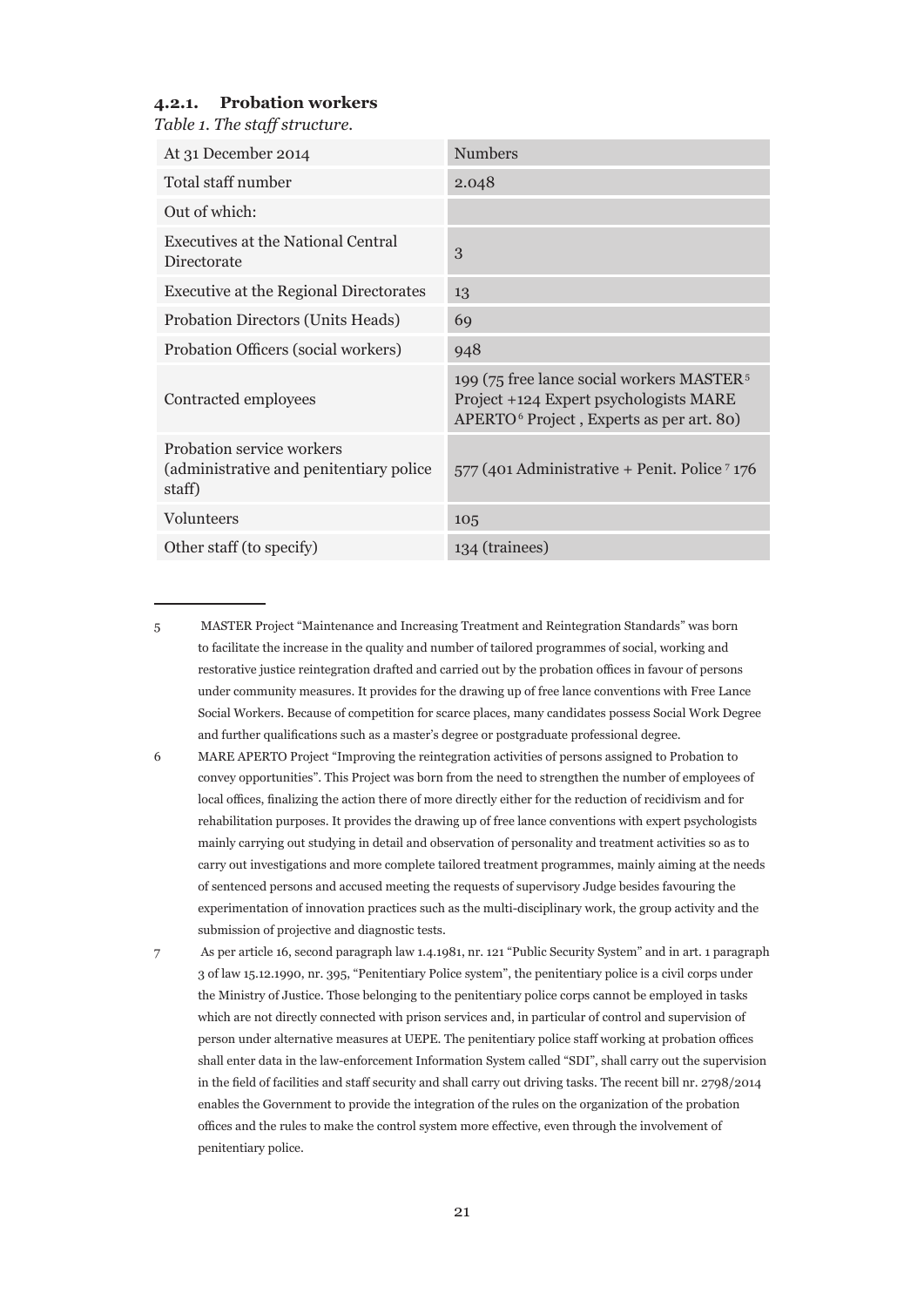#### **4.2.2. Education, training requirements and opportunities**

Recruitment of all staff levels is the same for all public employees in Italy, namely through a public competitive examination at national level. Progress from one level to another may take place in the same way or through a specific professional training course that can be attended by internal staff who have the required educational and professional requirements.

Probation officers are required to have a University degree in Social Work (a three-year course) and directors must have a five years course degree. Both probation officers and directors must join the Roll of Social Workers. Once they have begun service, training courses organized by the Higher Institute of Penitentiary Studies, that is a national training school of the Italian Department of Penitentiary Administration, must be attended.

The recruitment and the selection is based more and more on previous professional experiences connected with management skills, as it has recently occurred with the recruitment of experts of the social service and psychologists.

Last recruitment of 439 social workers has been carried out together with the training project COACH (Operational Reception Course for *Human Resources*), which has represented for Penitentiary Administration the experimentation of a training path implemented at decentralized level in compliance with regional specificities.

The national probation service informs the staff on the ethical requirements of the role held and this mainly occurs through specific training and continuous training modules.

#### **4.2.3 Other organizations involved in probation work**

In implementing observation and treatment interventions outside prison (application and execution of alternative measures, substitute sanctions and security measures) the probation offices coordinates with institutions, social and healthcare services and volunteers operating on the territory in an integrated intervention perspective.

Law 8 November 2000, nr. 328 "*Framework Law for the achievement of the integrated system of social interventions and services*" has significantly increased the value of social planning and the network of private and public persons involved in the planning of social policies has more and more widened.

The Department of Penitentiary Administration – Directorate General for the execution of sentences in the community by note 24 March 2006, nr. 0105474 put forward for the probation offices more articulated directions in order to make the presence of the administration in the planning of social interventions effective, widely provided for by article 19, law 328/2000, for regions and local bodies through the *local plan.*

Besides individual cases, social workers frequently participate in projects and study activities even in cooperation with universities and research centers, in activities and cooperation with authorities.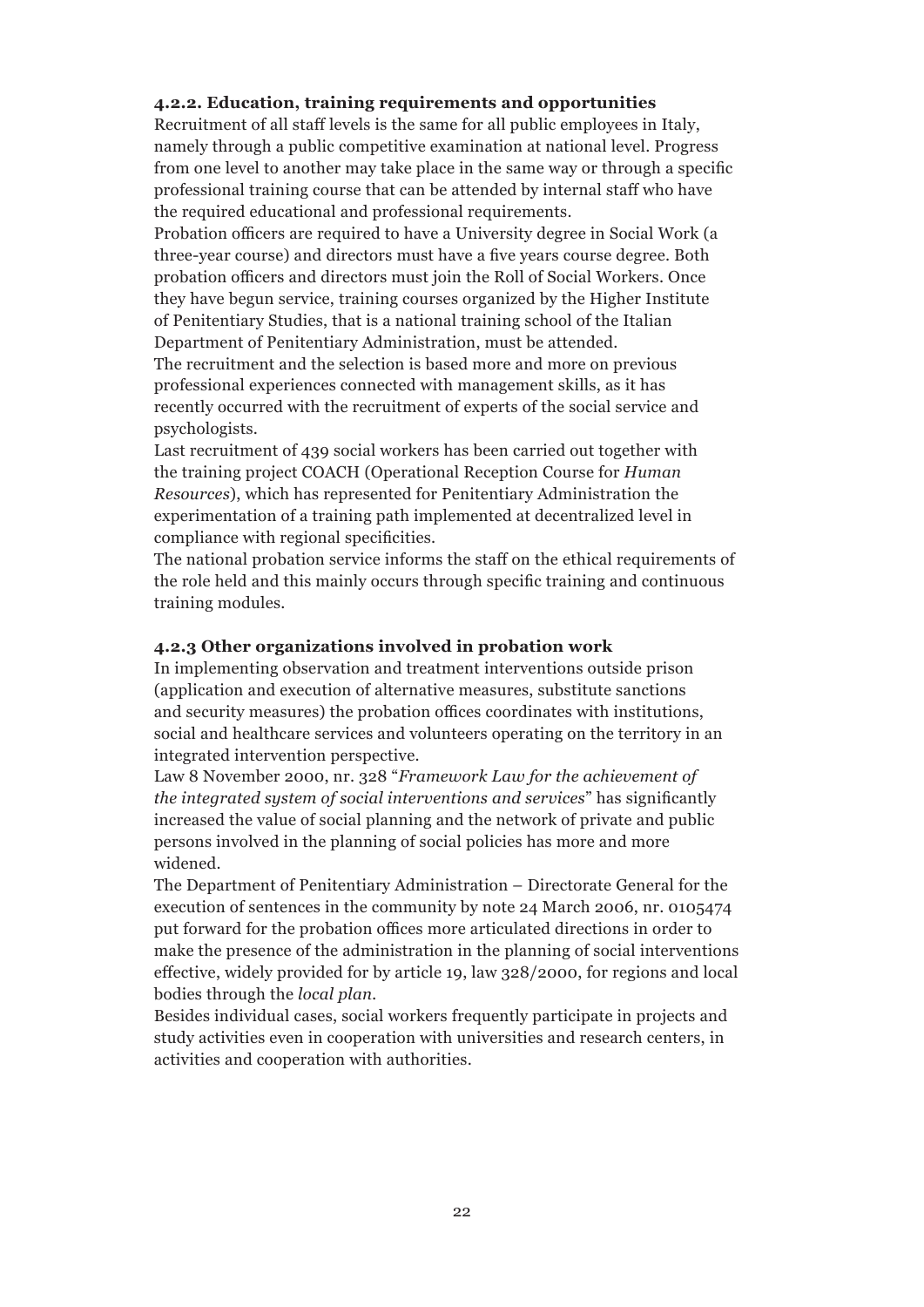#### **4.3. Probation and offenders abroad**

Italy has not yet implemented the Framework Decision 2008/947 *"Concerning the recognition of sentences and decisions of conditional release and probation measures among the different UE members"*. In order for Italy to implement the directive relating to the recognition of *probation* decisions it is necessary that our system further develops a *community sanctions* system and the Legislator offers the examining judge the possibility to inflict alternative sentence to imprisonment as it already happens in the execution stage. The approval of the recent Law 28 April 2014, nr. 67 containing "*Proxies to the Government in matter of non custodial sentences and of reform of the sanctioning system. Provisions in matter of suspension of the proceedings with probation and towards untraceable persons*" is a significant step in this direction, and the proxy exercise is currently being studied as per the legislative decree nr. 2798/2015 which at the art. 26 lett. b) provides for the "review of the access requirement to access alternative measures, either with reference to the subjective requirements and the reference to the penalty limits, in order to facilitate lodging them". Italy instead has promptly implemented the Framework Decision 2008/909/GHA *"Concerning the application of the principle of mutual recognition of judgments inflicting penalties or measures entailing restrictions on and deprivation of, personal liberty, in order to execute them in the European Union"* concerning the penalties to be executed in detention, through the approval of the legislative decree 7 September 2010, nr. 161 and the probation offices actively participate in the transfer procedure, by carrying out socio-family investigations on the basis of which it can be ascertained if the prisoner is rooted in Italy or if his roots have been left in the country of origin where he shall be transferred.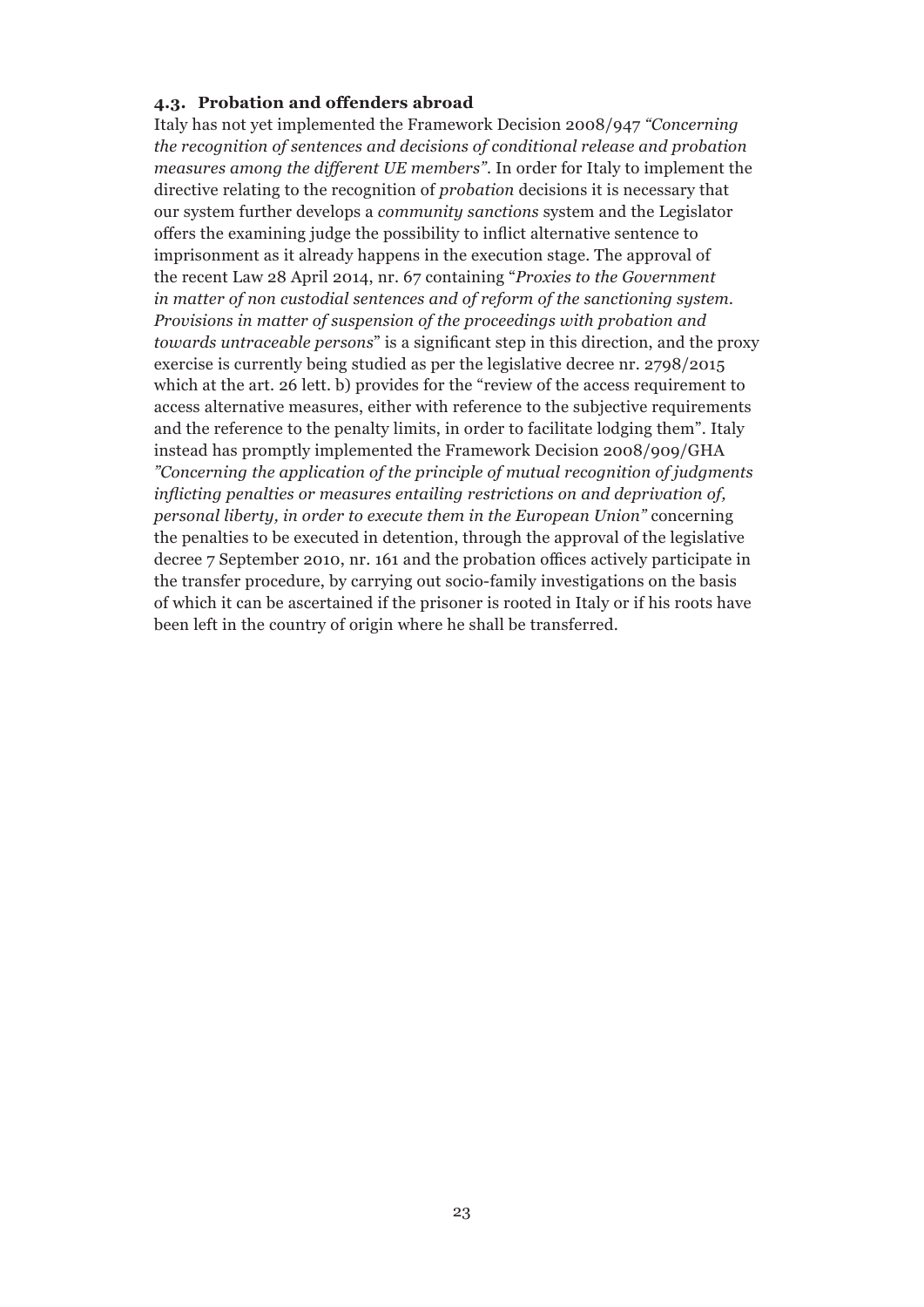## **5. Different Stages of the Criminal Justice Process**

#### **5.1. Pre-trial/remand/trial stage**

| Sanctions/Measures/<br>Penalties/Conditions<br>attached to a<br>conditional decision<br>or sentence | Provided in<br>legislation? | Probation<br>service<br>involvement? | Main characteristics of the<br>probation activity   |
|-----------------------------------------------------------------------------------------------------|-----------------------------|--------------------------------------|-----------------------------------------------------|
| Unconditional<br>waiver by the public<br>prosecutor                                                 |                             |                                      |                                                     |
| Conditional waiver by<br>the public prosecutor                                                      |                             |                                      |                                                     |
| Conditional<br>suspension of the<br>pre-trial/remand<br>detention                                   | $\mathbf X$                 |                                      |                                                     |
| Pre-trial/remand<br>detention                                                                       | $\mathbf X$                 |                                      |                                                     |
| Police custody                                                                                      |                             |                                      |                                                     |
| Bail                                                                                                |                             |                                      |                                                     |
| Caution                                                                                             |                             |                                      |                                                     |
| Surety                                                                                              |                             |                                      |                                                     |
| House arrest                                                                                        | $\mathbf X$                 |                                      |                                                     |
| Community service                                                                                   | X                           | X                                    | coordination, reporting,<br>referral, help&support, |
| Treatment order                                                                                     | $\mathbf X$                 | $\mathbf X$                          | coordination, reporting,<br>referral, help&support, |
| Training/learning<br>order                                                                          |                             |                                      |                                                     |
| Drug/alcohol<br>treatment program                                                                   | $\mathbf X$                 | X                                    | coordination, reporting,<br>referral, help&support, |
| Compensation to the<br>victim                                                                       | $\mathbf X$                 | $\mathbf X$                          | coordination, reporting,<br>referral, help&support, |
| Mediation                                                                                           | $\mathbf X$                 | $\mathbf X$                          |                                                     |
| Semi-detention                                                                                      |                             |                                      |                                                     |
| Attending a day centre                                                                              |                             |                                      | coordination, reporting,<br>referral, help&support, |

*Table 2. Sanctioning system and probation involvement*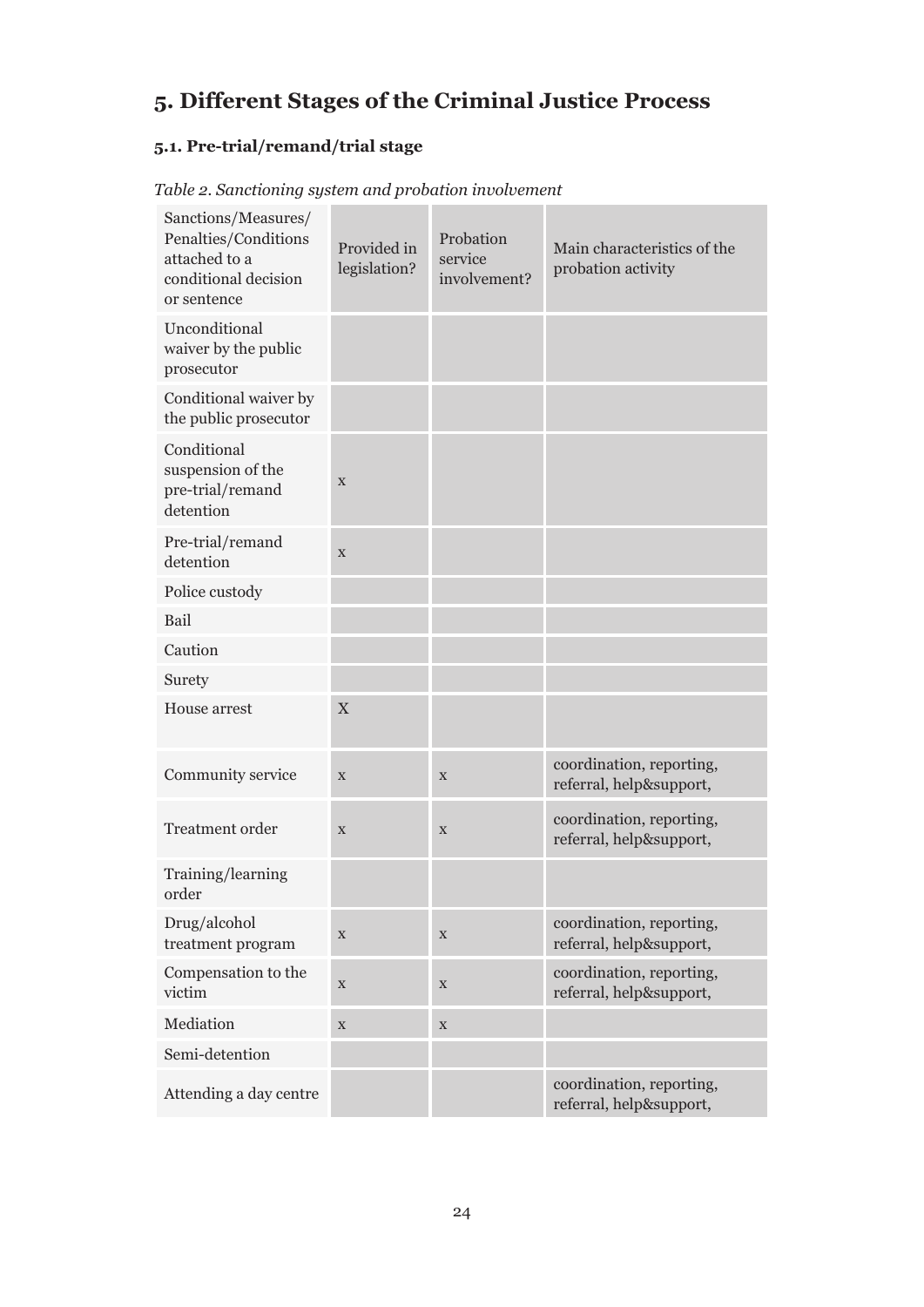| Sanctions/Measures/<br>Penalties/Conditions<br>attached to a<br>conditional decision<br>or sentence | Provided in<br>legislation? | Probation<br>service<br>involvement? | Main characteristics of the<br>probation activity |
|-----------------------------------------------------------------------------------------------------|-----------------------------|--------------------------------------|---------------------------------------------------|
| Liberty under judicial<br>control                                                                   |                             |                                      |                                                   |
| Interdiction to enter<br>different cities/places                                                    | X                           |                                      |                                                   |
| Interdiction to carry<br>out different activities                                                   | $\mathbf{x}$                |                                      |                                                   |
| Interdiction to contact<br>certain persons                                                          | $\mathbf{X}$                |                                      |                                                   |
| Psychiatric treatment                                                                               | $\mathbf{x}$                |                                      |                                                   |
| Deferment of sentence                                                                               |                             |                                      |                                                   |
| Fine                                                                                                |                             |                                      |                                                   |
| Other financial<br>sanctions                                                                        | X                           |                                      |                                                   |

#### **5.1.1. Pre-trial/pre-sentence report**

**- Suspension of the Proceedings with Probation during the trial** *(artt. 168 b, 168 c e 168 Criminal Code (CC); artt. 464 b, 464 c e 464 d CCP).* Such system, which already proved successful in the juvenile system, has been extended to the adults' system. According to it, the offences punished with imprisonment up to 4 years or with a pecuniary penalty or for which summons to appear is provided for, the accused person can ask for the suspension of the proceedings with probation during the trial. The measure, applicable once and with the exclusion only of habitual offenders, consists in community works and implies the performance of restorative conducts and (if possible) compensatory, with the assignment to the probation service to carry out a rehabilitation programme. The successful outcome of the trial period extinguishes the offence, while in case of violation of the programme or of commission of new offences the measure shall be revoked (the trial period suspends the prescription). Such system is similar to the probation system provided for in different countries of the Council of Europe. In such a case the Probation Office shall carry out a socio-family investigation aimed at the drawing up a treatment programme which shall contain indications on the modalities of involvement of the accused person and his family in the process of social reintegration, the behavioural obligations and prohibitions, the compensation for damages activities and community works. Such Office agrees on the programme with the accused person and asks for the support of the Local Bodies involved. Finally, it shall transmit to the judge the socio-family investigation, the treatment programme and the "observations supporting it", including the news relating to the economic situation and the possibility to carry out compensation or mediation activities.

The assignment to the probation during the trial is subordinated to the availability to carry out community works and implies the assignment to the Probation service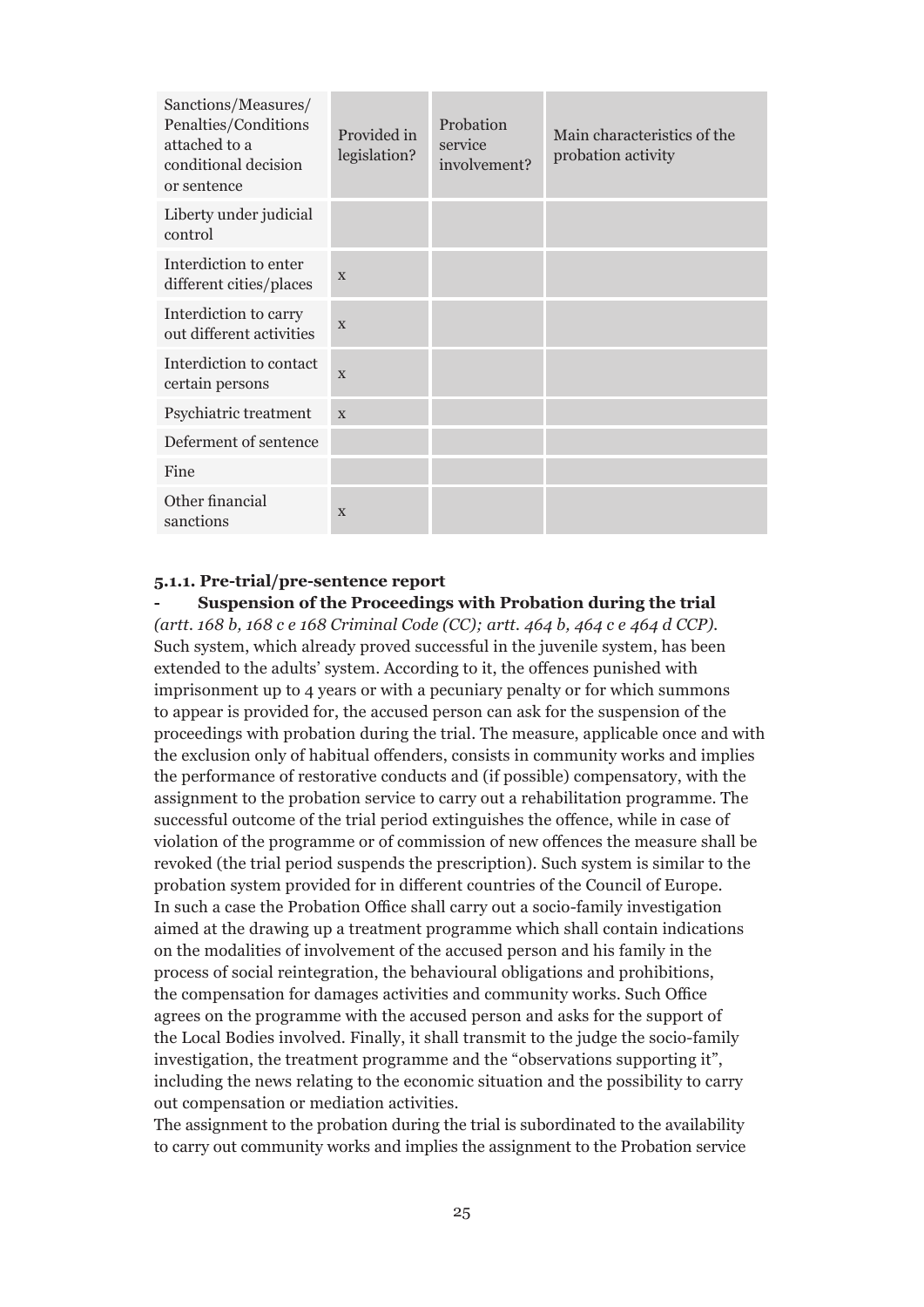to carry out a programme based on the commitment to carry out actions aiming at the elimination of harmful consequences deriving from the offence, such as the compensation for the damage and the volunteer activities if possible, and the compliance with the obligations and prohibitions relating to the relationships with the Probation service or with possible healthcare structures, to the domicile, the freedom of movement, the prohibition to attend certain facilities.

Community work consists in a performance which is not remunerated, lasting not less than 10 days, even if not continuous, in favour of the collectivity, to be carried out at State, regions, provinces, municipalities, healthcare companies or bodies or social assistance, healthcare, or volunteer organizations levels.

The performance is identified taking into account attitudes and professional skills of the accused persons; it is carried out through modalities, which do not prejudice his/ her work, study, family and health requirements and has a daily length not exceeding 8 hours.

#### **5.2. Enforcement stage**

Table 3*. Sanctioning system and probation involvement in the enforcement stage.*

| Sanctions/<br>Measures/Penalties/<br>Conditions attached<br>to a conditional<br>sentence | Provided in<br>legislation? | Probation<br>service<br>involvement? | Main characteristics of the<br>probation activity |
|------------------------------------------------------------------------------------------|-----------------------------|--------------------------------------|---------------------------------------------------|
| Imprisonment                                                                             | $\mathbf{X}$                | $\mathbf{X}$                         | Observation, reporting                            |
| Suspended sentence                                                                       | $\mathbf X$                 | X                                    | Coordination, help and<br>support                 |
| Conditional sentence                                                                     |                             |                                      |                                                   |
| Assignment to the<br><b>Probation Service</b>                                            | $\mathbf{X}$                | X                                    | Coordination, supervision,<br>help and support    |
| House arrest                                                                             |                             |                                      |                                                   |
| Electronic<br>monitoring                                                                 | $\mathbf{X}$                | $\mathbf{X}$                         | Help and support                                  |
| Community service<br>as sanction                                                         | X                           |                                      | Supervision, reporting,<br>referral               |
| Semi-liberty                                                                             | X                           |                                      | Supervision, reporting,<br>referral               |
|                                                                                          |                             |                                      |                                                   |
| Semi-detention                                                                           | X                           |                                      |                                                   |
| Treatment order                                                                          |                             |                                      |                                                   |
| Training/learning<br>order                                                               |                             |                                      |                                                   |
|                                                                                          |                             |                                      |                                                   |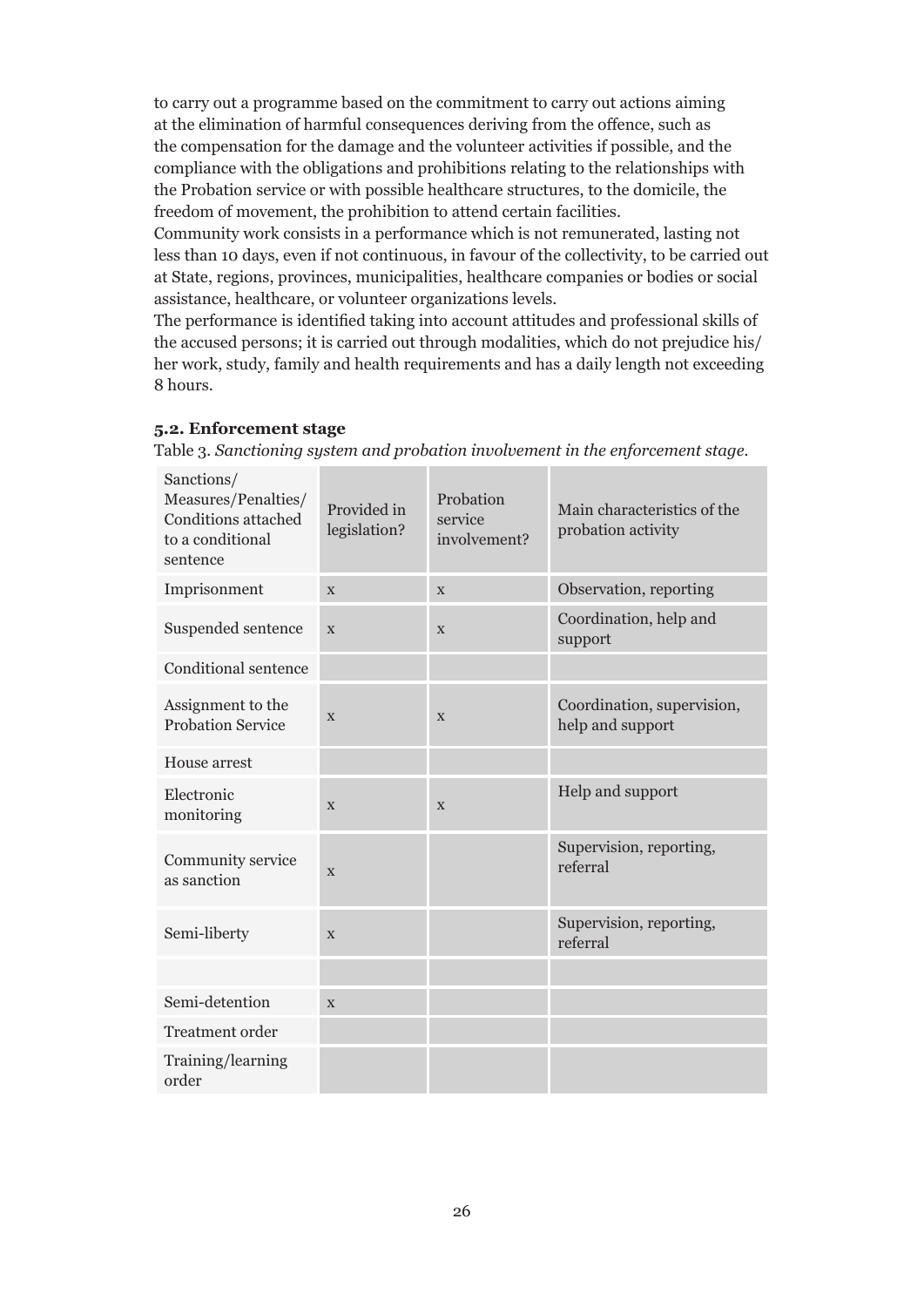| Sanctions/<br>Measures/Penalties/<br>Conditions attached<br>to a conditional<br>sentence | Provided in<br>legislation? | Probation<br>service<br>involvement? | Main characteristics of the<br>probation activity |
|------------------------------------------------------------------------------------------|-----------------------------|--------------------------------------|---------------------------------------------------|
| Drug/alcohol<br>treatment program                                                        | X                           |                                      | Supervision, reporting,<br>referral               |
| Educational<br>measures                                                                  |                             |                                      |                                                   |
| Compensation to the<br>victim                                                            | $\mathbf X$                 | $\mathbf X$                          | Supervision, reporting,<br>referral               |
| Mediation                                                                                | $\mathbf X$                 | $\mathbf X$                          | Supervision, reporting,<br>referral               |
| Attending a day<br>centre                                                                | X                           | $\mathbf X$                          | Supervision, reporting,<br>referral               |
| Interdiction to leave<br>the country                                                     |                             |                                      |                                                   |
| Interdiction to enter<br>different cities/<br>places                                     | $\mathbf X$                 | $\mathbf X$                          | Supervision, reporting,<br>referral               |
| Interdiction to<br>carry out different<br>activities                                     | $\mathbf X$                 | $\mathbf X$                          | Supervision, reporting,<br>referral               |
| Fine                                                                                     | $\mathbf X$                 | X                                    | Supervision, reporting,<br>referral               |
| Day fine                                                                                 |                             |                                      |                                                   |
| Other financial<br>penalties                                                             |                             |                                      |                                                   |
| In/out patient<br>order (psychiatric<br>treatment)                                       | $\mathbf X$                 | $\mathbf X$                          | Supervision, reporting,<br>referral               |
| Security measures                                                                        | $\mathbf X$                 | $\mathbf X$                          | reporting, referral<br>Help and support           |
| Combined order                                                                           |                             |                                      |                                                   |
| Community<br>punishment                                                                  |                             |                                      |                                                   |
| Conditional release /<br>Parole                                                          | X                           | $\mathbf X$                          | reporting, referral, help and<br>support          |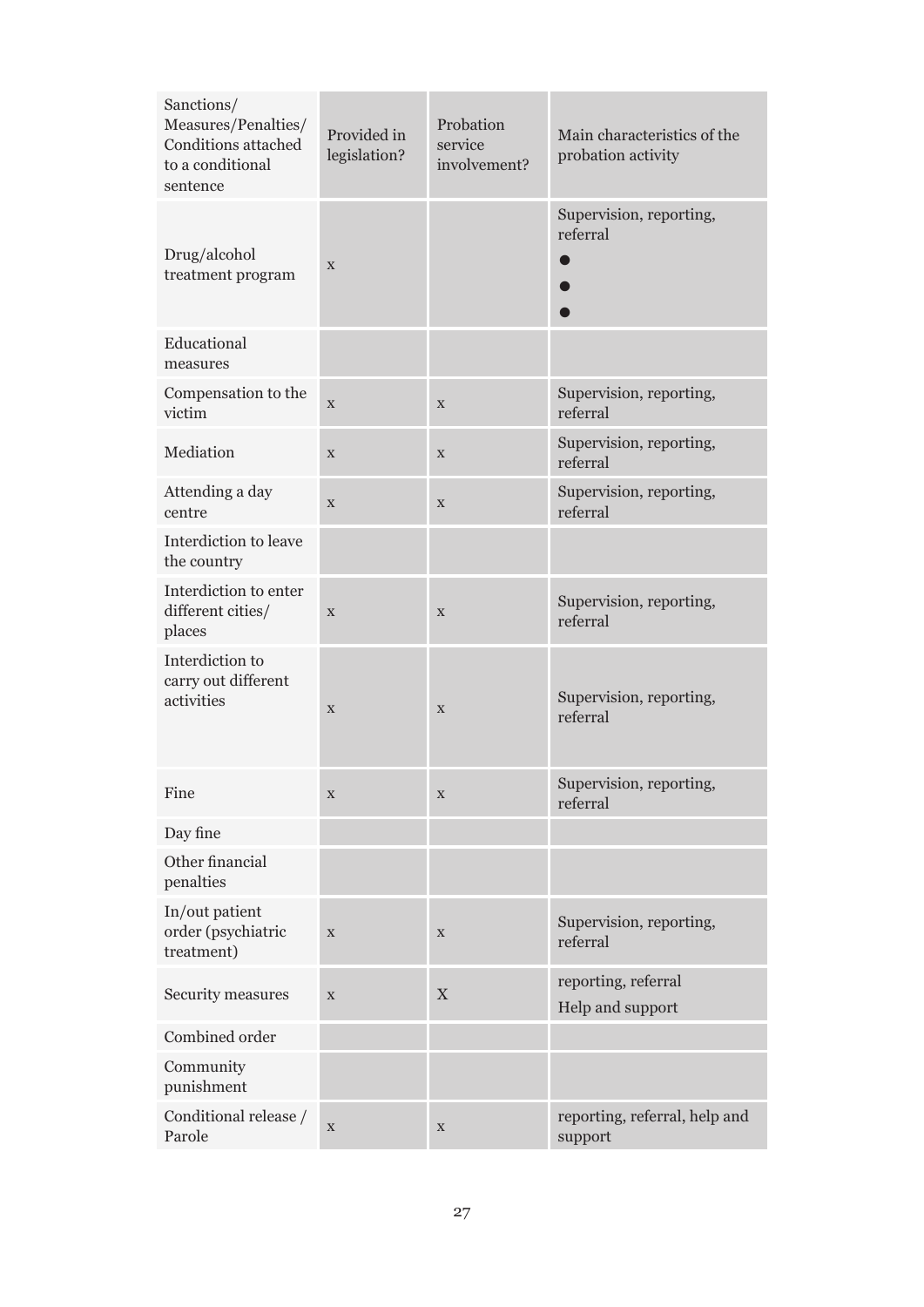| Sanctions/<br>Measures/Penalties/<br>Conditions attached<br>to a conditional<br>sentence | Provided in<br>legislation? | Probation<br>service<br>involvement? | Main characteristics of the<br>probation activity |
|------------------------------------------------------------------------------------------|-----------------------------|--------------------------------------|---------------------------------------------------|
| Automatic release                                                                        |                             |                                      |                                                   |
| Open prison                                                                              | X                           | $\boldsymbol{\mathrm{X}}$            | Supervision, reporting,<br>referral               |
| Penitentiary<br>programme outside<br>the prison                                          |                             |                                      |                                                   |

Since the notification of the order of execution of the final sentence by the Prosecutor's Office, both Italian and foreign persons sentenced to a penalty not exceeding four years (in the case of drug addicts the term extends to six years), who do not have reasons hindering it, shall submit within 30 days a request for the granting of an alternative measure to the competent judicial authority. If the request is not accepted, the execution of the sentence is carried out.

The probation offices can help the persons concerned to fill in the request. The Supervisory Court fixes an hearing to assess if such measure may be granted and can charge the probation offices carrying out a *socio-family investigation* in order to examine if the conditions for the granting of the measure exist (to the same purpose, the Court acquires information on the person by the law enforcement agencies and by other specialized services, in order to guarantee an overview of the situation). Social workers of the probation offices , through interviews, home visits, work checking and meetings with the workers of services, shall acquire information concerning the family, the training, the work and other significant relationships by assessing which aspects can be relevant in the re-educational treatment and in the resocializing path<sup>5</sup>.

The information collected is summarized in a written report so-called *Project Proposal in* order to achieve the general objectives of social reintegration and reduction of recidivism risk. Such proposal takes into account the willingness of the person to change and identifies the specific aims to be met, by activating the resources of the person and of the Service. The social investigation shall be carried out, generally, within three months.

In the case of granting of an alternative measure, the probation offices, having jurisdiction to support the person while executing his/her sentence, shall draw up a *tailored treatment programme* to be proposed to the Supervisory Judge, taking into account the obligations and prohibitions suggested by social workers and imposed by the judge, which aim at ensuring:

- the execution of the alternative measure in compliance with the obligations and prohibitions imposed;
- the development of personal skills of the sentenced person, in order to favour his/her reintegration into the community;

<sup>5</sup> The Directorate General for the execution of sentences in the community shall issue orders and instructions also by disclosing a "model of investigation" and, for people sentenced for crimes of a sexual nature, has provided for specific directives to strengthen the need and risk assessment in line with European Prison Rules and the Recommendation on Dangerous Offenders R(2014)3.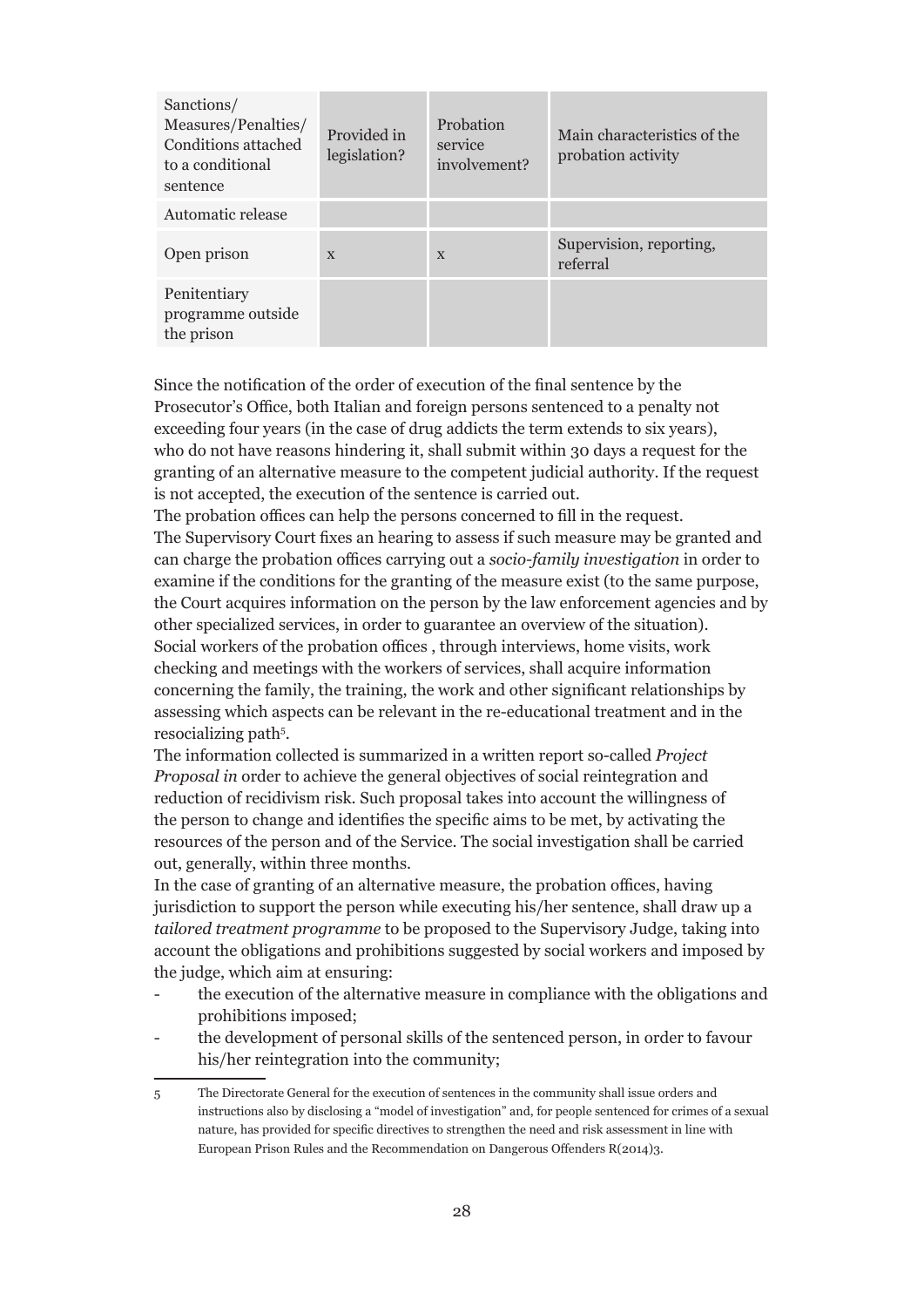- the support of the person in the internalization of the concept of legality and in the identification of reparative actions;
- the development of personal autonomy and the promotion of selfdetermination.

More generally, interventions by the probation offices are characterized by:

- offering the subject to experiment a relationship with the judicial authority characterized by a relationship of trust, aiming at recovering the person's capacity and the control of his/her own behaviour;
- an assistance to the person in order to make use at the best the resources of his/her family/social context;
- a control on the behaviour of the person in order to make him comply with the obligations and prohibitions imposed by the Supervisory Court;
- urging an aware and critical revision of the crime committed and the damages caused;
- prisoners and internees<sup>6</sup> who have committed particular serious crimes may be granted alternative measures to detention only if they cooperate with justice (artt. 4-b e 58c Penitentiary Act) and there is no evidence of current links with organized or subversive crime.

#### **Assignment of the offender to the probation service**

#### *(Article 47 Penitentiary Act)*

When the Supervisory Court assigns the offender to the probation service, detention in jail is replaced by a regulated and monitored behaviour by the convicted individual, with the support and control of the social workers of the Ministry of Justice. The rules of conduct which are set in the judge's decision tend to prevent the assigned convict from committing other crimes or from maintaining relations with dangerous individuals.

Assignment may be granted when the penalty does not exceed four years, even if that same period is the final part of a longer prison sentence. The start of the execution of an assignment to the probation service is marked by the signing of a contract between the Probation Office and the convicted individual; the contract lists the obligations and prohibitions set by the judge. Such office controls the conduct of the assigned individual, helping him/her to overcome difficulties; the social worker (Probation officer) in charge of the case operates through contacts with the convict's family and the environment in which he or she lives, regularly reporting to the supervisory judge.

The public prosecutor may, in specific cases, suspend the execution order to enable the sentenced person to submit a request to the Supervisory Court to obtain one of the measures alternative to detention or the suspension of the execution of the sentence.

The Supervisory Court established the obligations and prohibitions which the assigned person is committed to comply with.

<sup>6</sup> The internees are incapable of discernment but dangerous offenders under security measures (penal farm, penal labour colony, judicial psychiatric hospital, prison hospital)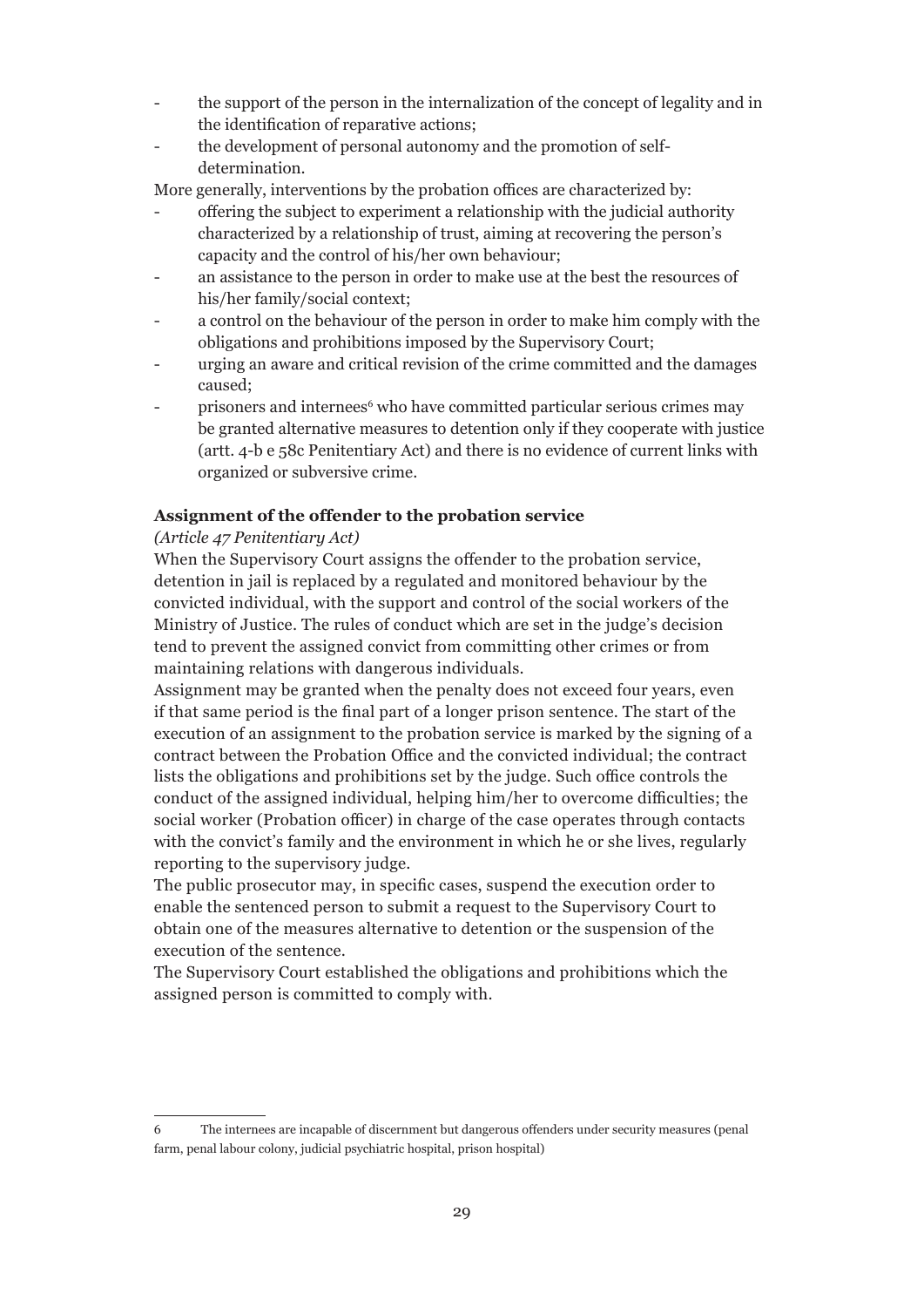The necessary obligations and prohibitions are those concerning the following aspects:

- relationships with the probation offices;
- domicile;
- freedom of movement;
- prohibition to attend certain facilities;
- work:
- prohibition to carry out activities or to have personal relationships which can lead to the commission of other crimes.

Further obligations and prohibitions such as:

- prohibition to stay permanently or partially in one or more municipalities;
- obligation to stay in a specific municipality;
- to compensate the victim for the harm done, to do one's best, as far as possible, in favour of the victim of the crime.
- punctually comply with the obligations of family assistance. The family does not need to consent with this.

During the period of assignment to the Probation Service the obligations and prohibitions may be modified by the Supervisory Judge, also taking into account the information of the probation offices, which are not binding.

In the course of the assignment to the Probation Service, the probation offices have the following tasks:

- help the person to overcome the difficulties of adaptability to social life in order to favour his/her reintegration;
- control the conduct of the person with regard to obligations and prohibitions;
- act as an intermediary between the assigned person, his family, and his/her life environments, in cooperation with the services of bodies, the healthcare services, and private social services;
- periodically report, with a three-monthly minimum attendance, to the Supervisory judge the progress of the assignment and send him a final report at the conclusion of the measure;
- provide the Supervisory Judge with any significant information on the life condition of the subject and on the progression of the measure (to the purposes of a possible modification of obligations and prohibitions, etc.).

The assignment ends:

- with the positive result of the probation period extinguishing the sentence and any other penal effect. In this case the Supervisory Court having jurisdiction in the place where the measure has been served shall issue the order of the extinction of the penalty;
- the extinction of the penalty; probation period extinguish
- the behaviour of the subject, contrary to the law, or the obligations and prohibitions laid down, considered incompatible with the continuation of the probation;
- occurrence of another enforceable judgment.

The assignment to the probation service may be granted even exceeding the term of the penalty provided for the persons suffering from HIV and serious immunodeficiency or other particularly serious disease.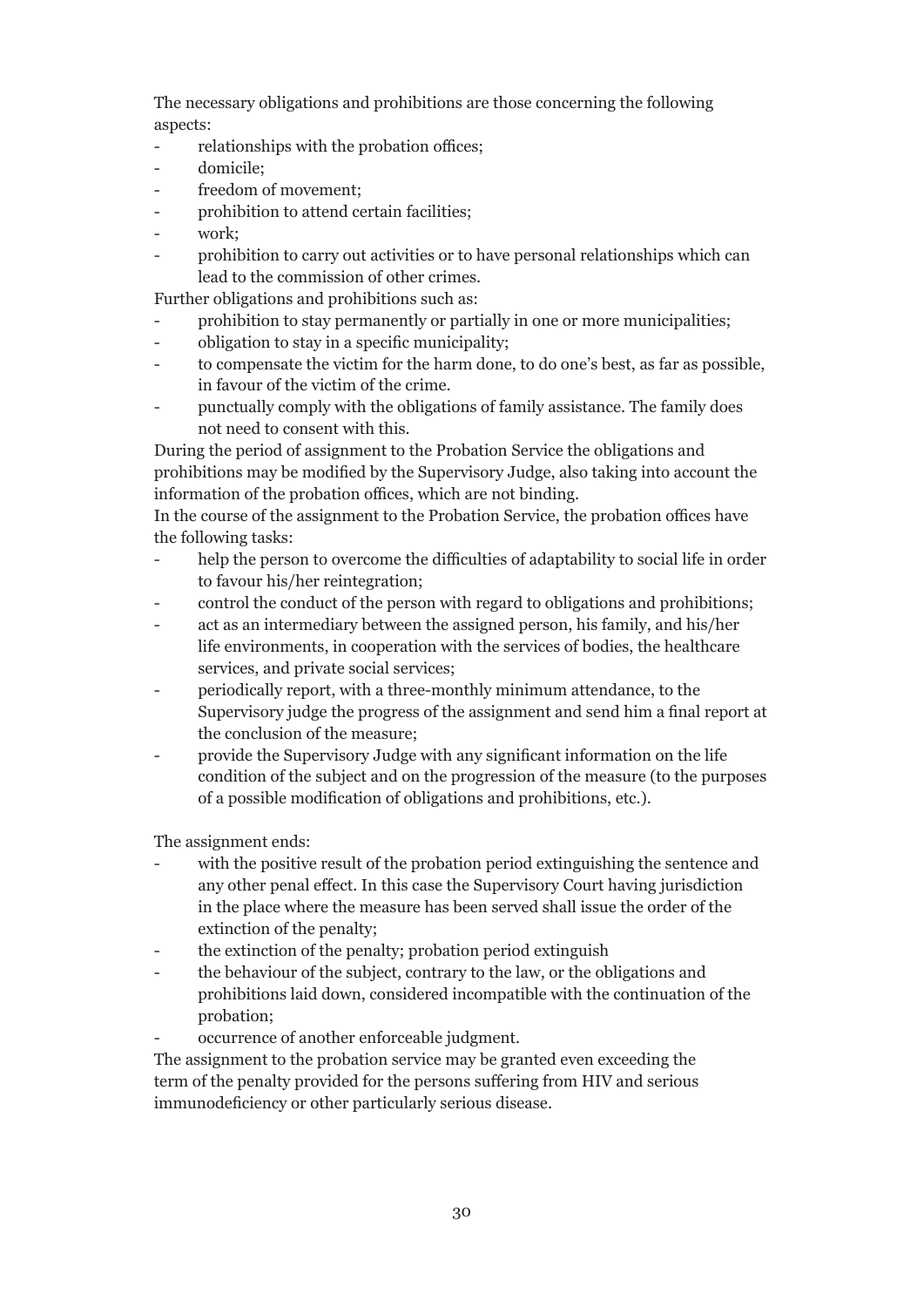### **Special probation for drug addicts or alcoholics** *(art. 47-d law 354/75; artt.*

*90, 94 e 115 decree of the President of the Republic 309/1990)*

Offenders who are drug addicts or alcoholics can obtain the so-called therapeutic assignments, in order to start or continue a program of detoxification. In this case the maximum sentence for the granting of an assignment is raised to six years of detention.

The granting of such measure entails a period of observation of the personality "in the year preceding the submission of the request" and the observation can also make reference to the conduct carried out by the free person. The observation is carried out by the UEPE which to this purpose asks the SERT [drug addicts Service] (ambulatory) or the therapeutic community (residential) (public/private) the therapeutic programme to which the convict must be submitted. At these facilities physicians, social workers, psychologists mainly work.

The observation stage starts from the application of the Supervisory Court and ends with the trial for the granting of alternative measures.

In order to encourage the access to such measure of sentenced persons, the supervisory judge can apply it temporarily in case of serious prejudice resulting from the continuation of the state of detention, before the final decision of the supervisory court, which shall intervene within 60 days.

The benefit may not be granted more than twice and may be granted to recidivists. Special mention should be made of a specific alternative measure (art.656 para 5 CCP) which is used for drug addicts and alcoholics. The Supervisory Court can replace a prison sentence or the remainder of a prison sentence of six years to drug addicts or alcoholics who are taking part or have requested to take part in a therapeutic treatment. In this way, the offender is allowed to choose between serving the prison sentence or undergoing treatment. After five years, and in case of success, the penalty shall cease.

#### **Home detention** *(Articles 47 c-47 e Penitentiary Act)*

The Supervisory Court may grant home detention that consists in the obligation not to leave his/her own home, or another site designated by the judge, without the judge's express permission. A sentence of up to four years of detention, even if that same period is the final part of a longer prison sentence, can be replaced with home detention, assuming that special subjective conditions are met by the convict. Such cases involve pregnant women, convicts with serious illnesses that need continuous medical treatment outside prison, convicts older than sixty who are partially or totally disabled, and convicts under twenty-one with particular needs. Other cases regard mothers with children under ten years of age, assuming the children live with their mothers, as well as fathers, when the mother is dead or unable to take care of her children.

If such measure is revoked, the remaining part of the sentence cannot be replaced by another measure.

By law nr. 231 of 12.07.99 which introduced art. 47-d of the Penitentiary Act, for those persons suffering from HIV or serious immunodeficiency or other very serious disease, the granting of the alternative measure may occur also exceeding the sentence term provided for.

The person under home detention is not submitted to the prison regime provided for by the Penitentiary Act or its Regulations of enforcement.

Such person may be granted the benefits provided for by the legislation for all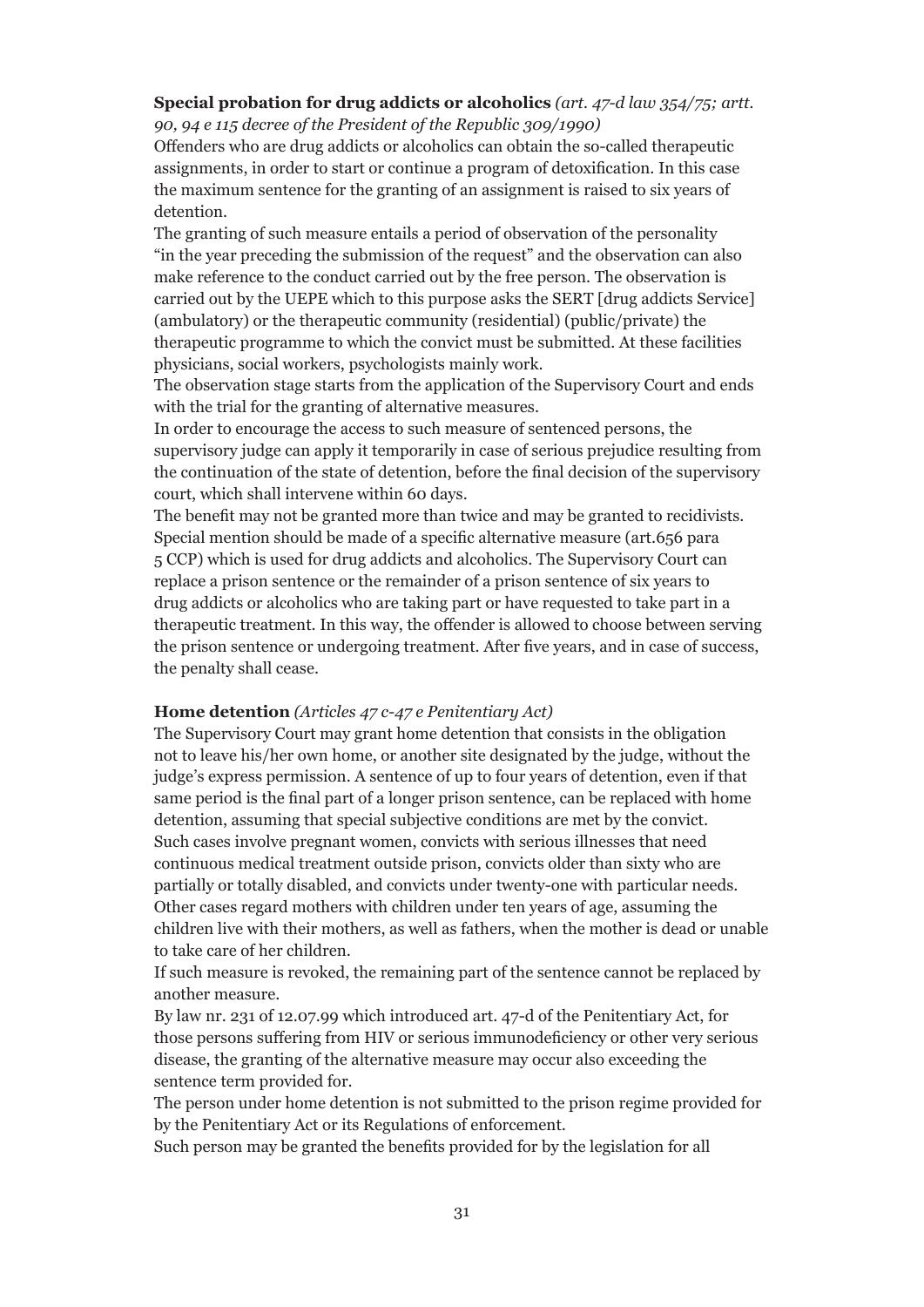prisoners, and in particular conditional release (art. 54 Penitentiary Act). The Penitentiary Administration shall not bear any expenses relating to the maintenance, care and medical assistance of the convict benefiting from such measure.

The interventions of the Probation Office, within the application of home detention, concern the support, and not the control which is instead carried out by law enforcement agencies.

The Probation Office, in fact, according to the instructions given by the Supervisory Court, has the task to establish valid connections with community services on the territory in order to help the prisoner to overcome the difficulties related to the application of such measure.

#### **Home detention** *(Law n° 199 of 26 November 2010)*

The sentence to imprisonment not longer than eighteen months, even if it is the remaining part of a longer sentence is enforced at the convicted person's home or at any other public or private healthcare, assistance and housing structure.

Such measure for its extensive character provides for more urgent exceptions:

- to the persons sentenced for the crimes as per art. 4 b of law 354/75 and to habitual, professional or for propensity offenders (artt. 102, 105 and 108 of the CC).
- to prisoners under the special surveillance regime (art. 14 b of the Penitentiary Act);
- if there is a concrete possibility that the sentenced person can escape or commit other crimes;
- if the sentenced person doesn't have a domicile suitable to surveillance and to the protection of the potential victims of such crime.

#### **Community works** *(art. 105 law 24 November 1981, nr. 689/art. 1 law 25 June 1993, nr. 205/ artt. 52, 54 e 55 legislative decree 28 August 2000 nr. 274/law 21 February 2010, nr. 49/art. 333 law 29 July 2010, nr. 120)*

Community works consist in a non remunerated performance, assigned taking also into account the specific professional and working aptitudes of the accused, lasting not less than 10 days, even if not continuative, in favour of the collectivity, to be carried out at State, regional, provincial, municipal level or at community service or volunteer bodies or organizations level, even international organizations, operating in Italy. In the Italian system, community sentence can be ordered as subsidiary sanctions (art. 105 law 24 November 1981, nr. 689); accessory sanctions (art. 1 law 25 June 1993, nr. 205) for a series of crimes concerning racial, ethnic and religious discrimination; as a sanction for the crimes falling under the jurisdiction of the Justice of the peace ( artt. 52, 54 e 55 legislative decree 28 August 2000 nr. 274), for the crimes committed by drug addicts, or the persons making use of psychotropic substances (art. 4-b para 5 b law 21 February 2010, nr. 49) and towards the subjects caught driving in a state of drunkenness (art. 333 law 29 July 2010, nr. 120). The sanction shall be applied to the accused drug addict or to drugs or psychotropic substances users in relation to the cases of minor trafficking. In such a case community works have a length corresponding to that of a prison sentence inflicted and cannot be applied twice to the same offender.

The control of persons assigned to community works is carried out by the probation offices, or by the bodies as per article 59 of legislative decree nr. 274 del 2000.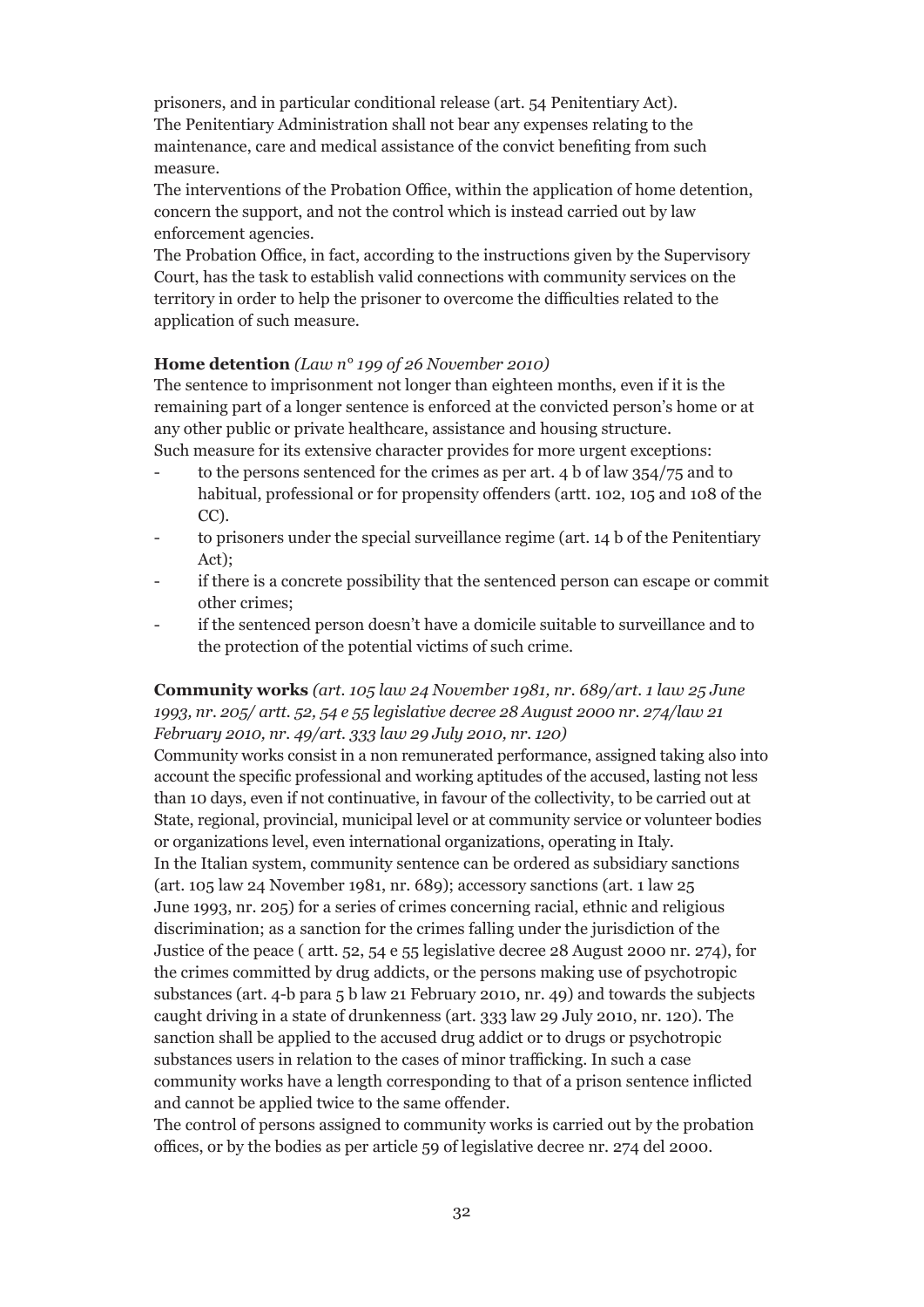The non-remunerated working activity is carried out at the local public bodies, community services or volunteer organizations identified through proper conventions concluded by the Ministry of Justice.

The judge, by his/her judgment, shall appoint the Probation Office to verify the effective carrying out of community works and such office periodically reports to the judge.

#### **Conditional release** *(art.176 c.c. and art. 104 Decree of the President of the Republic nr. 230/00)*

Conditional release consists in the possibility of serving the sentence outside prison under the supervised liberty regime.

Conditional release is granted to convicts who, while serving the sentence, behaved in such a way as to show his/her safe renunciation of criminal purpose. It is not sufficient that the convicted person regrets for the crimes committed and that he wants to forget. He must also prove with his/her real behaviour during the execution of the sentence, a trusty criticism of his criminal choices. The judge, as for the other measures alternative to imprisonment, shall evaluate the positive results of the rehabilitation treatment process and the real possibility of reintegration into the community; the judge has also to assess that the offender is no longer a danger to society.

Conditional release may only be granted to those detainees who have already served thirty months in prison and at least half of the imposed sentence, if the remainder of the sentence does not exceed five years. These terms increase in the case of recidivists. Prisoners serving a life sentence can also be granted this benefit, as long as they have served at least 26 years of their sentence.

 Conditional release is only granted to those who have fulfilled the civil duties resulting from the offence, unless they can prove that it was impossible to do so (at least they must show evidence of their desire to eliminate or mitigate the harmful consequences or however of their effective interest in the moral and material situation of people offended by the crime as well as the attempts made within the limits of their ability to mitigate the damage caused).

The Supervisory Court is responsible for this measure, and usually imposes prescriptions. Where those conditions exist, the benefit must be granted. The requirements for granting this benefit must be weighed up in relation to the behaviour during the enforcement term in Italy.

The probation offices carry out a community investigation to provide the Prison, and through it, the supervisory court, with subjective and objective elements, relating to the sentenced person with particular reference to the socio-family environment belonging to him/her and to personal, family relational and environmental resources on which an hypothesis of intervention and reintegration is based.

The probation offices carry out the interventions provided for supervised liberty in respect to the persons under the supervised liberty from conditional release. Conditional release can be revoked if the released person commits a crime or infringes the obligations imposed.

Conditional release automatically ends once elapsed all the time of the sentence imposed, or after 5 years from the date of the conditional release order, in case of life sentence, if no cause of revocation is intervened. (Art. 176 CC).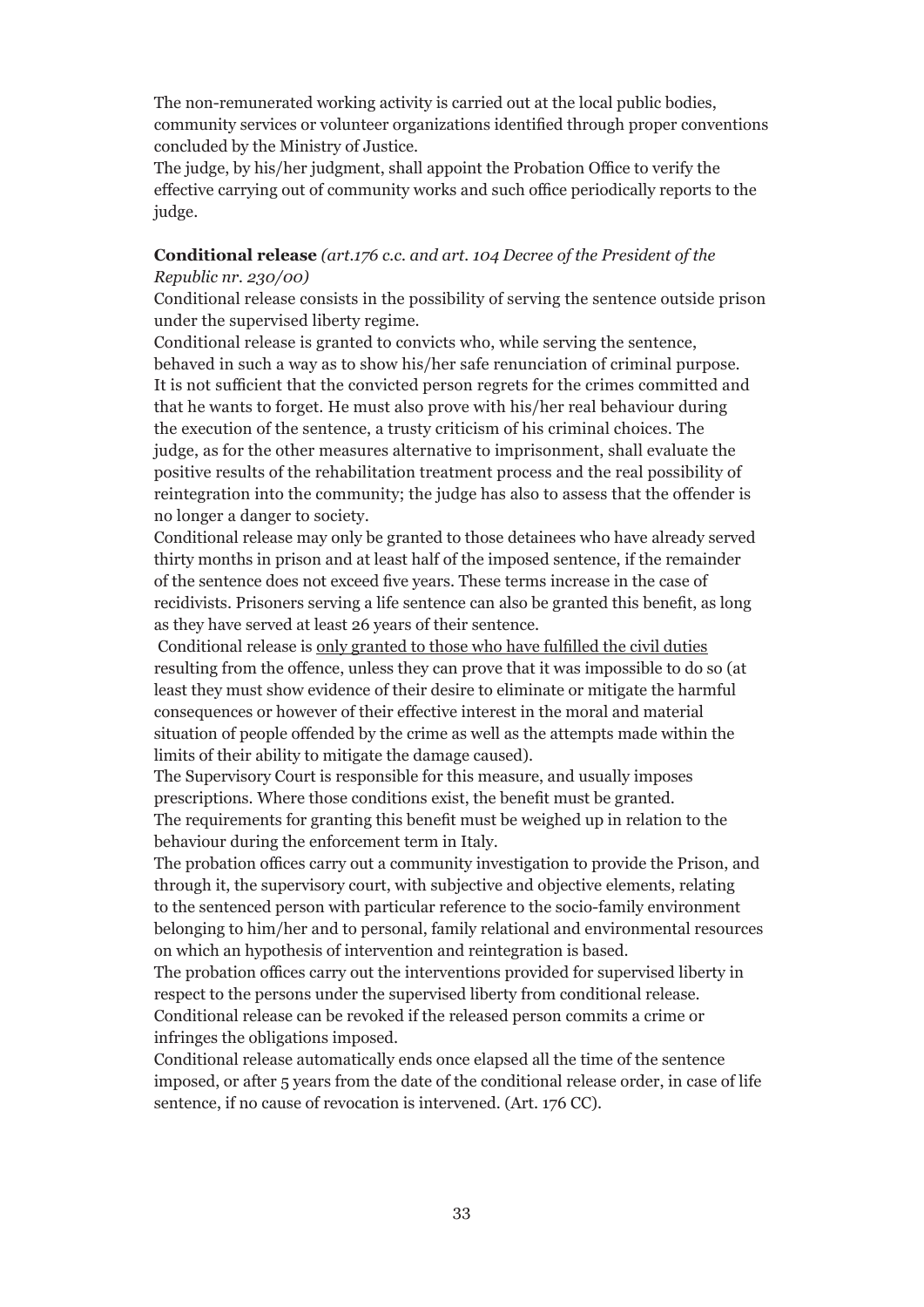#### **Semi-liberty** *(Articles 48-51 Penitentiary Act)*

The Supervisory Court may also grant the semi-liberty regime which consists of allowing sentenced persons to spend part of their day outside prison for purposes of work, education, or participation in other activities useful for their social reintegration. The beneficiaries of such a regime are assigned to special establishments or to separate units in ordinary prisons.

Semi-liberty is granted to those detainees who have already served half of the imposed sentence. Prisoners serving a life sentence can also be granted this benefit, as long as they have served at least 26 years of their sentence.

Prisoners and internees for particular crimes (416-b e 630 CC, art. 74 Decree of the President of the Republic 309/90, etc.) can obtain semi-liberty only if the cooperate with justice (artt. 4-b e 58-c Penitentiary Act).

Prisoners and internees for other particular crimes (committed for terrorism purposes, artt. 575, 628 para.3, 629 para.2 Code of criminal procedure, etc.) can be assigned to semi-liberty only if there is no evidence of current links with organized or subversive crimes.

The Probation Office carries out a community service investigation to provide the supervisory court or the prison objective or subjective elements, relating to the convict with particular reference to the socio-family environment and to personal, family, relational and environmental resources on which an hypothesis of intervention or reintegration is based.

If the assignment to semi-liberty concerns a mother in prison of a son under three years, she has the right to make use of the house for the semi-liberty as per the last para. of article 92 of the Decree of the President of the Republic 29 April 1976, nr. 431. In the treatment programme the prescriptions the person has to underwrite and comply with concern the activities he shall have to carry out outside prison: work, family relationships and relationships with the probation offices, other activities useful for the reintegration, etc.

In the course of the measure the treatment programme can be modified by the supervisory judge upon report of the prison governor.

The person under semi-liberty regime may be granted the benefits provided for by the legislation for all prisoners, and then in particular early release (art. 54 penitentiary act).

One or more prison leaves can be granted, as a bonus, for a period not exceeding 45 days per year (artt. 52 e 53 Penitentiary Act), which are used in semi-liberty regime. The probation offices carry out towards the persons under semi-liberty regime the following tasks and interventions:

- it takes care of the supervision and assistance of the person outside prison;
- it cooperates with the Directorate of the prison which is responsible for treatment;
- it periodically reports to the prison governor on semi-liberty progress and life conditions of the person;
- provides the prison governor with any information useful to a possible modification of the treatment programme;

Semi-liberty may be revoked by the Supervisory Court when the person leaves prison without a justified reason or however when he/she is deemed not fit to continue treatment.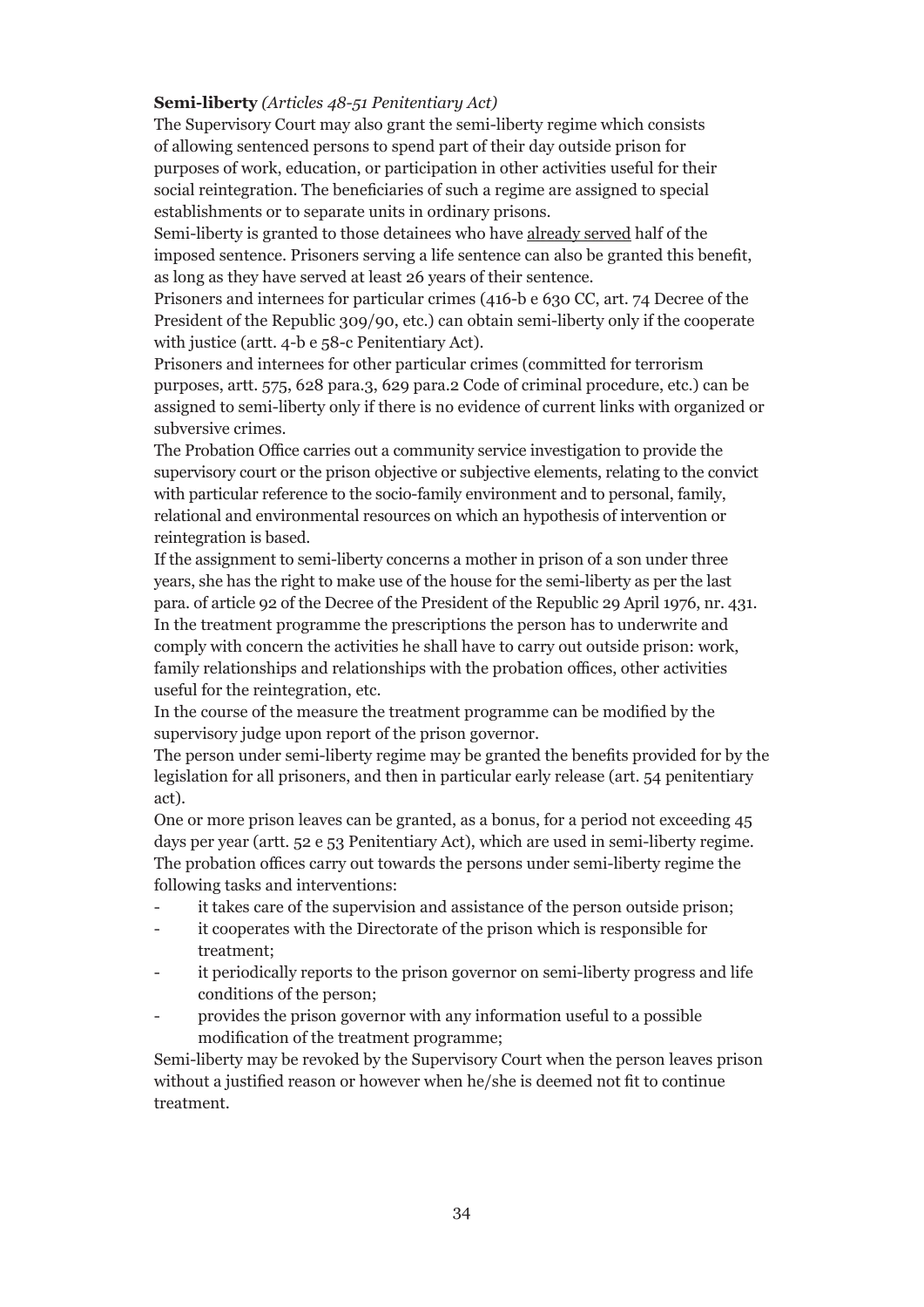#### **Expulsion as an alternative sanction to detention** *(art. 16 para 5 law 286/1998)*

The expulsion as an alternative measure to detention shall be issued by the supervisory judge with regard to the foreigner who must serve a remaining part of the sentence not exceeding 2 years for crimes other than those as per art. 407 para 2 lett. a) CCP

Paras 5b and 5c of said article provide for simplified procedures to acquire information on the identity and nationality of non- EU prisoners against which an order of expulsion has been issued, so as to avoid their subsequent passage to the identification Centres at the end of the execution of the sentence and to accelerate their repatriation.

The expulsion as alternative measure aims at the reintegration of the foreigner in his/ her country of origin and may not be ordered:

- a) when the foreigner might be subject, in the state of destination, of persecution for reasons of race, sex, citizenship, religion, political opinion, personal or social conditions or may be send back to another State where he is not protected from persecutions;
- b) when the foreigner is under 18 years (without prejudice to the right to follow the parent or the guardian expelled);
- c) when the foreigner owns his/her residence permit;
- d) when the foreigner lives with relatives within the fourth degree or with the spouse of Italian nationality;
- e) in case of pregnant women or in the six months following the birth of their son during which they take care of him/her.

The penitentiary Administration on 9 June 2015 subscribed a Protocol with the Directorate General for Immigration of the Ministry of Interior agreeing upon procedures encouraging and accelerating the identification of foreign prisoners who must be repatriated.

#### **Early release** *(art. 54 law nr.354/75)*

Persons sentenced to imprisonment who have shown effective participation in the re-educational process may be granted, as a recognition of such participation and for the purpose of more effective re-inclusion into the community, a forty-five-day reduction of their sentence for every six months actually served. Conviction for an intentional offence committed during the enforcement of the sentence but after the benefit has been granted shall imply revocation of the benefit. The reduction of sentences is a reward for participation in convict rehabilitation granted by the Supervisory Judge and it can only be granted to finally sentenced persons. The judge considers the nature of the crime and the behaviour as well: the more serious the crime, it is more important that the condemned follows the re-inclusion treatment and shows willingness; the period spent in pre-trial custody or home detention is also taken into account as any conditional release. The evaluation can be challenged before the Supervisory Court within ten days of notification showing motivations in the appeal.

Early release is considered by the Italian legislator crucial in the concrete achievement of the constitutional principle of the rehabilitative purposes of punishment. Article 27 of Italian Constitution states: "*Criminal responsibility is personal. The defendant is not considered guilty until final judgment is passed. Punishment cannot consist in treatment contrary to human dignity and must aim*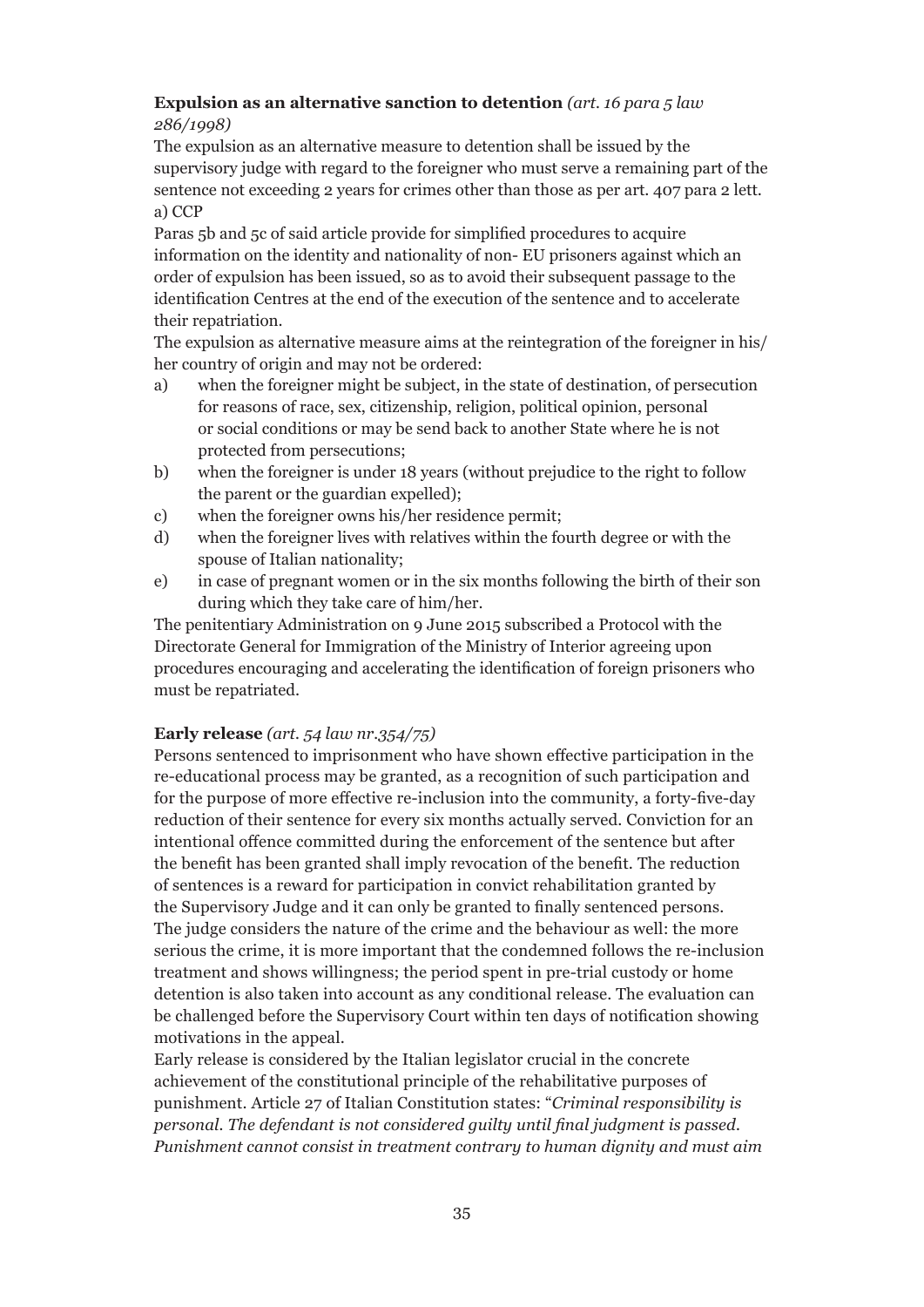#### *at rehabilitating the condemned. The death penalty is not permitted, except in cases provided for in martial law*."

The supervisory Offices are jurisdictional bodies composed of members of the judiciary and experts. The supervisory Judge is a monocratic body which supervises the organization of prison, approves the treatment programme and makes decisions on the complaints of prisoners and internees.

 There is a Supervisory Court in every Appeal Court district which acts either as first instance judge (it decides on the assignment to probation, home detention, semiliberty, conditional release, rehabilitation) and as second instance judge in the cases against which the orders of the supervisory judge and the decisions (leaves, early release, expulsion, orders) against which the appeal can be lodged.

#### **Security measures**

Security measures apply to offenders, chargeable or not, upon assessment of his/her social dangerousness, in order to prevent recidivism.

The application of security measures, ordered by the examining judge or by the supervisory judge, implies the concrete ascertainment of the social dangerousness of the subject.

The supervisory judge is competent to evaluate the social dangerousness and to issue the measure in the stage of execution of the sentence; in such cases the probation offices shall carry out, upon request of the judicial authority, the investigations useful to provide the data necessary for the application, the modification, the postponement and the revocation of security measures.

The probation offices also see to, as per art. 72, para 2, lett. a) of law 26 July 1975 nr. 354, the provision of information necessary for the Supervisory Judge in order to apply, modify, or revoke the security measures applied to offenders, chargeable or not upon assessment of his/her social dangerousness, in order to prevent recidivism. As per art. 55 law 26 July 1975 nr. 354 and per art. 105 of Decree of the President of the Republic 230/2000, the probation offices handle the persons under a non custodial security measure (supervised liberty - artt. 229-230 CC, prohibition to reside art.233c.c.-, prohibition to attend inns and public shops selling alcoholic drinks -art.234 c.c.- ) and those to which ' a prison security measure is applied (execution in a labour colony-art.216 c.c., execution in hospitals and hospitalization in judicial psychiatric hospital, since 1° April 2015 replaced by the execution in the *Centres for the Execution of Security Measures (REMS) at exclusive healthcare management*) possibly assigned to the enjoyment of benefits provided for by the penitentiary act, in case of bonus or assignment to semi-liberty regime.

#### The Italian system also includes:

#### **Bonus Leaves for good conduct** *(art. 30c and 30d law nr. 354/75 and artt. 64- 65 Decree of the President of the Republic nr. 230/00)*

The Supervisory Judge, after consulting the prison governor, may grant good behaviour bonus leaves, the duration of which cannot exceed fifteen days each time, to convicted persons who are not considered a danger to society, for the purpose of allowing them to cultivate affective, cultural or work interests. In total, bonus leaves cannot exceed forty-five days in each year of the term to be served. The experience of bonus leave is an integral part of the treatment program and it must be followed by educators and penitentiary social workers working together with social workers in the community.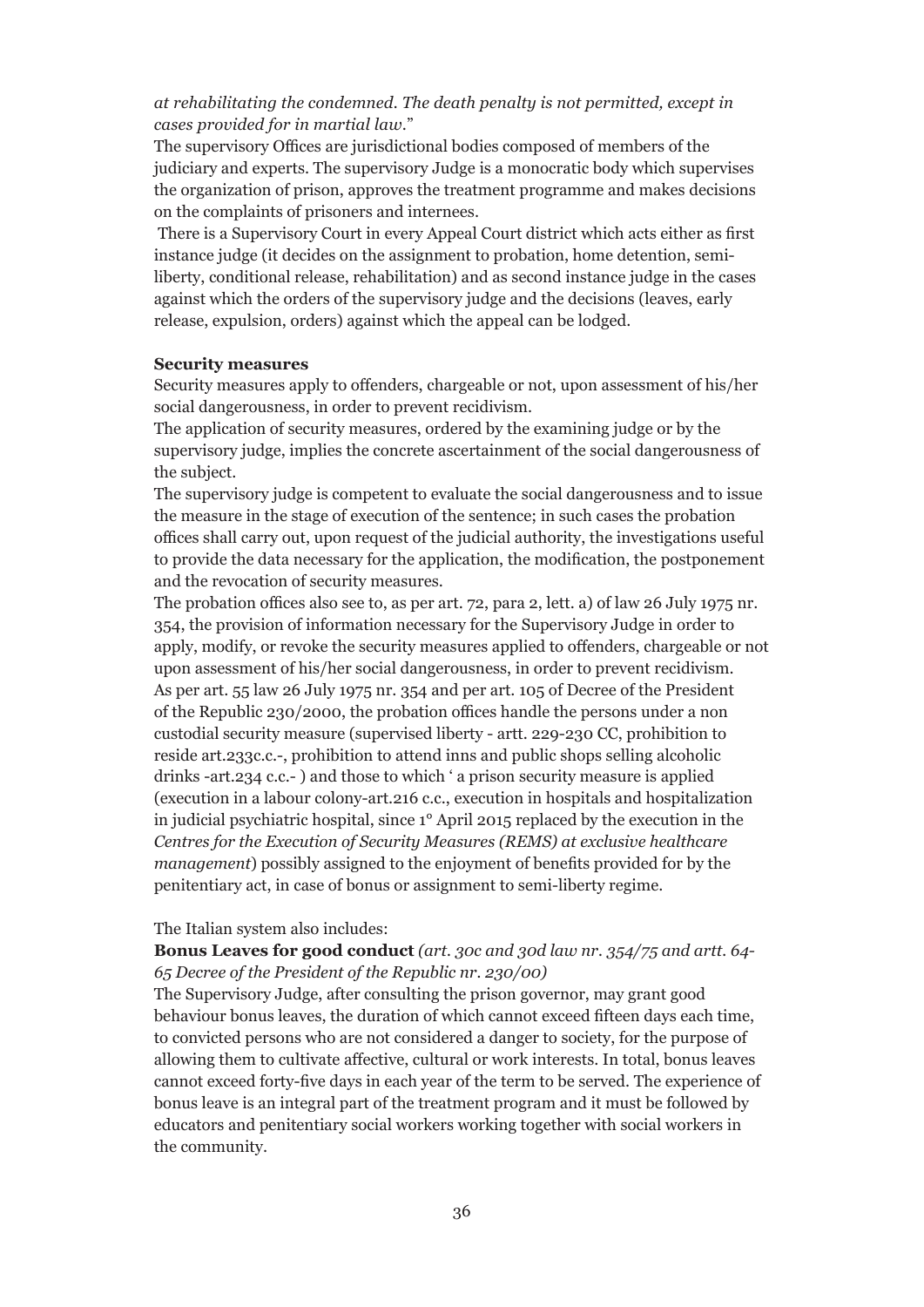The behaviour of convicted persons shall be considered "good" where, during their detention, they have constantly shown a sense of responsibility and have behaved correctly in the activities organized in prison and in any possible work or cultural activities.

#### **Leave permit in case of necessity** *(art. 30 Law nr. 354/75)*

Irrespective of any evaluation relating to their behaviour, prisoners can enjoy permit (no more than five days) whenever the life of a member of their family or a spouse is at risk or, in exceptional circumstances, for particularly serious family events. The leave permit cannot exceed five days. The Supervisory Judge decides on whether or not to grant leave.

#### **Pardon** *(Article 174 CC)*

It is a personal measure, granted by the President of the Republic who has full power of discretion to grant sentence commutation or the sentence imposed or part of it. The sentence must be final and the finally sentenced offender may apply for it. The Judge having jurisdiction on its application is the Judge of execution (who delivered the judgment).

#### **Collective pardon** *(Article 174 CC)*

The Parliament, approving a bill with the special majority of two/thirds can remit the sentence imposed or part of it. The Judge having jurisdiction on its application is the Judge of the execution (who delivered the judgment). It is applied also to persons sentenced abroad and transferred in Italy in order to serve their sentence.

#### Providing support to the families of the offenders/detainees Coordinating volunteer prison visitors Preparing offenders for (conditional) release idem Preparing prisoners for home leave and/or providing support during home leave idem Providing support to persons who have been pardoned or amnestied idem Providing advisory report with respect to amnesty or pardon idem Other tasks that are not included here. Please add to this list and explain.

#### *Table 4. Other probation activities in the enforcement stage*

#### **5.3 Care and after-care outside the criminal justice system**

The persons who have finished to serve the sentence or the security measure can receive from the probation offices a particular help, for a consistent period after the sentence has been served. U.E.P.E. in such cases may, for example, support and help the persons in addressing to the services on the territory so that they can take into consideration their requests.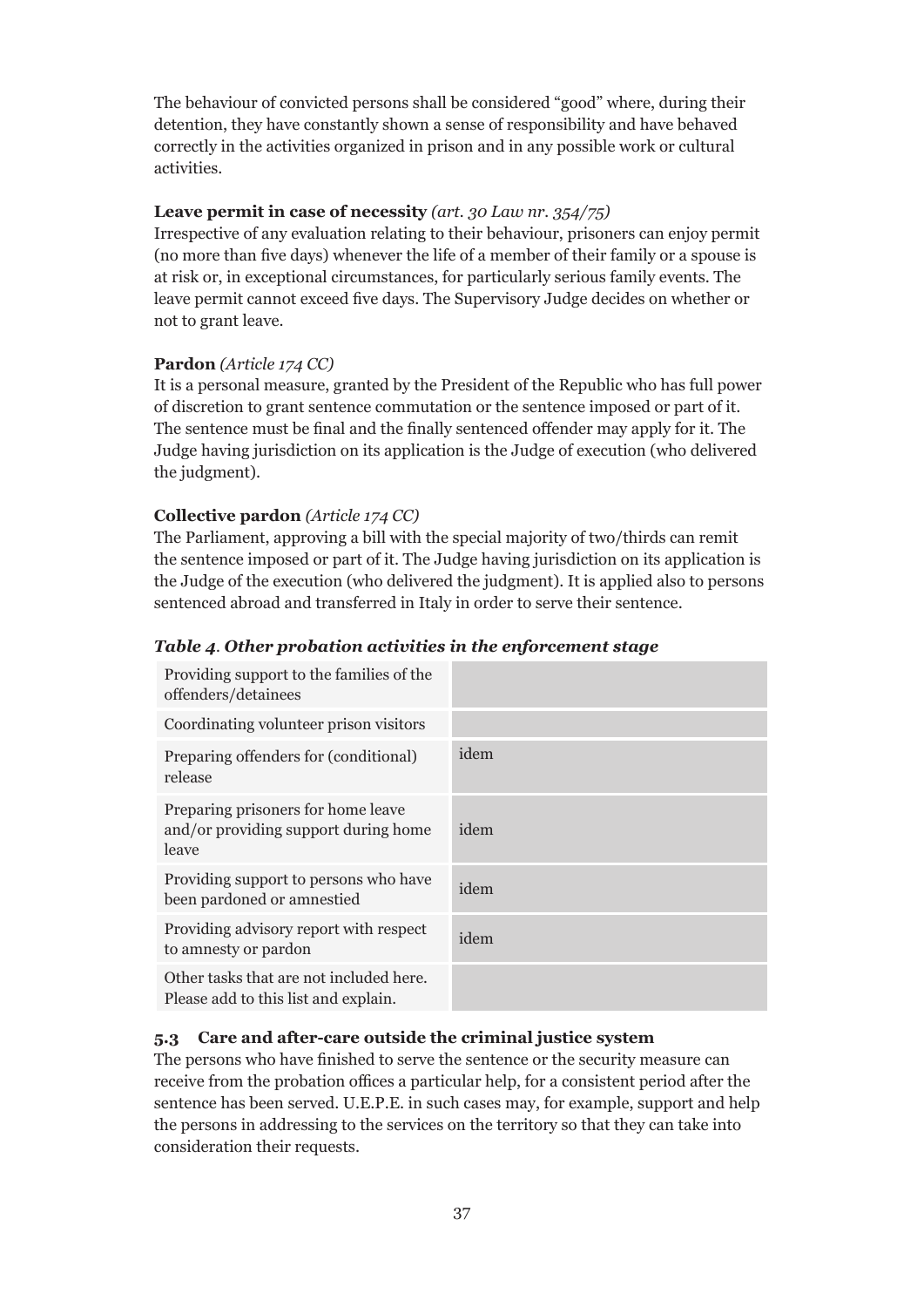## **6. Probation Methodology**

Within the probation offices, there are various professionals such as: executives (Principal Directors and Directors), social workers, psychologists, penitentiary police, administrative officers, accountants and auxiliary and support staff. Volunteers also cooperate for the reintegration activities of persons executing sentences in the community.

The professionalism of probation officers, mainly social workers, at the probation offices is strictly connected with the purposes of the Penitentiary Act which legitimates its efficiency as coordinator and activator of resources in order to carry out the institutional objectives as per art. 72.

The tasks of the probation offices provided for by the penitentiary act (art. 72 Law 354/75) and governed by the Regulation of enforcement of the penitentiary Act, are various and can be substantially brought to two main sectors of intervention:

a) interventions carried out in favour of prisoners;

b) interventions carried out in the community.

In fact within prisons: the probation office, with the support of social workers, participates in the activities of scientific observation of prisoners' personality and gives its contribution within the Observation and Treatment Equipe to draw up the relevant tailored programme.

The task of social workers is to report on the social and family links of the prisoners, highlighting their relationship with the outside world and their possibility to interact with current or activable resources.

Besides, social workers give their contribution to treatment activities, by participating in commissions inside prisons to organize cultural, recreational and sport activities, to manage the library and to draw up the internal regulation.

They carry out interventions with prisoners on:

- family problems;
- economic problems, issues connected with the outside world;
- they cooperate with prison workers to the activities aiming at maintaining, re-establishing or improving the relationships of prisoners with their families, cooperating with public and private bodies, through an integrated system of planning of interventions and social services as it is provided for by Law 8 November 2000, nr. 328, "Framework Law on the implementation of the integrated system of interventions and social services".
- **Outside:** The probation offices central jurisdiction, however, is that concerning the granting and management of measures alternative to detention (assignment to the Probation Service, assignment in particular cases, home detention and semi-liberty). With respect to such sector, probation offices carry out social enquiries requested by the supervisory Courts, aiming at getting to know the family, relational and social situation of the persons concerned, with particular regard to the problematic issues and the interventions carried out in order to overcome them. In the course of the social investigation carried out in respect of a person from liberty who is waiting for trial (supervisory proceedings) where it will be established if he/she shall serve the sentence in detention or under an alternative measure, the report directly sent to the judiciary is characterized by a wide autonomy and an as much wide responsibility.

The tasks of the Office for the execution of sentences in the community, are strictly connected with the nature and characteristics of measures alternative to detention.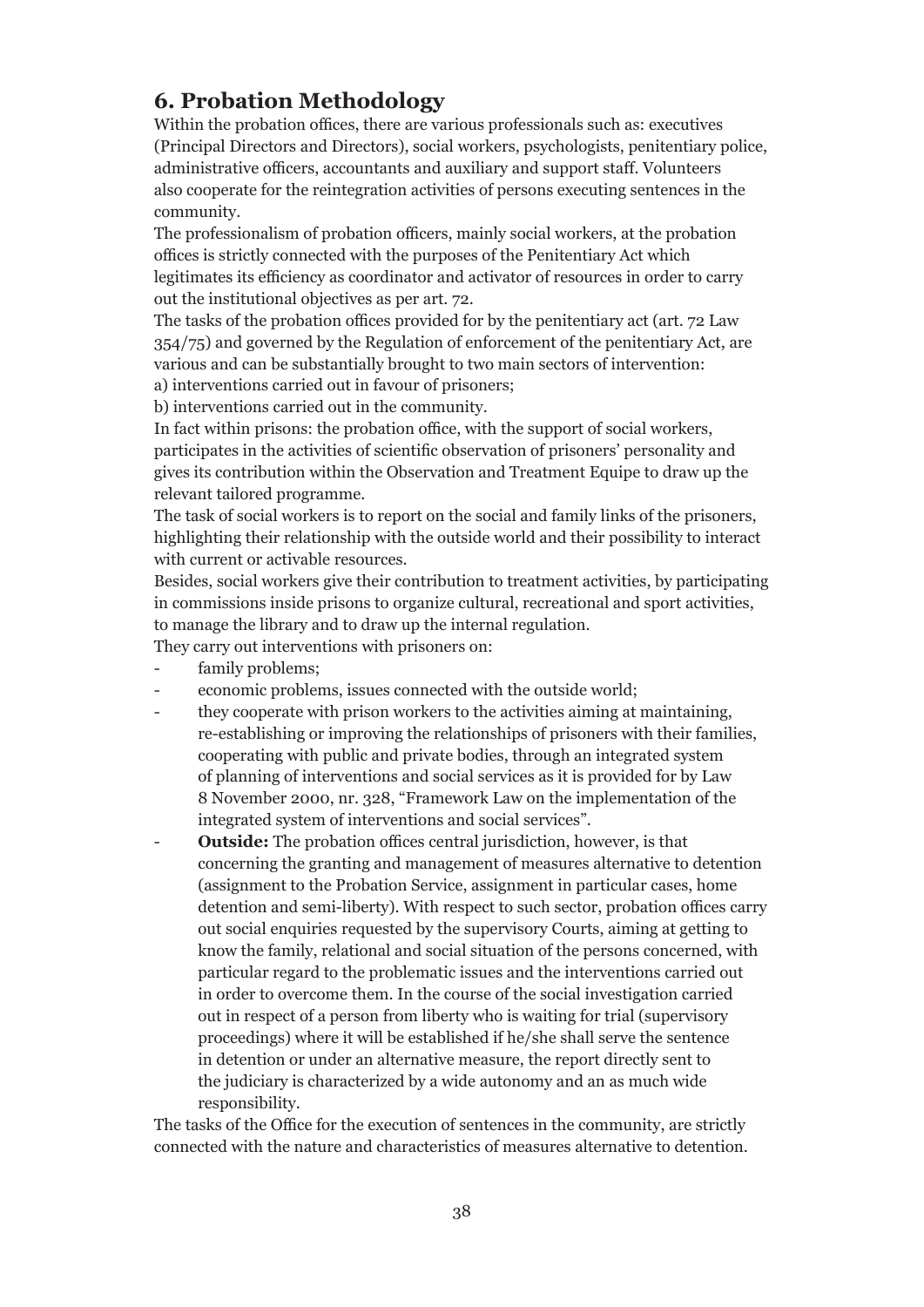In order to improve the risk and need assessment of sentenced persons requesting to have access to a measure alternative to detention, as it is provided for by the European Rules on probation, the Directorate General for the execution of sentences in the community is defining an instrument which will be employed by social workers and psychologists working at the probation offices .

Such instrument shall certainly facilitate the assessment and monitoring of offenders' risks and needs in the various stages of the criminal proceedings, also with regard to self-harm, aggressiveness risk levels and other conditions of weakness and vulnerability of the offender. Such assessments shall be taken into consideration for the drawing up of the treatment programme and the relevant prescriptions. Social workers, in order to assess risk and need levels of the offender, can draw on a diversified range of sources such as, in particular, criminal records, the reports and the documents drawn up by the other public and private agencies in the community (social-healthy, municipal, private and volunteer services,) who know or who have previously taken in charge the offender.

Probation officers and psychologists help the offender to identify and recognize his own difficulties and critical state, to carefully assess their own personal and environmental resources and to share the objectives to pursue.

The assessment of the offender occurs regularly, or during all the length of the sanction to verify the progress carried out and the adequacy of the tailored treatment programme.

To this concern, the Directorate General for the Execution of sentences in the community and probation during the proceedings by circular letter 0091537 of 21 March 2007 "*Activities following the reduction of persons taken in charge*", asks the directors of the probation offices and the Regional Directors to orientate social workers employed at such offices to consider profitable a visit with the person under probation once a week in various possible contexts (housing, study or working place, head office); to consider sufficient such a meeting every two weeks; not to consider phone calls as visits; to guarantee, finally, that the visiting contexts shall not be limited at the head office.

Subsequently, mainly due to the significant increase in the work load of social workers, said Directorate had to reshape such standards by circular letter dated 16/10/2014 nr. 0351817 "*Priority criteria in carrying out their tasks*" by which it points out a more effective approach methodology in the context of assignment to the probation service, by initiating the experimentation of a treatment modality providing for three intensity bands (high, ordinary and low). The placement in one of the three bands occurs on the basis of the need and risk level of each person under probation measures. Such circular letter contains a series of indicators, or individual peculiarities which over time experts have outlined as risk factors to successfully complete the measure and, ultimately as recidivism risk. Social workers, besides, in order to carry out periodical assessments, take into account the changes occurring in the course of the offender's life, as they could influence the final outcome of the sanction. Changes as job loss, starting again using drugs or alcohol, which has been reported by public services for drug addicts (it. Ser.t- Servizio per le tossicodipendenze) and by therapeutic communities, and family conflicts, can raise even significantly the risk and aggressiveness level of the offender.

The risk and need assessment levels mainly occurs at the beginning and during the execution of the community sanction or measure and once they have been served. The establishment by the Directorate General of an instrument to assess need and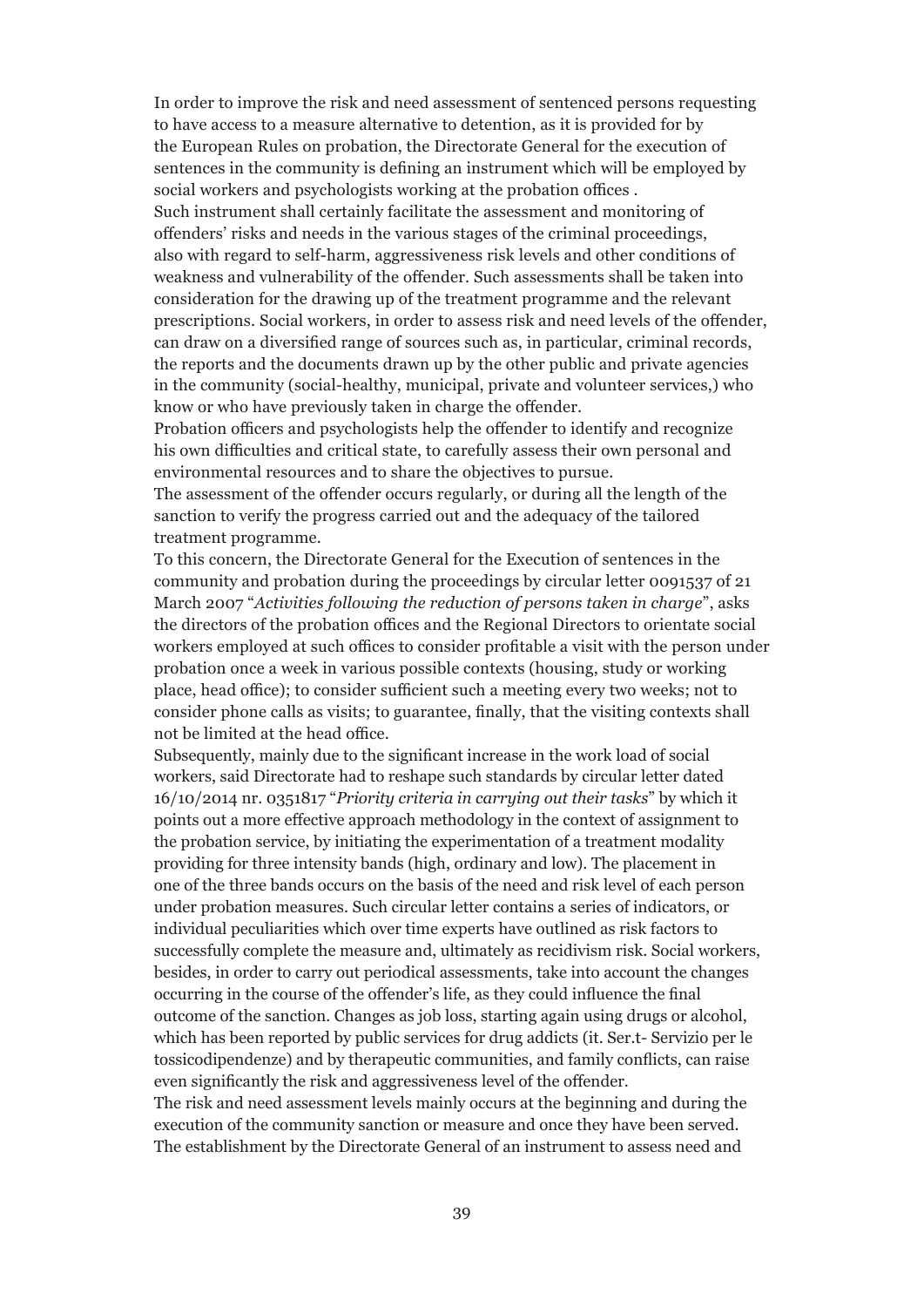risk levels, shall facilitate in particular the consistent assessment of the offender throughout the National territory.

The outcome resulting from the application of such instrument on the offender, shall be submitted to the analysis and interpretation of social workers.

Social workers, besides, in order to plan the assessment work on the offender, currently and regularly measure themselves up with the Director of the Office or his delegate.

When the assessment is over, social workers, after having mainly dealt with the offender and having looked for his cooperation, shall decide how to proceed and face the problematic issues identified.

The objectives, always agreed upon during the investigation stage by social workers together with the offender, are clear, specific and, mainly practicable.

The offender, besides, freely expresses his consent before being submitted to a community sanction or measure.

To this concern, the accused or sentenced person before taking any decision on them, are adequately and promptly informed by the probation office, in particular on the characteristics of the community sanction or measure and on their rights. In case of long-term community measures and sanctions, social workers shall proceed by differentiating short, medium and long term objectives.

Mainly in case of offenders with various problematic situations, some of which even complex and of difficult resolution, the probation office defines not excessively practicable but well-structured treatment programmes, providing for the participation in and the involvement of several public, private agencies, and of community volunteers.

The programme of tailored treatment, shall be defined by such office on the basis of the indications and instruments provided for by the Directorate General for the Execution of Sentences in the Community and probation during the proceedings by circular letter dated 5th March 2015, nr. 3661/6111 "*Treatment programme for those requesting alternative measures–article 72, c. 2 lett. C of the Penitentiary Act– and suspension of the proceedings with Probation – article 464 bis CCP – Starting of experimentation*", such to make it not excessively complex and, mainly clear an easily mainly understandable by the judicial authority.

Probation officers, besides, make the offender responsible by involving him as much as possible in the stage of drawing up the tailored treatment programme, to make him fully aware of its contents and objectives.

The latter are always agreed upon by the probation officer with the offender, are clear and specific, such as to monitor the progress carried out by the offender during the community sanction and mainly practicable.

In case of long-term community sanctions and measures, as it is indicated in Rule 72, the offices shall differentiate the short, medium and long term objectives. Mainly in the case of offenders having various problematic situations, some of which even complex and of difficult resolution, the offices shall define not excessively ambitious but articulated tailored treatment programmes, providing for the participation and cooperation of several agencies.

Probation offices shall besides make the offender responsible by involving him in the stage of processing of the tailored treatment programme, such as to make him fully aware of its contents and objectives.

The tailored treatment programmes besides aim to decrease the recidivism, aggressiveness and need risk level in the offender.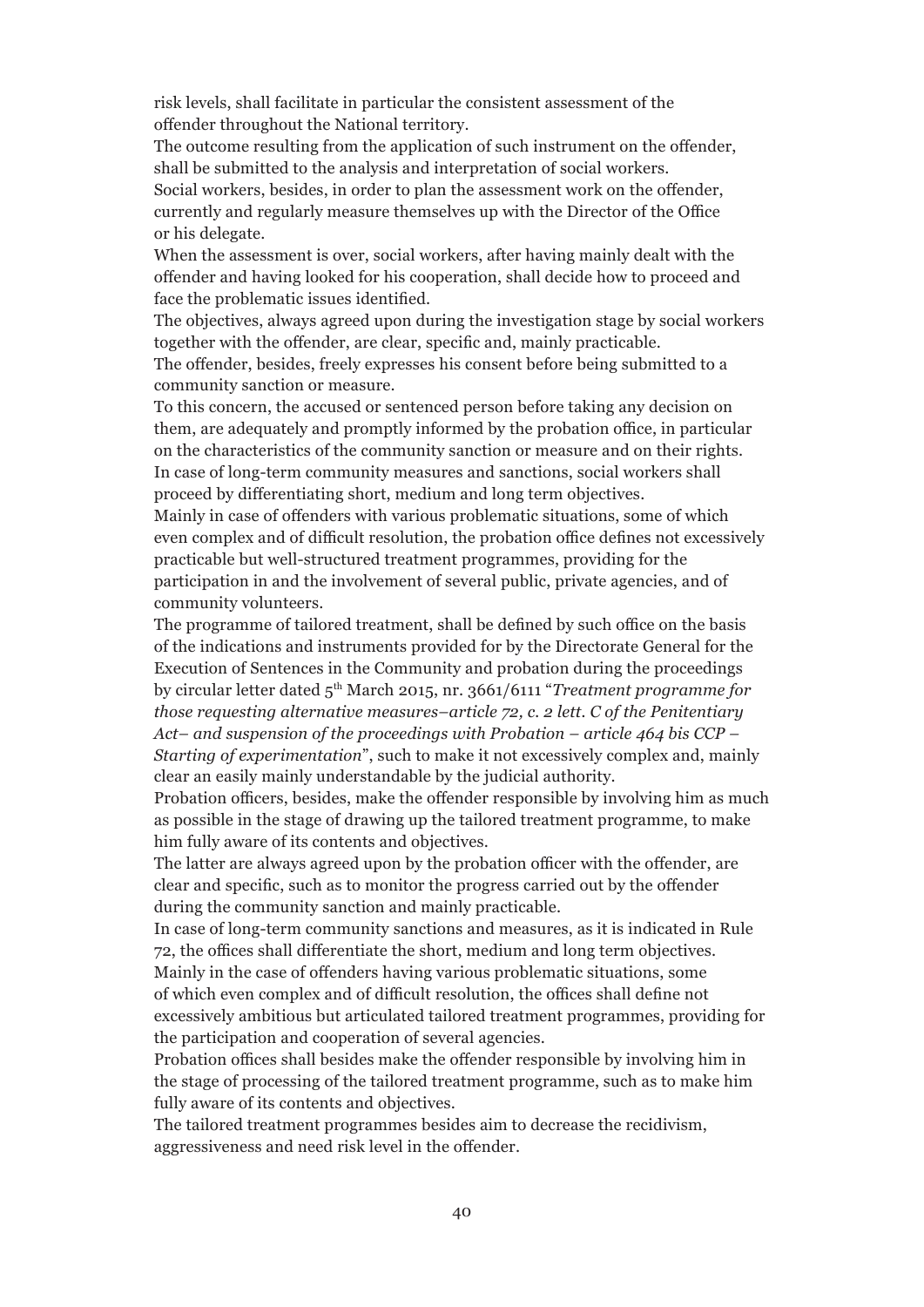The probation offenders shall then mainly help the offender to adequately cope with external pressures, reconsider the consequences of their actions, see the things from the point of view of others and, mainly not to act with impulsiveness.

Such programmes can be general, or suitable to the recurring characters in the people assigned to community sanctions and measures, or specific, as addressed to particular typologies of deviant persons as in the case, only to make some examples, of perpetrators of sexual offences or of those who abuse of psychotropic or alcoholic substances.

The treatment programme shall establish and identify what must be done to solve the offender problematic issues in order to implement the individualized intervention. The old expression "tailored treatment programme", concerning the procedures of intramural treatment, has been recently introduced in the Italian experience of probation: formally it goes back to the rewriting of art. 72 of the Penitentiary Act, in 2005.

The programme of the tailored treatment can be reshaped and modified in the light of data and information resulting from the periodical assessments of need and risk level and is structured and planned by the probation office together with the offender and must tend to his responsibleness, rehabilitation and withdrawal from committing further offences.

Probation offices interventions take into consideration the nature of the offence, the amount of punishment and consequently the length of the community measure and sanction, connected with the duration of the intervention and have more frequently a social nature and support and guiding aims and are mostly carried out through socialeducational, psychological, therapeutic, working reintegration, vocational training interventions for drug addicts and alcoholics, often carried out in cooperation with public, private and community volunteer agencies.

However, several programmes are defined in order to contain the recidivism, aggressiveness and need risk levels.

Probation officers in Italy, in assessing risk and need levels of the offender, can have access to a variety of sources such as in particular the documents and the relationships with the judicial authority, the reports and the documents drawn up by other agencies which know or have previously taken in charge the offender such as in particular the local healthcare services.

Social workers in particular can carry out a motivational interview to help the offender to identify and recognize his difficulties and critical issues.

Such assessment should, besides, help the offender and the probation officer to identify and share the objectives to pursue, fundamental condition for the good result of the community sanction.

Risk assessment and the aspects taken into examination are always shared by the probation officer with the offender who, in particular is constantly informed on the procedure followed by the service on the assessment of risk and need levels.

The assessment of the offender is regularly carried out, or throughout all the term of the sanction to verify the progress carried out and the appropriateness of the tailored treatment programme.

The probation officer who carries out the risk assessment pays particular attention to the changes carried out in the offender's life, as they could influence the final outcome of the sanction.

The assessment of risk and need levels occurs at the probation offices mainly at the beginning and during the carrying out of the community sanction or measure.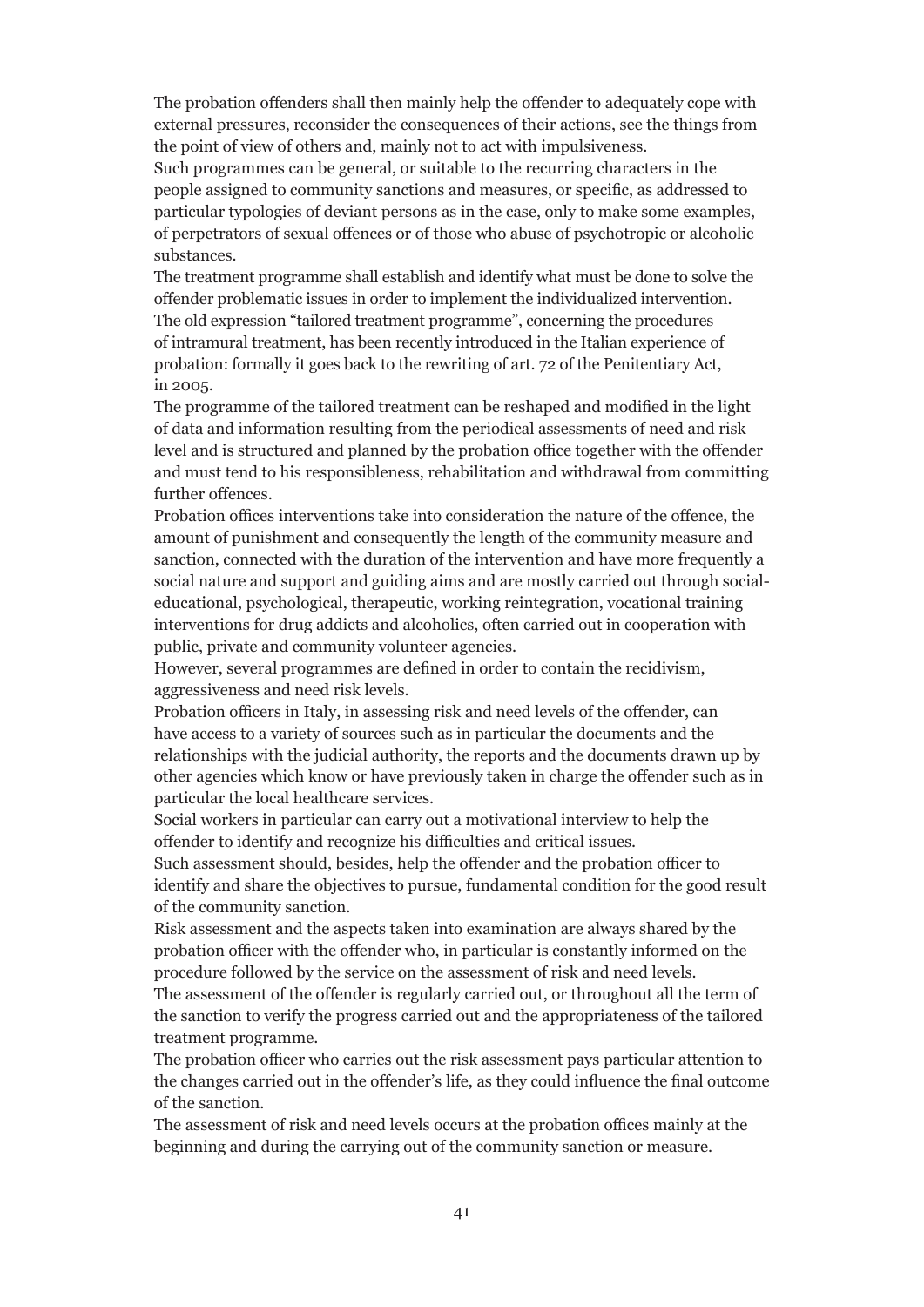In Italy we do not have yet a specific instrument for the risk assessment and probation officers carry out such assessment through the appropriate instruments of social work and, in particular the interview, home visit, network work, documentation and inspection of the working activity. When the assessment is over, the probation officer, after having measured with the offender and having looked for his cooperation, decides how to cope with and solve the concerns identified. Probation officers then help the offender to adequately cope with external pressures, to reconsider the consequences of their actions, to see things even from the point of

view of others and, mainly not to act with impulsiveness. Such programmes in part are general, or suitable to common peculiarities of persons

under community measures or sanctions, or specific since they address to particular typologies of deviant people as in the case, only to make some examples, of the offenders who have committed sexual offences or of those who abused of drugs and alcohol.

The Directorate General considers a priority to facilitate and implement the tailored "multi-modal" care of the offender, through the valorization of a wide and varied series of methods of interventions connected with the different expertise and skills. For this reason, the Directorate General has always encouraged the presence of expert psychologists to cooperate with social workers employed at local probation offices. Multi-disciplinary work is however ensured by probation offices even through a close cooperation with the other public, private and volunteer organizations in the community.

Probation offices work is mainly carried out with individual offenders but, more and more frequently, even with groups of deviant persons.

Offenders have concretely experienced on some occasions the possibility to deal with persons having the same deviant life experience or suffering from social marginalization, the same problematic issues and needs.

The implementation of the working group at the probation offices had mainly been made possible thanks to the action of impulse of the Directorate General and the initiatives of several social workers and psychologists, both aiming at strengthening multi-disciplinary work, facilitating the good progress of measures and sanctions and the successful reintegration of the offender into society.

To avoid such inconveniences, the probation offices as it is provided for by Rule 80, shall identify among the probation officers a case manager with coordination tasks of the various professionals involved in the care of the offender, such as to enhance the various skills. Social workers and psychologists working at the probation offices shall have therefore the possibility to choose to work with deviant groups, to cope more efficiently with the needs of the offender and manage consequently to decrease the offender risk and need level.

Probation work in Italy is mainly carried out with the single offender but, increasingly, even with groups of deviant people.

In such contexts, the offender can face with people having the same life deviant or social marginalization experience, the same critical issues and needs. In such circumstances there are greater possibilities to conclude positively the sanction and reintegrate into society. The probation officer in many offices has more and more often the opportunity to work with groups of deviant people, as it is indicated in Rule 77, to cope more effectively with the offender's need and therefore to manage to mitigate the risk and need level.

Mainly in such case, the offender is adequately informed by the social worker on the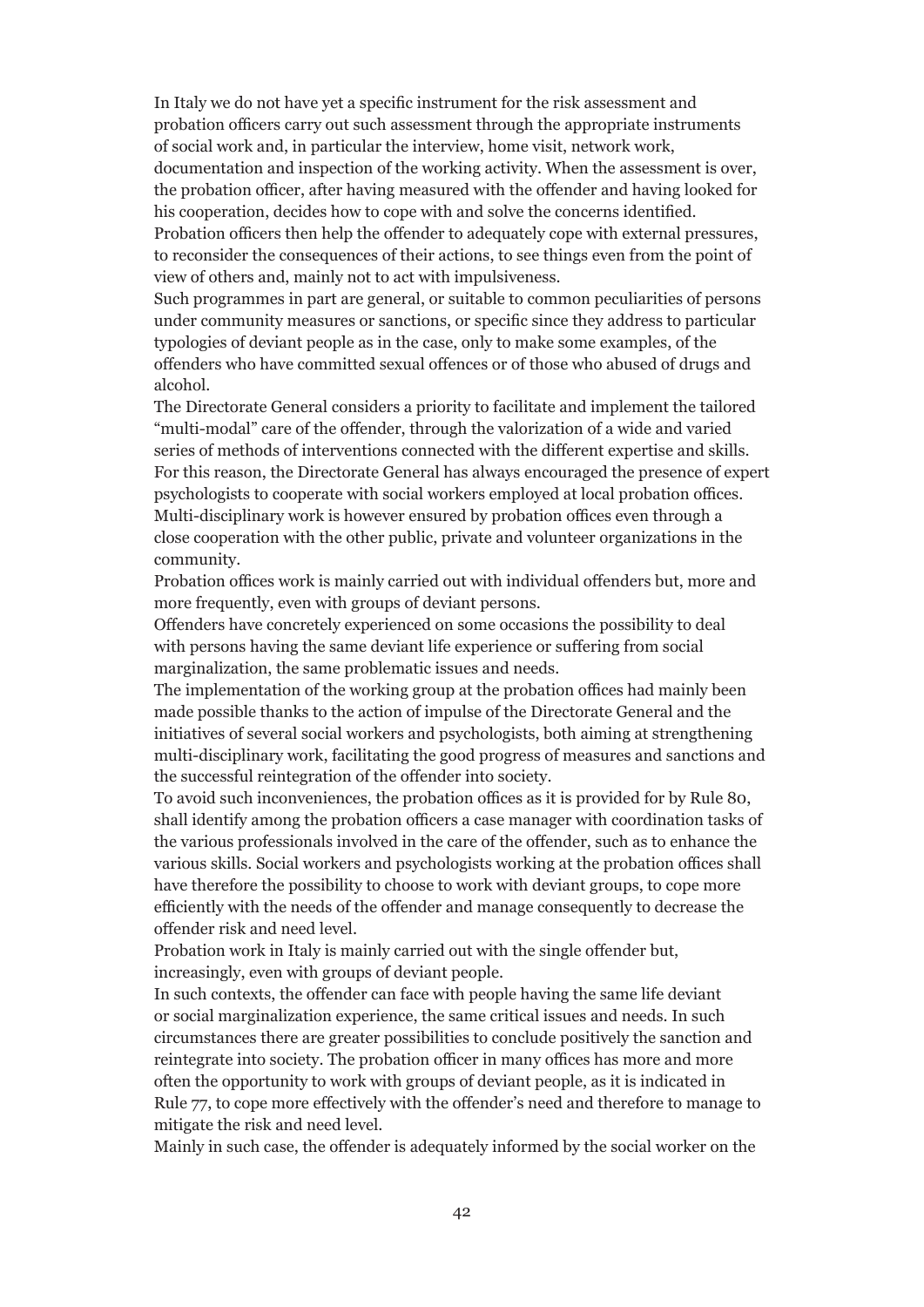activities which he will be bound to carry out within the programme.

In some cases, social workers and psychologists take care to motivate the offender to continue to carry out the treatment programme, especially in periods of tiredness or in cases of failures, job loss, family conflicts and other.

Such action is carried out, in some cases, together with the workers of other public and private agencies in taking in charge the offender.

In order to better define and carry out the tailored treatment programme, probation officers have then the possibility to cooperate with the other public, private and volunteer agencies in the community.

In order to facilitate the "multimodal", multidisciplinary" and "network" intervention approach with the other public and private agencies in the community, social workers with *case manager* functions take in charge the offender. They coordinate the various experts involved, so as to enhance the various skills.

The probation office is bound to periodically inform and update the judicial authority on the progress of the treatment programme.

Data and information concerning the progress of the treatment programme are regularly reported in the offender personal file.

To this concern, the Directorate General has deemed appropriate to start thinking about the interventions and promotions to comply with the provisions given for the maintenance of the file and of the remaining documentation regarding the offender. Still today, such subject-matter is governed by the Directorate General by circular letter 2353/4807 dated 31 July 1976, repeatedly supplemented and, as last, updated by circular letter nr. 3450/5900 dated 23 January 1997; subsequently it has been again partially amended, either for the occurrence of new community measures and sanctions, and for the introduction of computerized procedures of trials management. The instructions given by the Directorate General shall then mainly facilitate the periodical updating of the judicial authority on the progress of community measures and sanctions.

Probation offices besides give great importance to monitoring and assessment of progress carried out by the offender under the tailored treatment programme. In Italy, in fact, probation offices have to inform and periodically update the judicial authority on the progress of the treatment programme. Data and information concerning the treatment programme are regularly reported in the offender personal dossier.

The documentation to be kept in the offender personal dossier includes, as it is provided for by Rule 88, mainly personal data, tailored treatment programme, assessment plan, interviews recording, home visits and working inspections, the diary, and the information concerning the criminal record of the offender. The probation service draws on data contained in the personal file mainly to periodically update the judicial authority on the progress of the community sanction. The file shall be prepared by the secretariat of the social service area which, as early as at the stage of assignment, shall request, where provided for, the criminal record, the conviction/convictions if deemed necessary on the basis of the indications formulated at footnote 3 of the circular letter nr. 0420463 of 5 December 2005 and any other useful documentation for information.

The dossier is subdivided in a dossier for any proceedings against the offender. In the dossier are included:

1. the relevant service order (either of the social worker and of the psychologist), which makes immediately clear the typology of the task;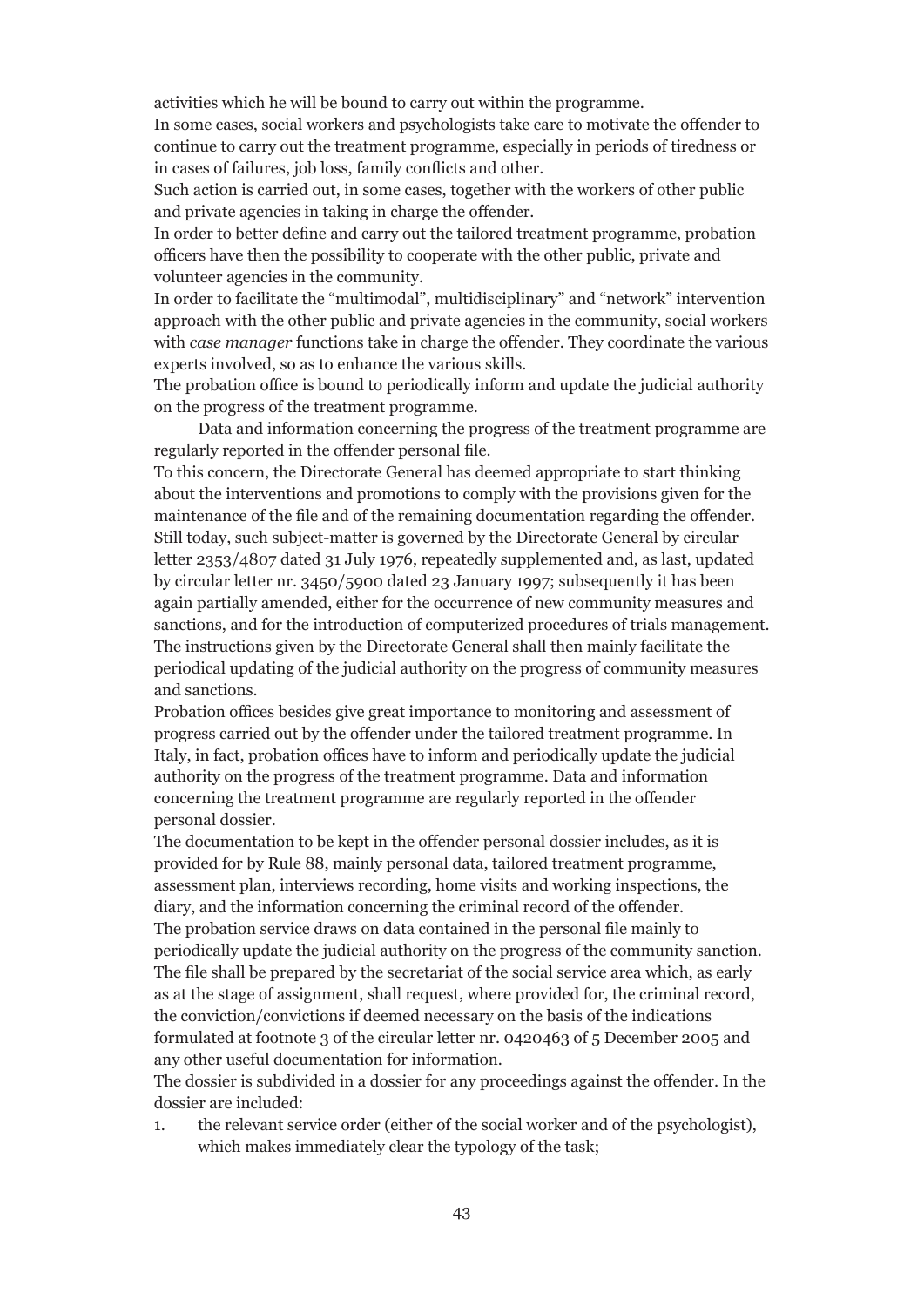2. the documentation, collected in a decreasing chronological order, subdivided into two folders: one for *juridical acts* (orders of assignment to alternative measures and sanctions and of reduction of the punishment, judicial status, criminal record, execution orders, judgment, etc.), the other for *technicaladministrative acts*.

The documents contained in the personal file are constantly updated and submitted to the control of the responsible for the social work area and of the probation office Directorate.

The probation office draws on the data contained in the personal file mainly to periodically update the judicial authority on the progress of the community sanction and measure.

The right of the offender to have access to his own personal file, in some cases, can suffer some restrictions, mainly not to compromise the security of other persons and of probation officers who have taken care of the procedure. The Directorate General, by circular letter indicates the modalities which the probation offices shall adopt in case of request of copy of social investigations requested by the sentenced persons' lawyers, close to the date of the trials at the supervisory courts. According to such circular letter, the probation offices are bound to accept the request of access to defence investigations as per art. 391 d code of criminal procedure.

The copy of the documentation which can be acquired, at the expense of the applicant, is that concerning the proceedings in matter of alternative measures, security measures or early release. In delivering the documentation, the probation office guarantees the confidentiality of the social worker who has drawn the report by putting *OMISSIS* on the name of workers. The requests of documentation concerning advice activities carried out and requested by prisons, are forwarded to them by the probation offices.

However, the offender can contest the data and information reported by probation office workers in the various documents contained in the personal file, having directly recourse to the competent judicial authority.

The offender personal file then constitutes a fundamental instrument for the maintenance and updating of information concerning the offender and the progress of the community sanction and measure.

Each person entering in contact with the probation offices activities and who is not completely satisfied with the services and interventions offered by them and with the introductory indications received by the workers of the office, with which he has contacts, can besides report or make suggestions concerning critical issues, and also lodge a complaint if he believes that there has been failure to comply with the provisions of the "Service Charter". The "Service Charter" is an information document, addressed to probation office clients, by which such office declares which are the services delivered, the fundamental principles on which professional performances and the modalities of access to the service are provided. The Service Charter represents one of the management instruments on the quality of public services available to the Administrations and this is the outcome of an active and permanent process building with the participation and the involvement of the client, as well as of other actors involved.

Sometimes it happens that some people protest against facts of which the Office is not responsible for. In these cases the staff addresses the user to the competent body. Complaints, reports, and suggestions can be presented directly to the Directorate of the probation office.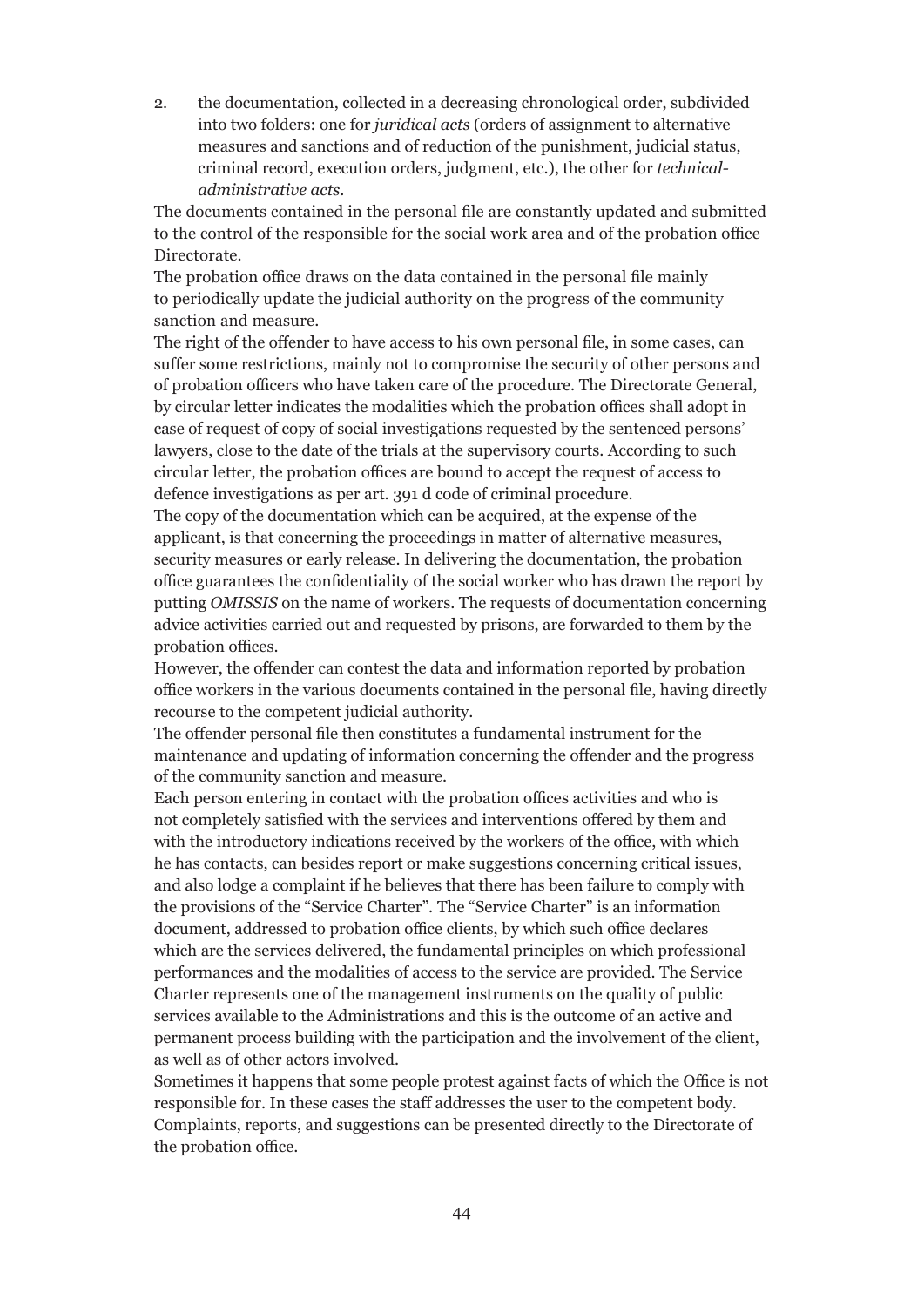The probation office, within the overall management activity of measures and community sanctions, also supervises on the compliance with prescriptions by the offender.

This mainly happens through the involvement of the offender and the utmost cooperation of public and private community agencies.

For some infringement of prescriptions, consequences which can even entail the revocation of the community measure and sanction and, consequently, the imprisonment, are provided for.

The nature and the characteristics of community measures and sanctions shall be accurately explained by social workers to offenders who are informed on the consequences which can happen in case of infringement of each prescription, but even on the duties and responsibilities of probation officers.

In case of infringement of one of the prescriptions by the offender, probation officers are bound to intervene promptly, never omitting to monitor and assess the circumstances which may have caused or facilitated them.

In the most serious cases, social workers are bound to promptly inform the competent judicial authority of what happened, contextualizing and analyzing the deviant behaviour held by the offender.

The probation office shall besides formulate and propose to the judicial authority possible amendments or supplements to the treatment programme, so as to avoid further infringement to the prescriptions by the offender and risks for the collectivity or for potential victims. The offenders, besides, can freely express their consent before being submitted to a measure or to a community sanction.

To this regard, the accused person and the sentenced person, before any decision be adopted on them, are adequately and promptly informed by the office, in particular on the peculiarities of community measures and sanctions and on their rights.

Social workers in charge of supporting the persons under probation measures during the length of the sentence are competent for the control of the subject's conduct, in the framework of the prescriptions inflicted by the Supervisory Court which has granted the measure, and for the support to overcome the difficulties to respond to social life: the control function, provided for by law, within the tailored treatment process, shall be integrated by the exercise of social worker professional methodologies and by help and support interventions. The observation by social workers of the compliance with the prescriptions and the behaviour of the subject, allows to implement a control becoming a monitoring of the ongoing rehabilitation process (that is control as a form of help offered to the person).

#### **7. Finances, Accounting, Registration Systems and Evaluation Procedures**

#### **7.1. Finances**

The probation offices, as well as prisons, are entirely financed by the Ministry of Justice. In addition to the staff salaries, which are directly paid by the Ministry of Economy and Finance, all the other expenses of the probation offices must comply with the accounting rules of the Penitentiary Administration and are included in an annual budget, subdivided into expenditure items currently approved by the Regional Directorate receiving the funds from the Department of Penitentiary Administration and allocating them to the prisons and the competent probation offices. The new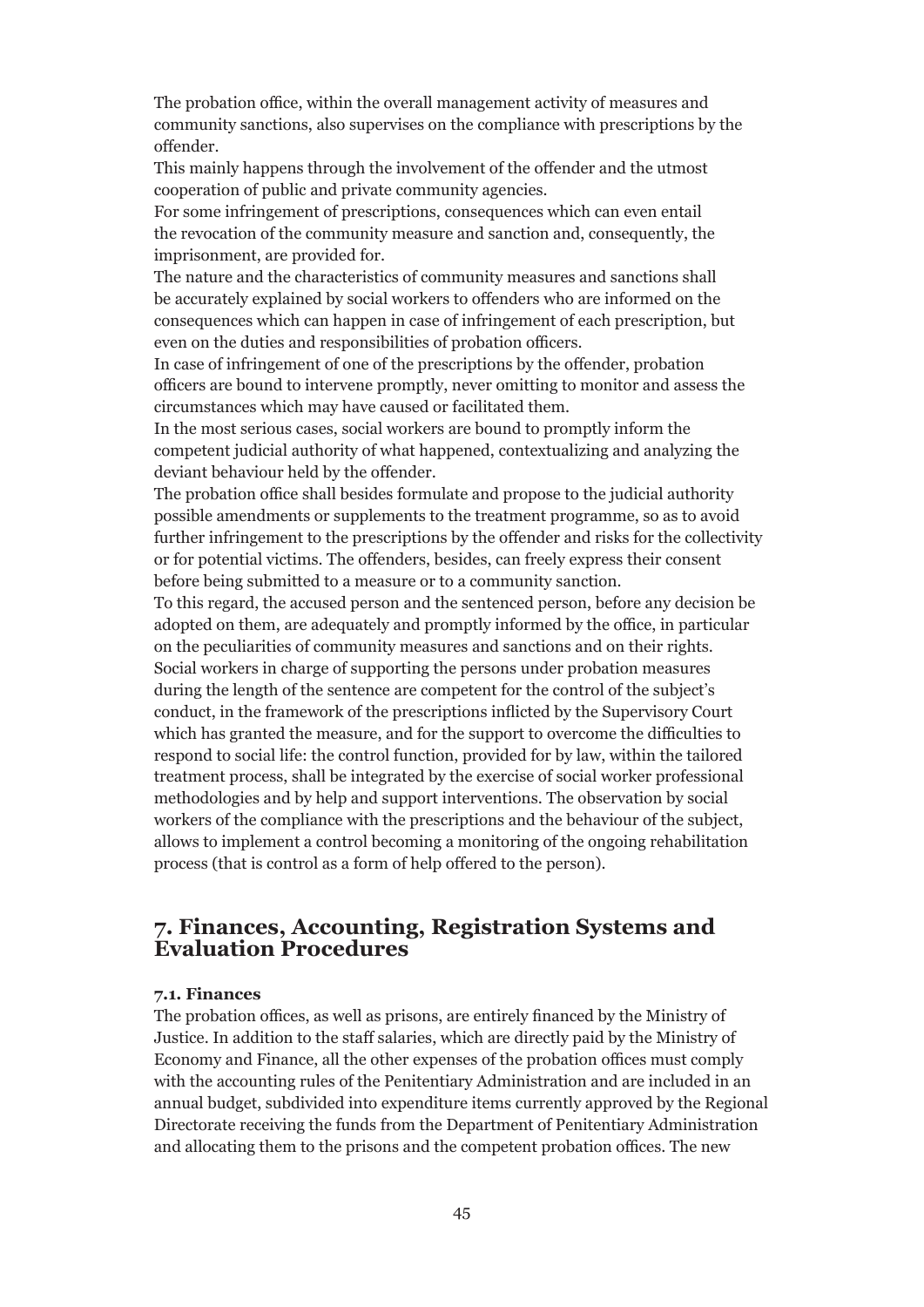organization provided for by the Regulation approved on 18 May 2015 by the Council of Ministers, shall provide for the inclusion of the probation offices in the annual budget of the Department of Juvenile and community justice.

| <b>Prisons</b>               | 367.500.392,63 | 98,1%   |
|------------------------------|----------------|---------|
| Probation offices *          | 2.454.862,63   | 0,7%    |
| <b>Regional Directorates</b> | 4.510.118,34   | $1,2\%$ |
| <b>TOTAL</b>                 | 374.465.373,60 | 100,0%  |

*Table 5. Prison/Probation expenditure*

**\***Data relating to UEPE with an accounting autonomy = 27 offices.

#### **7.2. Accounting**

Some probation offices have an autonomous bookkeeping system and directly run their budgets. The accounting autonomy is entrusted to the biggest offices with the greatest economic resources to run.

Most of them, however, receive their funds through the penal institutions to which they are connected for accountancy purposes. Although most probation offices are not autonomous from an accounting point of view, they have an internal accounting unit assisting the Director in planning expenditure. The accounting unit records income and expenditure and deals with staff travel purchases and invoices for the payment of cleaning and maintenance expenses and utilities (telephone, electricity etc).

#### **7.3. Registration systems and evaluation**

All Probation Service activities are recorded, firstly because this is an obligatory practice in government service and secondly because it is essential in a Service which deals with the execution of penalties and consequently with matters affecting citizens' fundamental rights, such as the deprivation and restriction of liberty. The registration system moves into two directions; incoming– directives, circulars, in-Service orders, information – and outgoing – reports on Service problems, requests, notes to higher Officers, to Supervisory Judges, to bodies with which the Service has a working relationship. Staff are acquainted with this documentation, unless it is confidential, so that they are fully informed and can participate in the more general tasks carried out by the Service.

One example of these tasks is the annual report written by the directors of the probation offices and sent to the Directorate General for the Execution of Sentences in the Community and probation during the proceedings (the report represents an opportunity for each Office to reflect on its short, medium and long-term objectives for the various aspects of its work. It is also used to plan research into both organizational matters and specific Service issues, which is useful in assessing the quality of the Service's investment in resources. The contents of the annual reports are returned to the probation offices by the competent Office of the Directorate General, which sends statistics and overall evaluations to the central and local offices of the Penitentiary Department.

Thanks to an Internet website, located inside the Justice site, a large amount of information on legislation, procedures and activity, as well as statistics, is available to everyone. The probation offices are connected to one another by intranet and to the Directorate General for the execution of sentences in the community and probation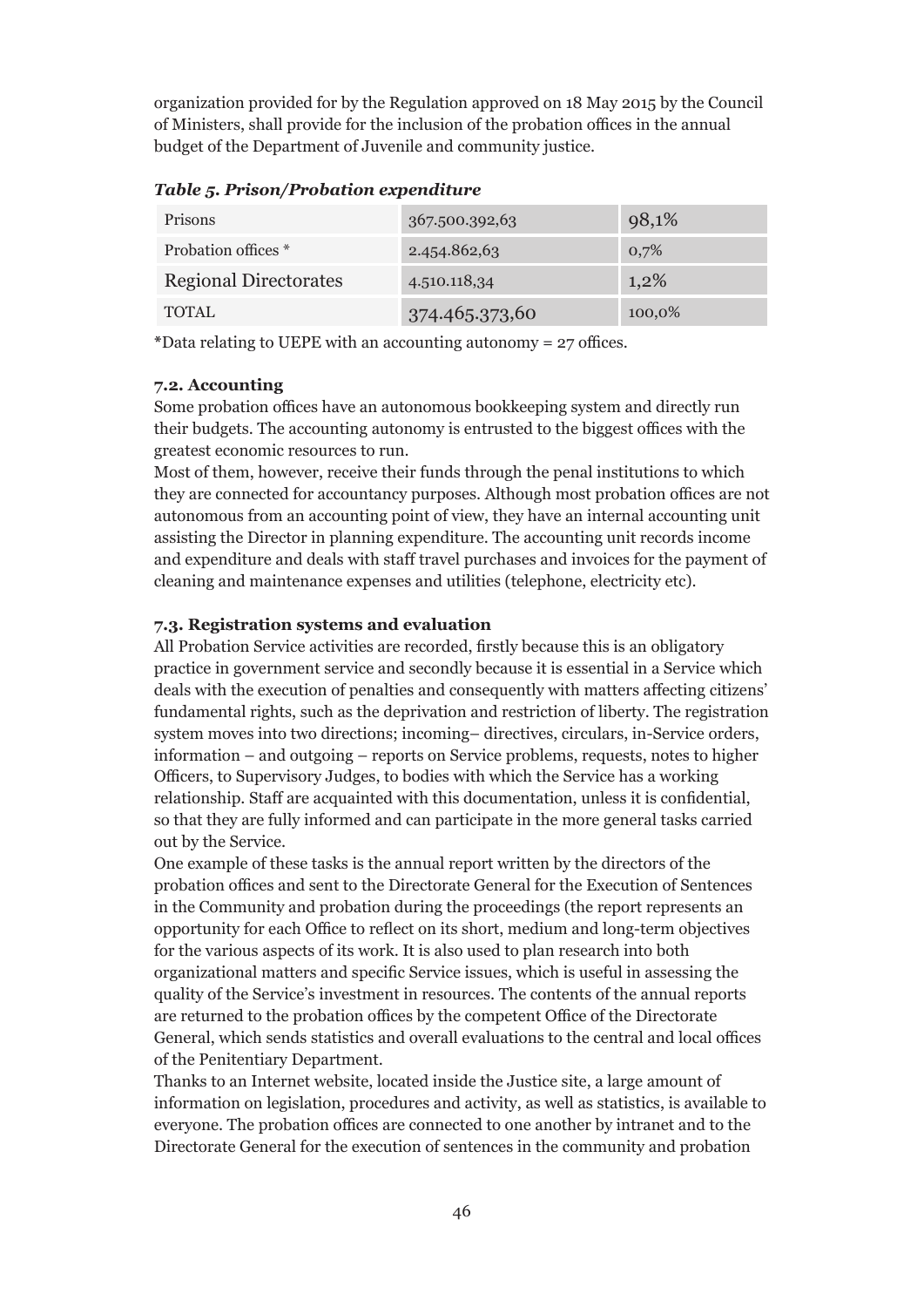during the proceedings; this makes it possible for the DG to update its statistics monthly and to be informed of the workload of each probation office and of the whole of the Service. Computerization of the Probation Service started in 1993 and was extended to all probation offices by 1996, allowing clients' personal details to be recorded together with their family contacts, any previous involvement they have had with the Service and the results of that involvement etc. This allows information to be found quickly when it is needed, creating greater efficiency in responding to clients and to authorities contacting the Service for information.

The documentation related to each individual case makes up the client's File. This file includes documents from outside the Service, for example sentences and orders by judicial authorities, requests for action by the Service, documents that have been presented, and certificates. The file also contains information from within the Service such as the social worker's details, records of meetings with the client, of visits to their home and of contacts with other services; reports sent to the Judge, to the penal institution, and to other probation offices . When the Service's involvement with an offender comes to an end, the case is closed with a formal order from the Director of the Office concerned, and the file is put away in the archives, from where it is retrieved if any other action is subsequently required. In this instance the file is divided into sub-files, one for each time the Service is involved. Penal law, official secrecy, which is one of the civil servant's duties to respect, and the recent law on the protection of privacy (1996) mark the boundaries within which clients' personal details are handled.

The National probation service shall ensure the community, public opinion and the addressees of the service, the quality and compliance with the services rendered to the national legislation, by directly carrying out regular inspections at probation offices and adequately monitoring the progress of community measures and sanctions.

The purpose of such system of control and monitoring of the National probation service does not aim at first at the ordinary inspection function of the administration, but instead, at reassuring public opinion, and at improving probation intervention.

Good practices raising from the work carried out through these interventions of control and research are appropriately studied and analyzed by the Directorate General to decide on the real effectiveness and, subsequently, mainly disclose them within the Administration.

Research activities always follow strict and impartial procedures, and are frequently carried out together with public or private universities and research centres which can guarantee, exactly, the reliability and the quality of the results.

The latter are adequately advertised either within probation agencies and the Administration, to develop and strengthen the new and more effective actions, and outside through the publication of articles in specialist magazine of the sector. The probation service shall inform besides the governmental authority, frequently upon its request, by sending reports on the progress of community measures and sanctions and the results of controls and research carried out by the probation service. In so doing, the governmental authorities do not take into consideration only the even though legitimate expectations of the offender, the victim, or the public opinion, but even the scientifically validated assessments produced by the Directorate General in cooperation with universities. Most research and assessments carried out by the Administration in the last years have concerned, in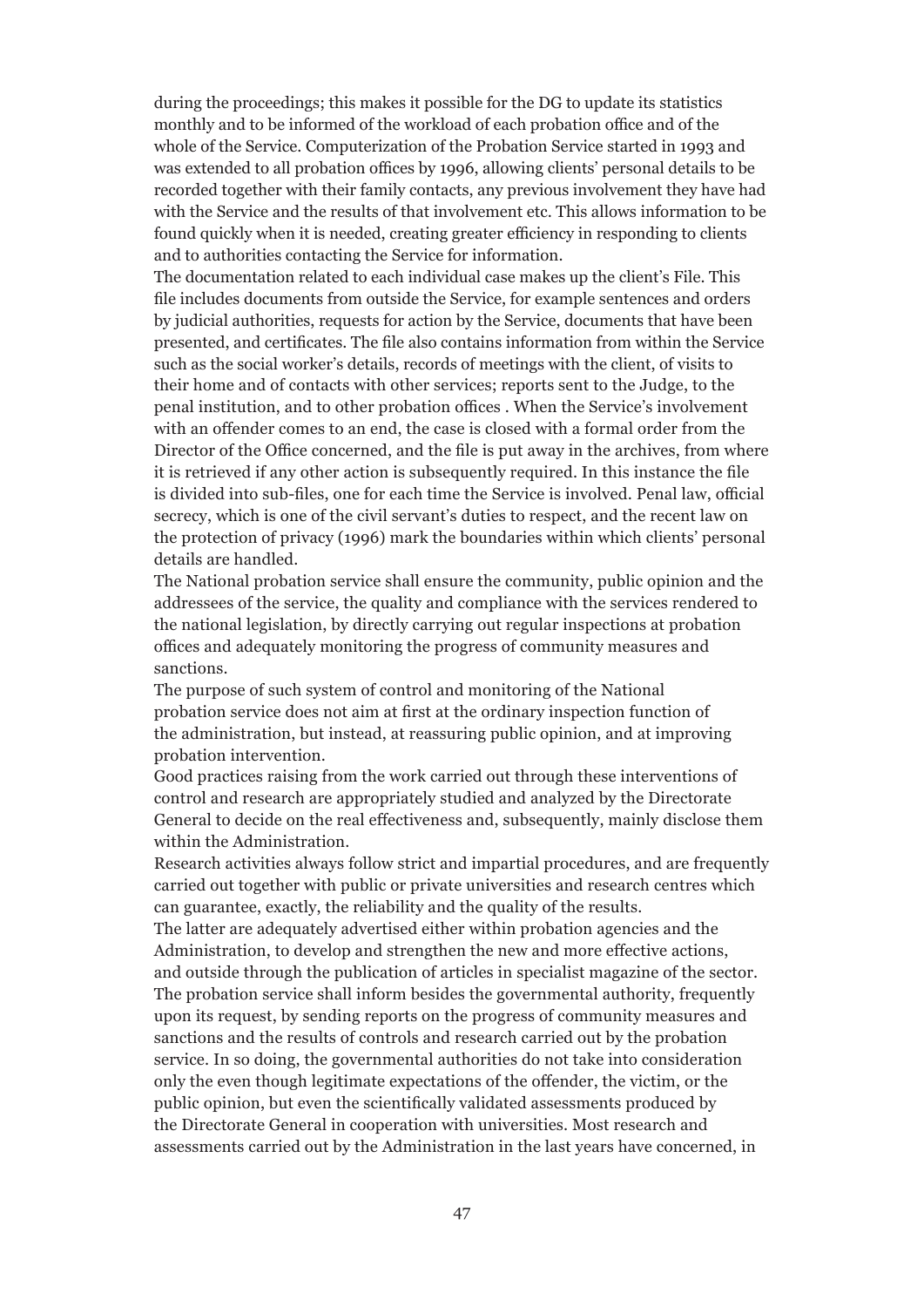particular the effectiveness of interventions implemented by the probation Service. Supervisory and monitoring activities of the progress of community measures and sanctions are carried out directly by probation offices, while the other public, private and volunteer organizations mainly cooperate for the offender support and assistance action.

The Italian experience in fact ignores a private system of intervention in the community other than that offered in cooperation with the "third sector". To this regard, a particular relevant role is recognized to the organizations freely cooperating with the probation offices to offer the offenders legal advice. The presence of volunteers at the probation offices is regularly growing, both from a quantitative and qualitative point of view, mainly because of the lack of financial and human resources concerning the Italian public administration for a long time and also the penitentiary administration. In the last years however, despite the economic crisis of which the country is suffering, every effort has been made by the Administration to ensure adequate financial, human and instrumental resources to the probation offices to clearly help them to qualify their intervention and be more visible outside and to public opinion.

There is no electronic databases available.

#### **8. Societal support and public opinion**

The Directorate General for the execution of sentences in the community and probation during the proceedings actively works to keep constantly informed public opinion on the work carried out at the probation offices, on the peculiarities and purposes of the various community measures and sanctions.

According to European Probation Rule 107 the results of the research carried out by the penitentiary Administration, by universities and research centres, even jointly, and the statistics on the national Probation Service, are published and regularly updated on the website of the Ministry of Justice (www.giustizia.it), besides being openly discussed within the probation offices, mainly to the purpose of improving the justice point of view in the public opinion.

According to European Probation Rule 106 mainly the successful outcome of community measures and sanctions, the functioning modalities and the organization of the national community service, in the last years have been disclosed to public opinion mainly through the participation of their own representatives to important national television programmes.

The penitentiary administration, through the participation in such television programmes, and some publications and articles in scientific magazines, wanted to show to public opinion an active national community service able to respond according to qualitative standards suitable to its own institutional mandate. The visibility of the Probation Service has significantly grown in Italy in the last few years because of its more incisive penetration into society. It has been carried out through common plans, projects and agreements, the coordination of actions in favour of the multi-problematic offenders who often need professional interventions from different services and agencies. Particularly in the case of drug-addicts, mentally disturbed offenders, unemployed or disadvantaged persons in need of assistance. Furthermore, the increasing number of offenders benefiting from alternative measures has greatly contributed to making the Probation Service's activity much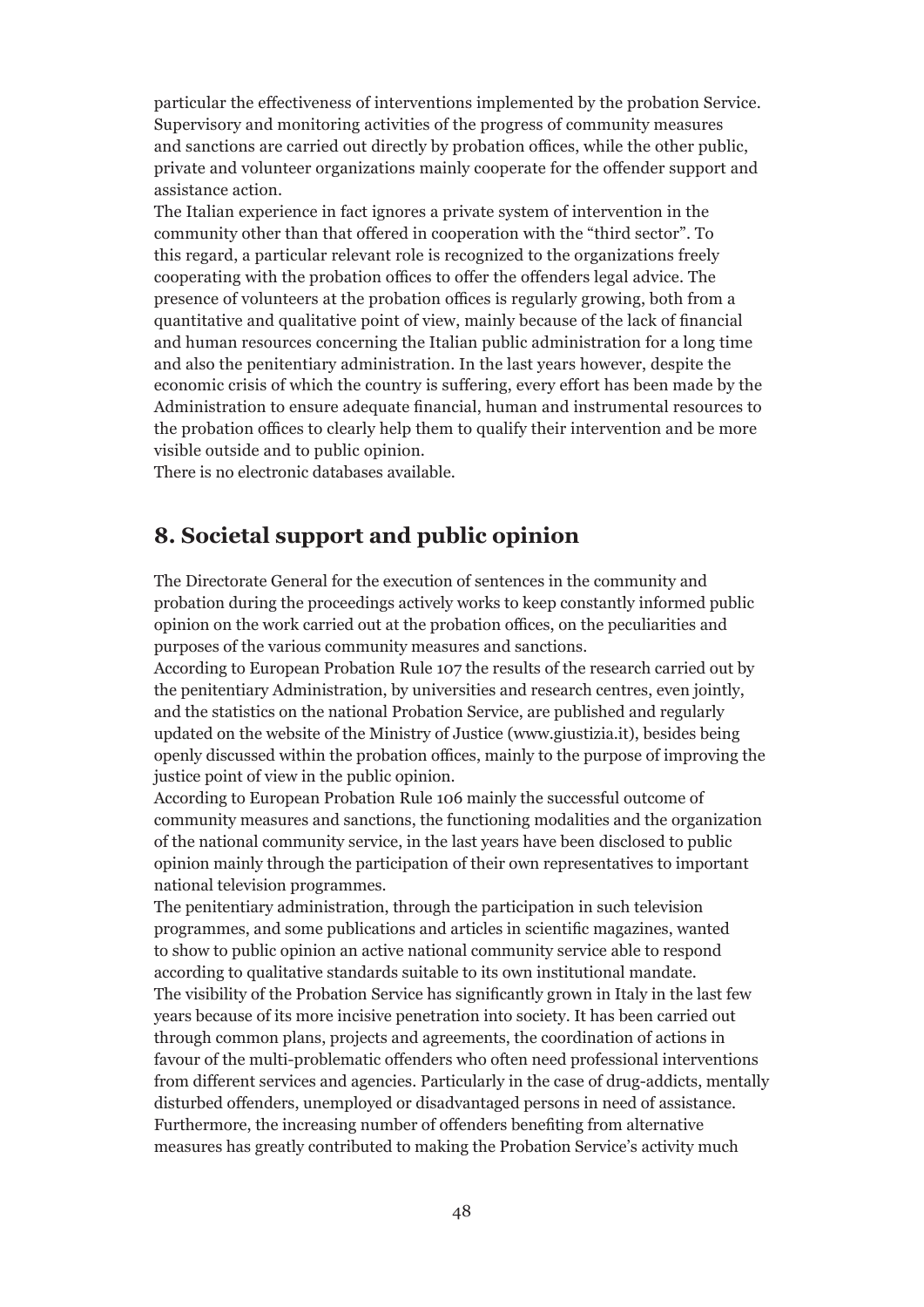more visible than before. However many factors have influenced and continue to influence the lack of visibility of the Probation Service in Italy. One such factor is that the Service was only recently set up and has dealt with relatively few cases in its first few years. Besides its structural inadequacies, already mentioned above, there is also the difficulty the Service has faced in ensuring the public opinion complete and correct information about its role.

The Service has heavy workloads and severe staffing shortages, which means that its energies are focused on everyday urgencies, rather than producing additional information, or reflecting on its work. One exception to this is the Service's connections with Social Services Colleges and Universities, which are based not only on research but also on the Service's being able to accept trainee students. There have not been any surveys or research on the public's perception of community measures, with the exception of the somewhat superficial media surveys carried out when a measure is granted to a well-known personality.

In May this year the Minister has started a public consultation on issues relating to the execution of sentences so-called "General States" (it. Stati Generali) with the purpose to approach public opinion to a reality which till now has been considered separated but mainly that of involving the "external world" with its contribution of ideas, remarks and proposals, considering the contents and modalities of the execution of sentences.

The discussion and the proposals shall be useful property for the exercise of the proxy for the reform of the penitentiary act but also for the implementation of the new Regulation on the organization of the Ministry of Justice.

#### **8.1. Clients' Views.**

Over the last few years, the presence of the Probation Service has been felt more both at local and central levels. This has come about through training projects for both professional and voluntary workers. There have also been public debates on specific issues, and the Service's input has been made through participation in coordinating bodies, in committees and in study groups. This has taken place particularly at a local level and also, to a lesser extent, at regional and national level. The Directorate General is directly responsible for the Service's participation in multidisciplinary committees inside the Penitentiary Department, in inter-ministerial bodies and in trans-national projects. Wherever possible, it arranges for the staff from local Service units to be involved. Furthermore, a law on the re-organization of social services that came into force in 2000 provides for an explicit statement according to which the Penitentiary Administration should be involved – through its local structures – in defining the "local social plans" for the social inclusion of disadvantaged people. Training initiatives are promoted, addressed to the different stakeholders, to encourage the use of a common language, continuity of action and special attention to disadvantaged people and to offenders in particular.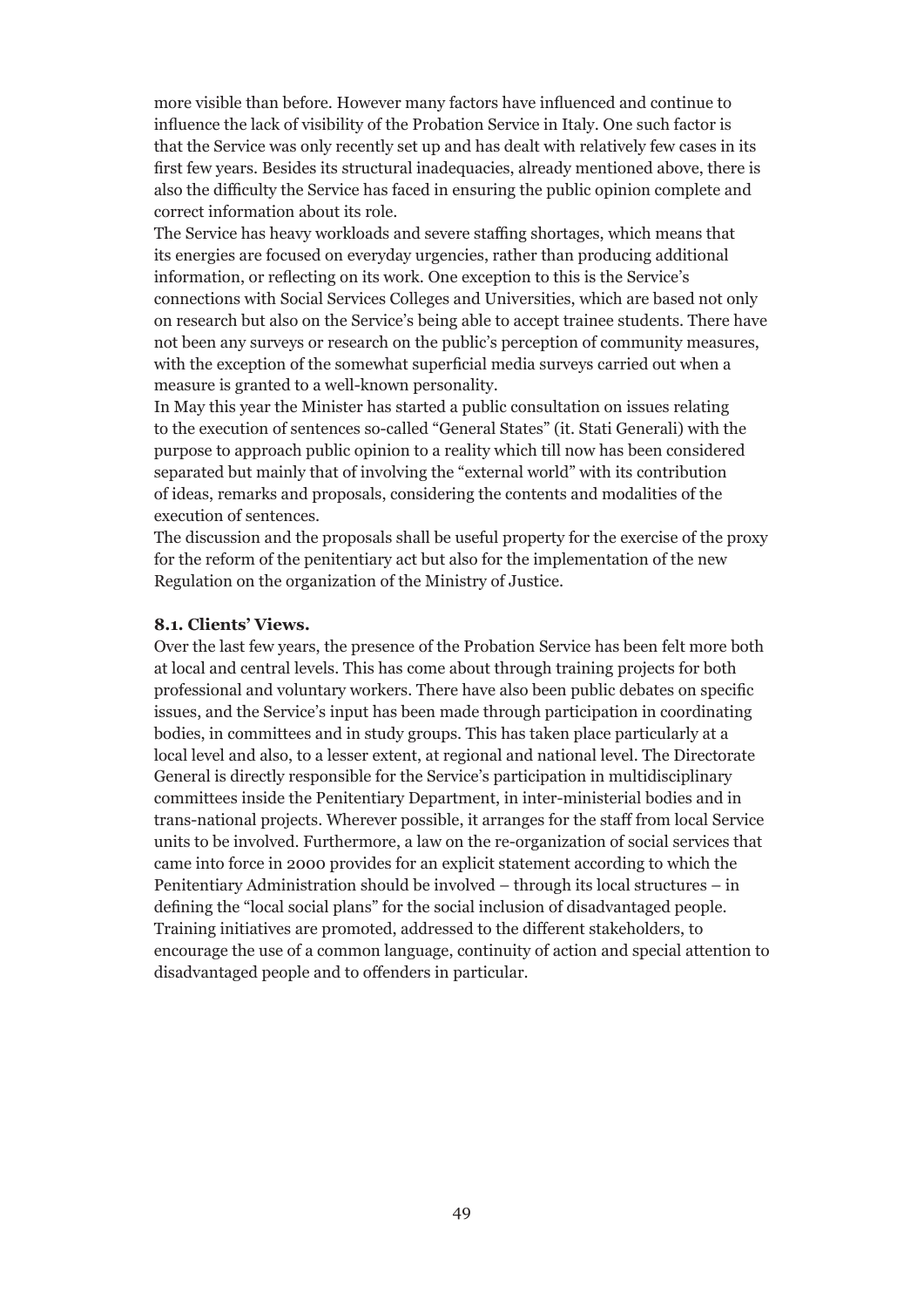### **9. Probation Clients' rights.**

According to European Probation Rules 99-103 the offender is ensured, besides, the possibility to lodge an appeal against any decision of the judicial authority and of the probation office concerning community measures or sanctions.

The appeal procedures are made easily understandable and can be activated to probation office clients mainly through the "Service Charter".

The probation office, since the beginning of the community measure or sanction, shall inform there of the offender comprehensibly of such possibilities and of the procedure to follow to formulate the appeal, mainly through the delivery of a copy of the "Service Charter" and of other explanatory material.

The appeal is taken into consideration by the Office Directorate according to a clear and impartial procedure.

The offender formulating the appeal has the right to be informed on the outcome raised by the investigation carried out on the merits by the competent bodies. The National probation service provides for the internal control procedure to highlight if possible mistakes have occurred and to improve the service.

The agreements concluded between the probation service and the territorial organizations in particular provide for the possibility to exchange information concerning the offender, with particular reference to his life and work environment and on the progress of the individual activities included in the treatment programme. The transfer of information ensuing thereof, is carried out complying with the national legislation regarding the processing of personal data.

The information contained in the personal file can be transferred to the workers of other public and private agencies involved in taking charge of the offender, but only for well defined objectives and in full compliance with the national legislation on *privacy*.

The offender right to have access to his own personal file, as previously said can suffer restrictions, mainly not to compromise the security of other persons and of the probation officers.

The Directorate General by circular letter 07 February 2006, nr. 0043563 indicates to the probation offices the modalities to adopt in case of request of copies of social investigation received by them by the sentenced persons' lawyers, in the upcoming trials at supervisory courts.

According to such circular letter, the probation offices are bound to accept the request of access to the acts for the defence investigations as per art. 391d CCP. In such case the defence counsel is bound to submit his appointment in the supervisory proceedings for which the acts of the probation office to be submitted to the competent judge have been drawn up. The documentation which can be acquired, at the requesting person's expense, is that concerning alternative measures, security measures or early release. In delivering the documentation, the probation office guarantees the confidentiality of the social worker who has drawn the report by putting some *OMISSIS* on the name of workers. The requests of documentation concerning advice activities carried out and requested by prisons, are forwarded to them by the probation offices.

The offender has not the opportunity to be involved in the preparation of the report according to European Probation Rules 44-46 but however can contest the data and information given by the probation officers in the various documents present in the personal file, having directly recourse to the competent judicial authority.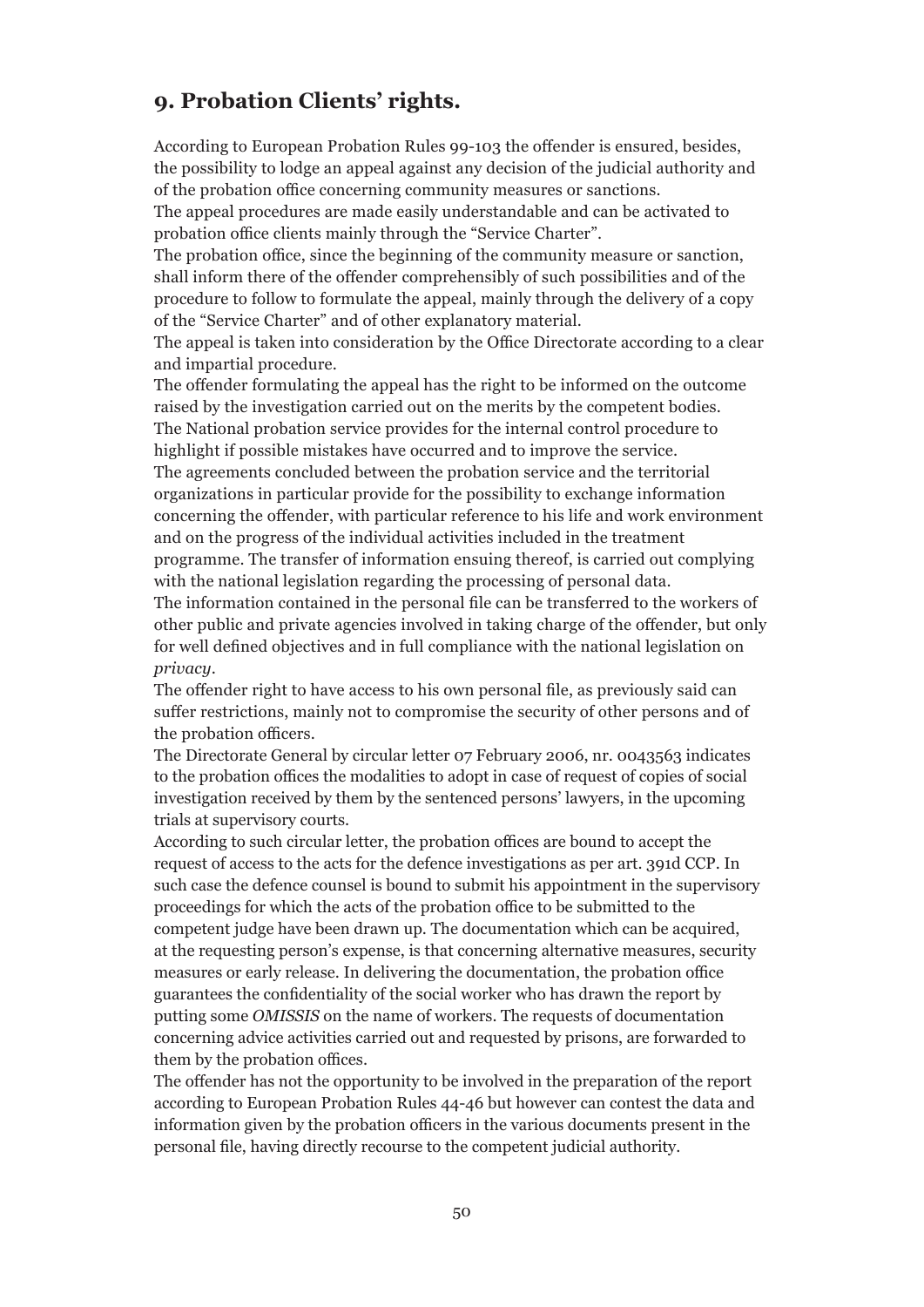In order to understand clients' rights and the regulations governing them in the Italian system, it is important firstly to acknowledge that the probation client is not a voluntary Service client. The offender has not chosen to benefit from a service but is subject to the machinery of justice. Secondly, it is important to take into account that the Probation Service is part of the Justice System; it is also a part of the Civil Service and its work is based primarily on the social work profession. Each of these characteristics is governed by regulations, rules or professional ethics which protect the rights of probation clients on different grounds, and which are based on the rights common to all citizens laid down in the Italian Constitution. In so far as they are subject to jurisdiction and its measures, probation clients are guaranteed protection of their rights as set out in the Penal Law and Penitentiary Act: the notification of proceedings, the right to a defence, the right to participate in proceedings etc. As far as the execution of community measures is specifically concerned, the protection of probation clients' rights is based on their right to be fully and correctly informed of their obligations and duties. This is achieved by ensuring clients to understand all the documents concerning them and through the information provided by the probation officer or the Director of the Office for the execution of sentences to which they have been assigned.

The fact that the Probation Service is part of the Civil Service determines the Service's relationship with its clients. This relationship has received much more attention in the last few years than previously, due to the input from the Civil Service Department. This Department has produced laws, ministerial decrees and directives laying down regulations for access to records, principles to guide the performance of public services, a code of conduct for public employees and regulations aimed at improving efficiency. It is the duty of the public employee to respect official secrecy, which binds all civil servants and therefore also probation officers, not to disclose information in their possession or that they receive in the course of their work unless to the appropriate authorities. The fact that Probation Service staff is part of the social work profession means that they are also bound by professional confidentiality, one of the ethical principles of their profession. The creation of the Roll of Social Workers in 1993, which all Probation Service social workers and Directors must join, represents a tangible reference point for these workers, who can address to the Association to defend their professional ethics. Of course, neither official secrecy nor professional confidentiality can be invoked when the information that comes into the possession of a Probation Office concerns the commission of a crime or the risk of a crime being committed. The same situation applies when Probation Service staff is summoned to give evidence before a judicial authority.

There are no special bodies to which Probation clients may address to report to the Probation Service or make a complaint, that are any different to those available to all citizens. If they have a complaint, and it is not of a penal nature (in which case they should appeal to a judicial authority), probation clients, like all other clients of public services, can use the managerial chain. In the case of the Probation Service this means: the Director of the Probation Office, followed by the Regional Directorate and the Directorate General. If the complaint concerns the protection of their privacy, they should address to the Data Protection Authority, unless they consider they have suffered damage, in which case they should appeal to the civil judicial authorities. In this case, if civil proceedings have started, a State lawyer will represent the Probation Office during the trial. As probation clients are in the execution stage of a penalty, they can also appeal to the Supervisory Judge, who receives all the details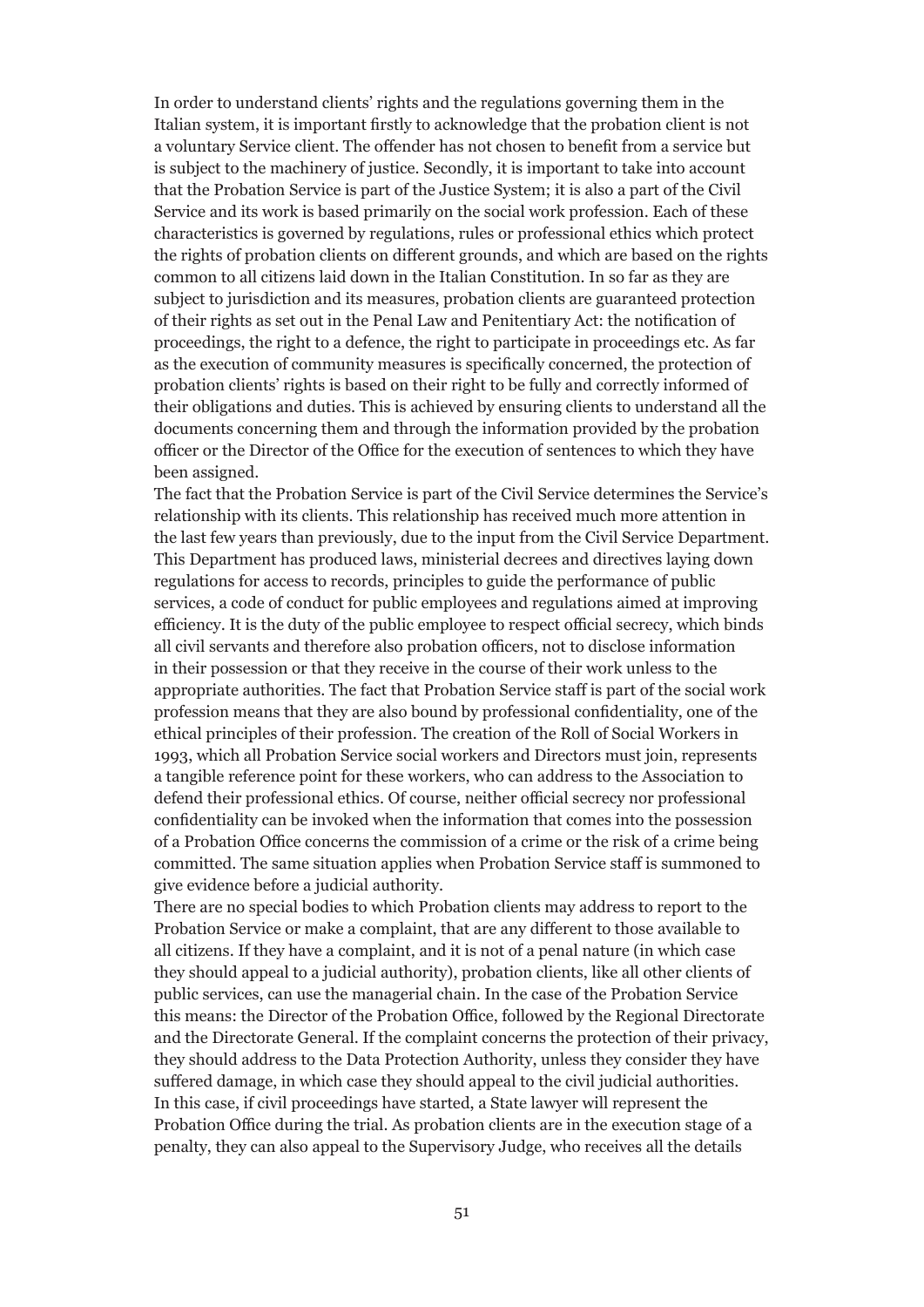about the progress of the probation period and therefore is in a position to assess the probationer's complaint. To date there has rarely been the need to provide an interpreter for contacts between the probationer and the probation officer. This need is much more frequently felt in prisons because of the large number of foreigners in custody, who often do not benefit from community measures because they lack family connections, work and a home.

#### **10. Developments to be expected**

#### **10.1 Developments in coming years**

The new regulation on the organization of the Ministry of Justice, finally approved by the Council of Ministers on 18 May 2015 confers upon the Department of Juvenile and community justice the competence on the execution of sentences in the community with subsequent suppression of the Directorate General for the execution of sentences in the community presently existing at the Department of penitentiary administration, the functions of which will be conferred upon the Directorate General for staff, resources and for the implementation of the juvenile judge measures. The new Directorate General for training of the Department of penitentiary administration (previously named Higher Institute for Penitentiary Studies) including all training activities, will have also the task to connect to the Department of Juvenile and community justice to ensure a common training path for the areas concerning intramural treatment, the execution of sentences in the community and the probation during the proceedings.

The proxy given to the government by the bill nr. 2798/2014 on the reform of the penitentiary act and the implementation of the new Regulation on the organization of the Ministry of Justice, shall introduce a system of sanctions in the community, taking into account the kind of crime and its concrete seriousness, enabling the judge, supported by a risk assessment carried out by a scientific method, to apply an adequate whole of sanctions and *probation* measures, through the strong assumption of responsibility by communities where the sentenced person spends all or part of his/her day allowing to combine in a balanced way the ineluctability of the sanction with the support and reintegration needs.

In order that the *probation* can represent a credible alternative to short term sentences, the expansion of the probation offices shall be carried out. Such Offices, as provided for by the new Regulation on the organization within the new structure of the Department of Juvenile and community justice, shall make use of adequate resources similarly to the other realities involved.

It will be also be necessary to implement the building of infrastructures and services in order to constitute a network composed by public and private persons working in the context of reference of the accused (in the volunteer, training, work and welfare fields), based on forms of shared cooperation.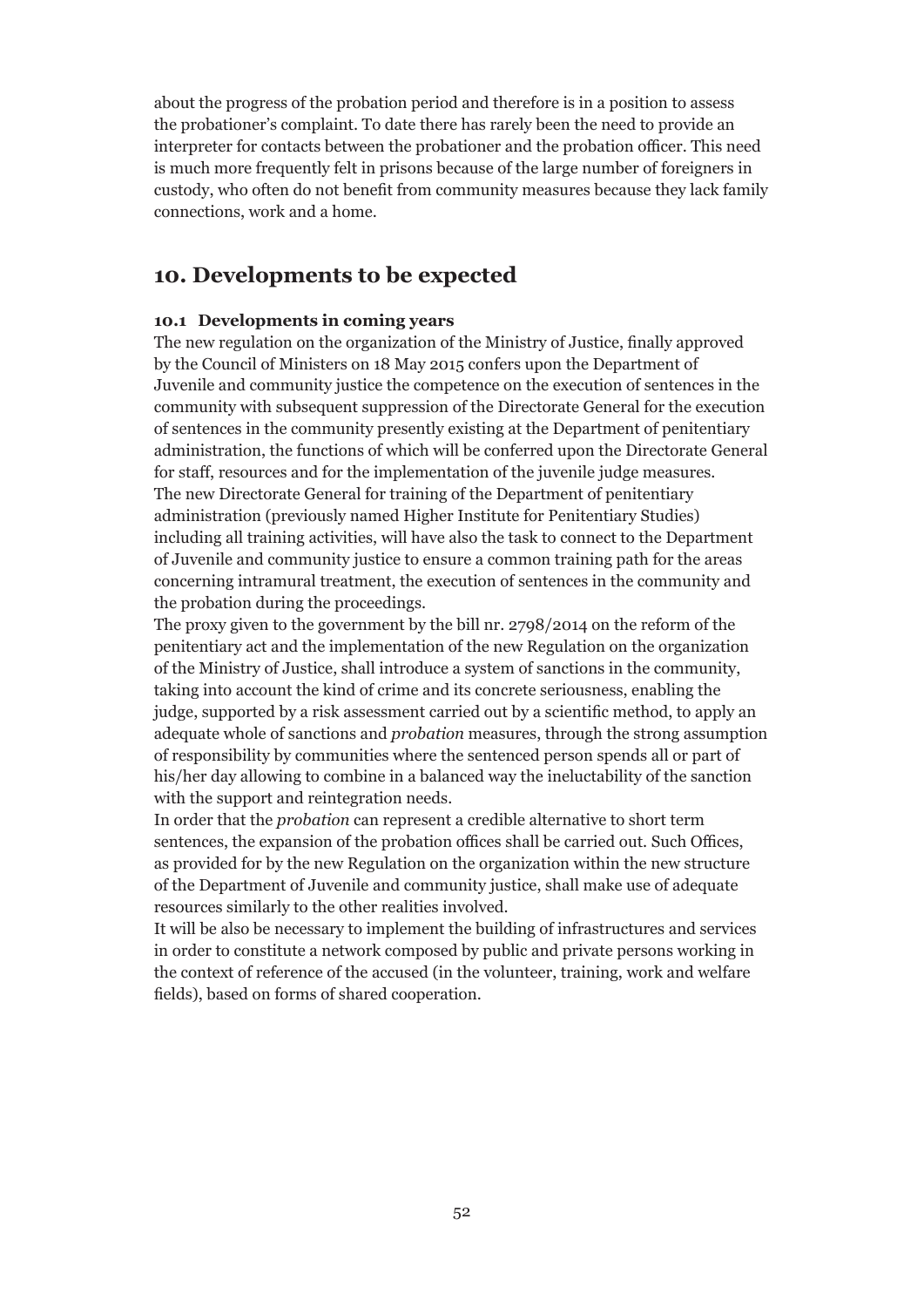### **11. Important Publications**

#### **F. Della Casa, G. Giostra**, *Ordinamento Penitenziario*, Cedam, 2015.

#### **G. Concato & C. Mariotti, Luigia (eds)** *Supervisione per gli operatori penitenziari.* Published by Franco Angeli, Milan, 2005.

The book presents the results of the experimental supervision of the "Observation and Treatment" prison teams, carried out by the Higher Institute of Penitentiary Studies in cooperation with the University of Florence. Supervision of prison teams is proposed experimentally as a methodological approach to increase staff's awareness and operational abilities. As a result of stimulating a systematic deliberation on the roles, resources, competencies, interpersonal relations, as well as on the methods of work and assessment of results, communication and exchange of knowledge are facilitated.

#### **G. De Leo & C. Mariotti, Luigia (eds)** *Attenti al lupo*. Published by Giuffré, Milan, 2005.

The text provides for a series of thorough remarks on the topic of sex-offenders whose victims are minors, and in particular on the possible models of treatment that might be used with them. Through a comparative study of experiences carried out in a number of European countries and the presentation of an Italian experimental training model, most critical points concerning this issue are highlighted. At the same time some methodological reflections and treatment hypothesis are provided for, with the intent of taking responsibility for the "wolf".

#### **L. Frudà,** (*a cura di) Alternative al carcere Franco Angeli*, Milano, 2006.

The text deals with the issue of public safety in relation to alternative measures. A survey promoted by the Department of Penitentiary Administration – Directorate General for the execution of sentences in the community – shows with unquestionable evidence the usefulness of routes other than imprisonment and the strong potentialities that alternatives can offer in terms of re-socialization. In particular the research dwells upon the role of the probation office with regard to the Office network of the organizations involved in the execution of penal sentences in the community, providing at the same time trends and appraisals coming from the offenders themselves.

#### **M. Ciarpi, R. Turrini Vita**, *Le Trasformazioni del Probation in Europa*, Laurus Robuffo Editore, Roma, 2015.

The text is a comment to said Rules drafted by the executive officers of the Department of Penitentiary Administration and addressed in particular to the training of University students and to the continuous training of experts working at the Offices for the Execution of sentences in the community was published.

**M. Pavarini**, *Governare la penalità. Struttura sociale processi decisionali e discorsi pubblici sulla pena***.** Bonomia University Press. Numero monografico ius17@unibo.it.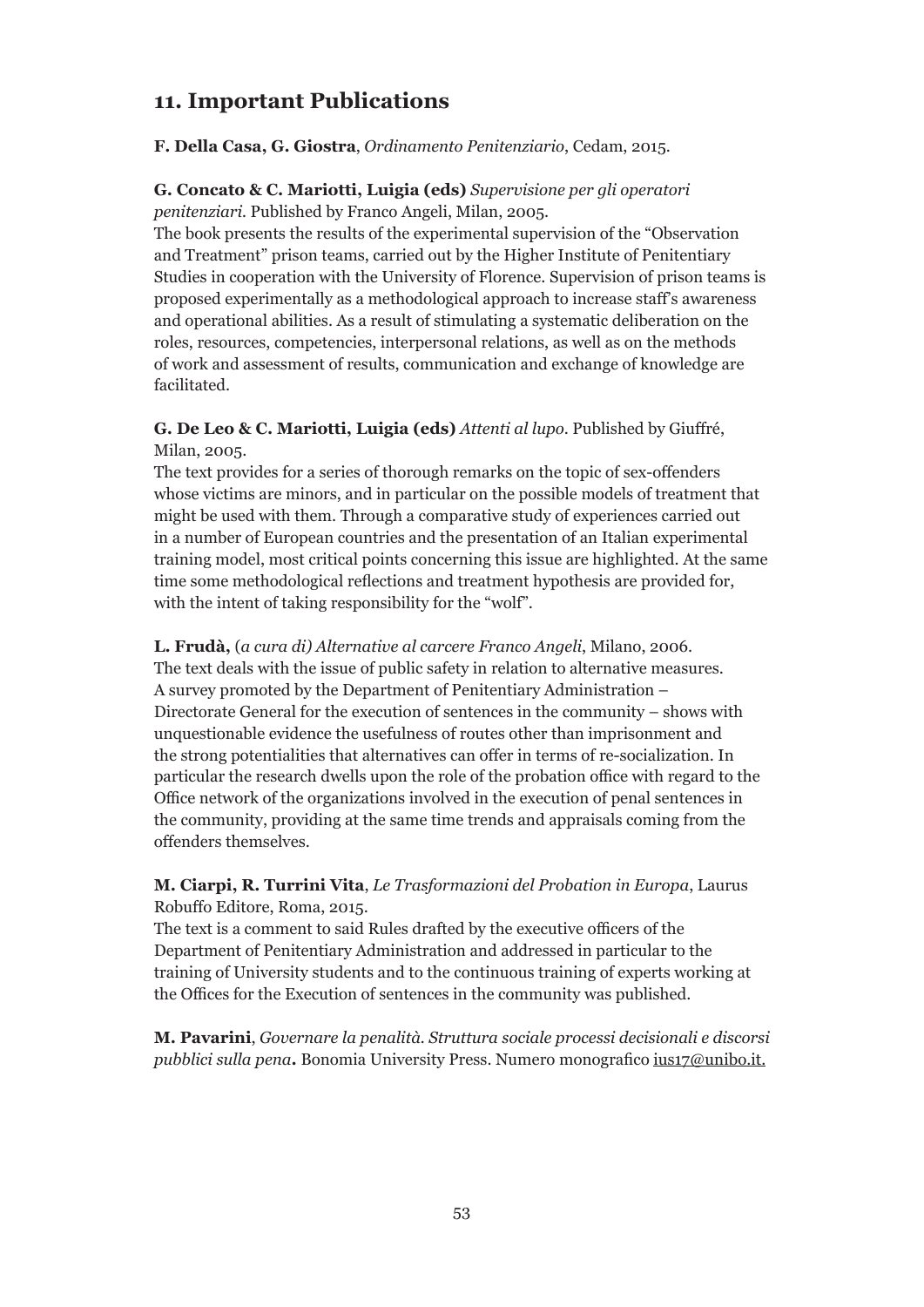**ANNEX 1**



## **SUMMARY INFORMATION ON PROBATION IN ITALY**



**M. Pia Giuffrida e M. Palombo**, *The penalty of alcohol*. Milano 2004. The book describes an action-research, carried out by the Directorate General of execution of sentences in the Community of the Department of Penitentiary Administration, to assess the effectiveness of activities performed for convicted subjects with alcohol related problems who are undergoing alternative measure programmes instead of being in custody. The book analyses the scale of the phenomenon and puts forward intervention methods deriving from field research and from the social workers' reflections on their daily practices.

**P. Trecci e M. Cafiero**, *Riparazione e Giustizia Riparativa*, Milano, 2007. The text studies in depth the subject of reparation in the penal and penitentiary sectors. It presents some theoretical contributions and analyses those critical aspects that various professionals (educators, social workers, judges etc.) have faced in carrying out their activities either with adult or minor offenders. The book represents a valid tool for refreshing and continuous training activities of the staff working in the justice field.

**R. Palmisano**, *Realizzazione di un sistema di Probation*, Rassegna penitenziaria e criminologica, fascicolo nr. 1/2015.

In the above-mentioned text, after a summary of European principles on Probation, some experiences of other Countries have been mentioned, as well as the most recent legislative interventions and the delegation to the Government for the reform of the penal system. The author recalls the Council of Europe Rules on Probation containing the guidelines to build a system of community sanctions and really invest in an effective system of community measures.

**R. Turrini Vita**, *Civiltà della pena*, Roma 2006.

**S. Mordeglia, I. Mastropasqua**, "*Esperienze di probation in Italia e in Europa. I numeri pensati*", Gangemi Editore, 2012.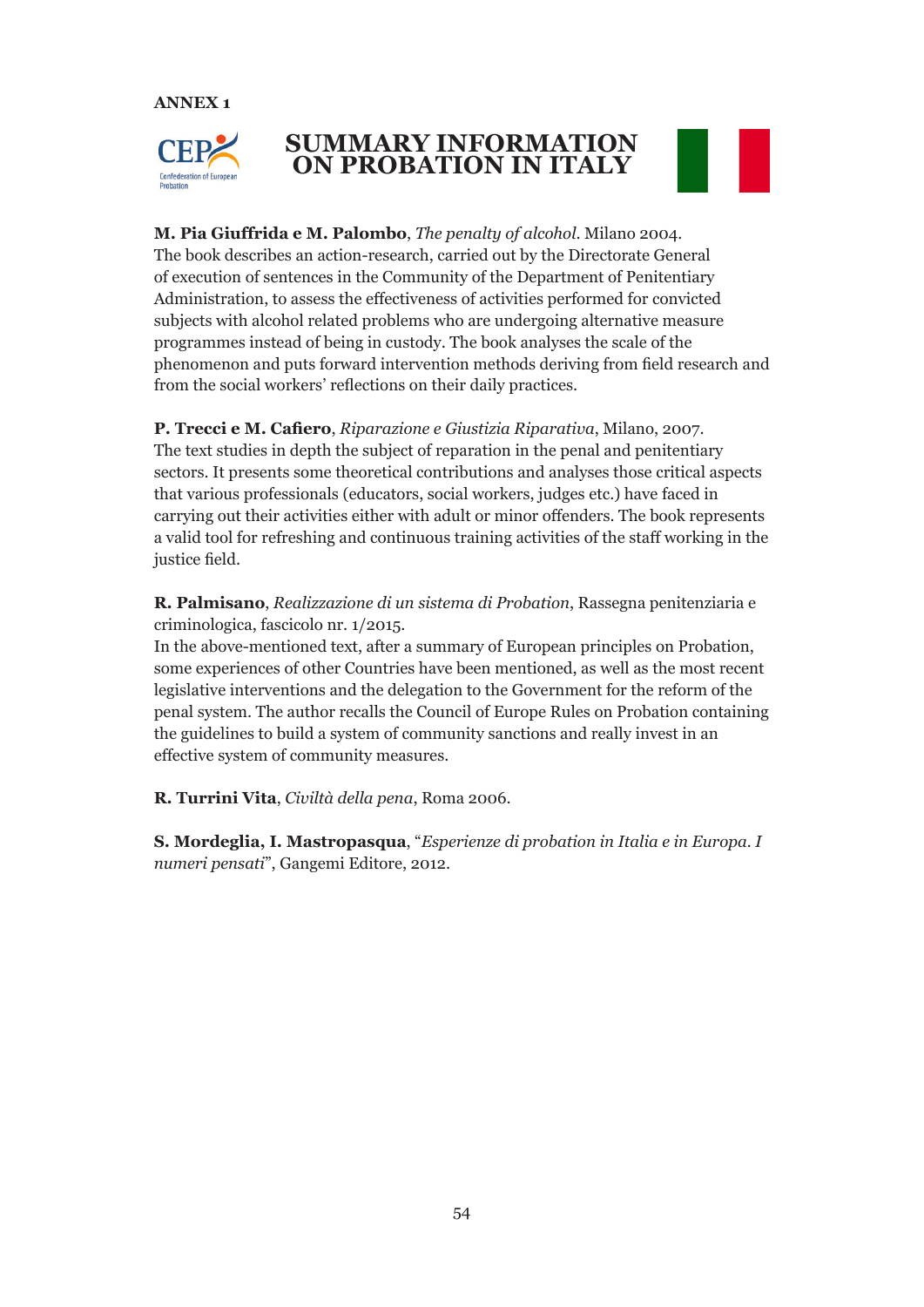#### **General Information**

- Number of inhabitants: 59.000.083
- Prison population rate per 100,000 inhabitants:103,8 (National Institute of Statistics [istat] data)
- Link to Probation Service: https://www.giustizia.it/giustizia/it/mg\_2\_3\_1.wp
- Links to websites: www.giustizia.it
- Member of the CEP in:

#### **Characteristics of the Probation Service**

The National Probation Service<sup>7</sup> for adults in Italy is a public service within the Department of Juvenile and Community Justice, which in turn falls within the Ministry of Justice. This department has a General Directorate, called General Directorate for the Execution of sentences in the community and the Probation. This Directorate has the task to establish the guidelines for the local offices for the execution of sentences in the community, that are operating in towns where the offices of the Supervisory Judge are located. These offices, in this text further called: the probation offices have the following characteristics:

- are part of the civil service (Ministry of Justice);
- are independent from prisons system but work together with them;
- employ salaried staff professionally qualified as social workers and psychologists in order to perform institutional duties;
- may avail themselves of the professional assistance of experts in psychology, social work, pedagogy, psychiatry and clinical criminology, who will receive a fee in proportion to the service provided;
- may be assisted by volunteers or voluntary organisations in performing some of their duties;
- have as their general role to create and encourage links between prisons and communities, while their specific role is to provide a combination of both assistance and supervision to offenders placed on probation.

#### **Tasks**

U.E.P.E. tasks, provided for by the reform of penitentiary act (art. 72 L.354/75) and governed by the regulation of enforcement, are various and can be substantially categorized according to 2 main sectors of intervention:

**a)** Interventions carried out in favour of prisoners.

In fact, within prison, through social workers, it participates in the activities of scientific observation of the personality of prisoners and gives its contribution within the Equipe of Observation and Treatment for the drafting of the relevant tailored programme.

<sup>7</sup> The term "Probation Service" is not used in Italy, but it is used here for convenience.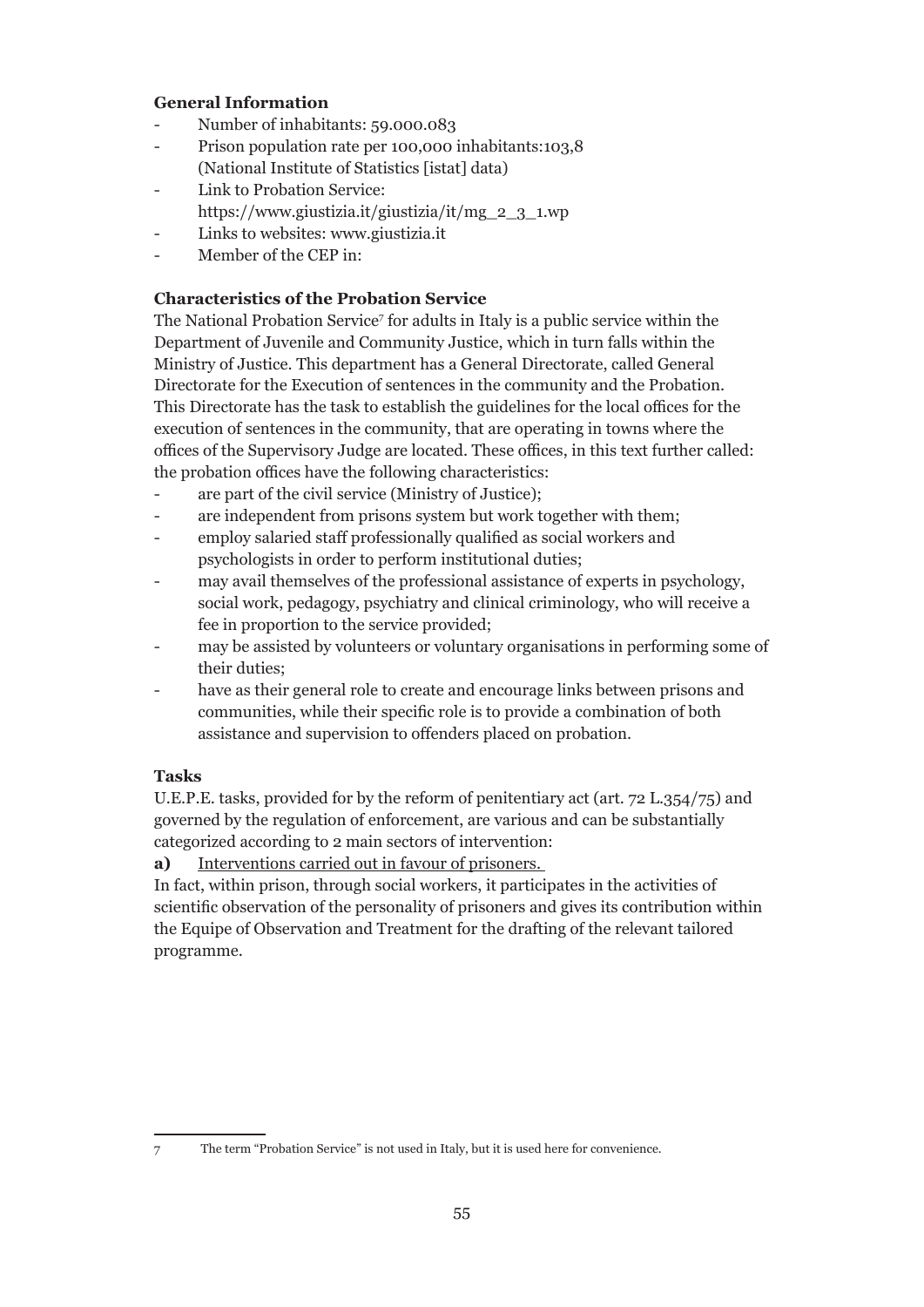**b)** Interventions developed on the territory in the community.

Probation office central jurisdiction, however, is that relating to the granting and management of community measures and sanctions (assignment to the Probation Service, assignment in particular cases, suspension of the proceedings with probation, home detention and semi-liberty). With regard to this sector, the probation office carries out social requests by the supervisory courts aiming at the assessment of recidivism and of the need and, in particular at the knowledge of the family, relational and social situation of the persons concerned, with particular regard to the problematic issues and the interventions carried out for their resolution. In order to improve the risk and need assessment of sentenced persons requesting to have access to a measure alternative to detention, as it is provided for by the European Rules on probation, the Directorate General for the execution of sentences in the community is defining an instrument which will be employed by social workers and psychologists working at the probation offices.

#### **Number of staff**

- Probation Officers: **948**
- Probation Managers, all grades: **85** (out of which 3 Executives at the National Central Directorate + 13 Executive at the Regional Directorates + 69 Probation Directors (Probation office Directors +Responsible for suburban offices)
- Administrative support staff, all grades: **577** (401 Administrative + Penit. Police 176) **Total: 1610**
- Daily average number of offenders dealt with (at 30<sup>th</sup> September 2015):
- Average number of alternative measures per social worker: **34**
- Average number of investigations per social worker: **34**
- Average overall number of proceedings per social worker: **68** (alternative measures and sanctions, security measures and substitutive sanctions, investigations, treatment activities, procedures for the drawing up of treatment programmes for the probation during the proceedings.

#### **New developments**

The new Regulation of organization of the Ministry of Justice, definitively approved by the Council of Ministers on 18th May 2015, confers the jurisdiction in matter of execution of sentences in the community to the new Directorate General for the execution of sentences in the community and probation during the proceedings being established at the Department for Juvenile Justice (acquiring the new denomination of Department of Juvenile and community justice).

The approval of the recent Law 28 April 2014, nr. 67 containing "*Proxies to the Government in matter of non custodial sentences and of reform of the sanctioning system. Provisions in matter of suspension of the proceedings with probation and towards untraceable persons*" is a significant step for the development of a national System of execution of sentences in the community.

The persons accused for the offences punishable only with a pecuniary penalty or with a decreed prison sentence not exceeding four years, by itself, aggregate, or alternative to pecuniary penalties, as well as for the offences as per paragraph 2 of article 550 of the code of criminal procedure can request the Criminal Court the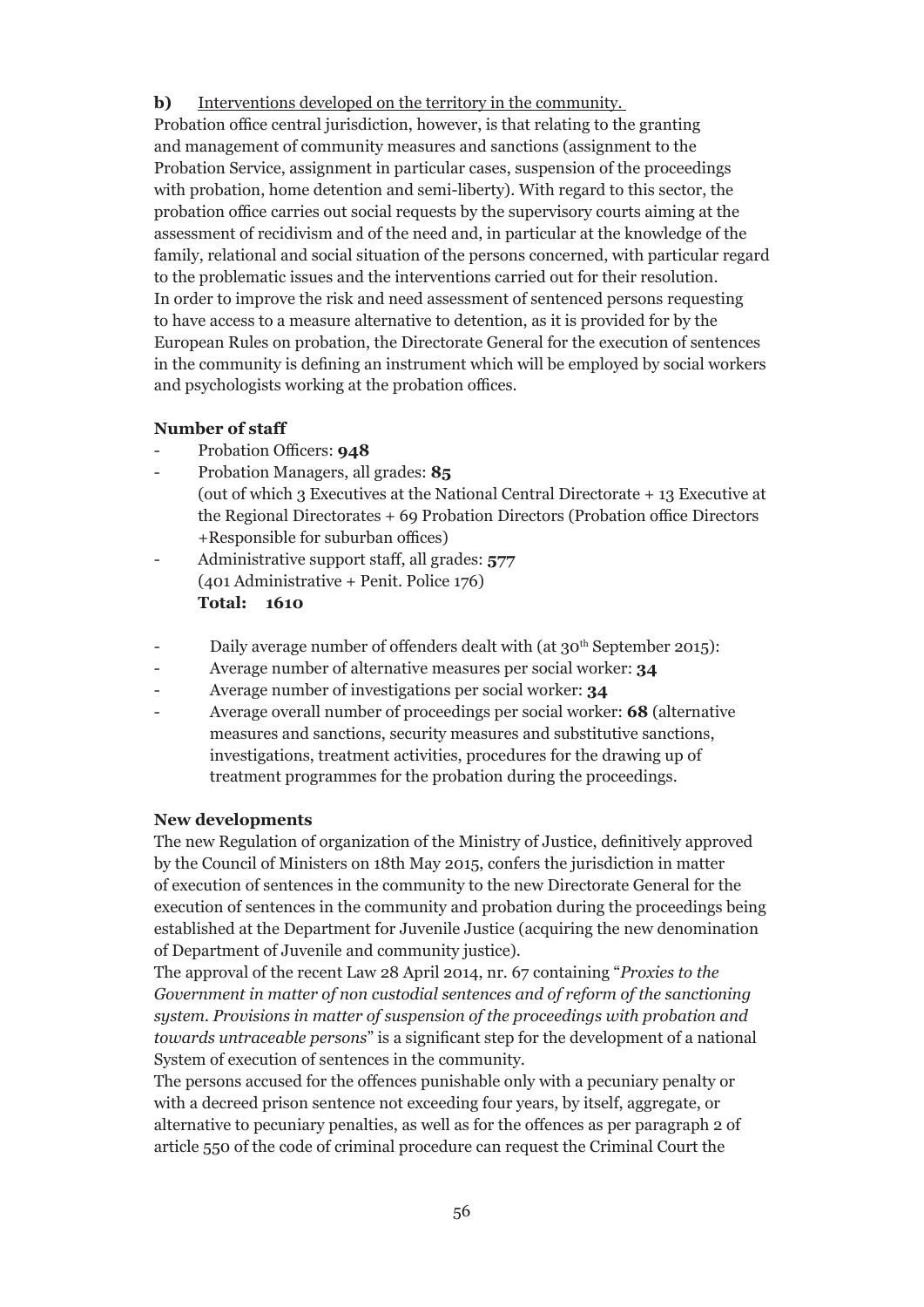granting of the suspension of the proceedings with Probation during the trial. In such a case the Probation Office shall carry out a socio-family investigation aimed at the drawing up a treatment programme which shall contain indications on the modalities of involvement of the accused person and his family in the process of social reintegration, the behavioural obligations and prohibitions, the compensation for damages activities and community works. Such Office agrees on the programme with the accused person and asks for the support of the Local Bodies involved. Finally, it shall transmit to the judge the socio-family investigation, the treatment programme and the "observations supporting it", including the news relating to the economic situation and the possibility to carry out compensation or mediation activities.

The assignment to the probation during the trial is subordinated to the availability to carry out community works and implies the assignment to the Probation service to carry out a programme based on the commitment to carry out actions aiming at the elimination of harmful consequences deriving from the offence, such as the compensation for the damage and the volunteer activities if possible, and the compliance with the obligations and prohibitions relating to the relationships with the Probation service or with possible healthcare structures, to the domicile, the freedom of movement, the prohibition to attend certain facilities.